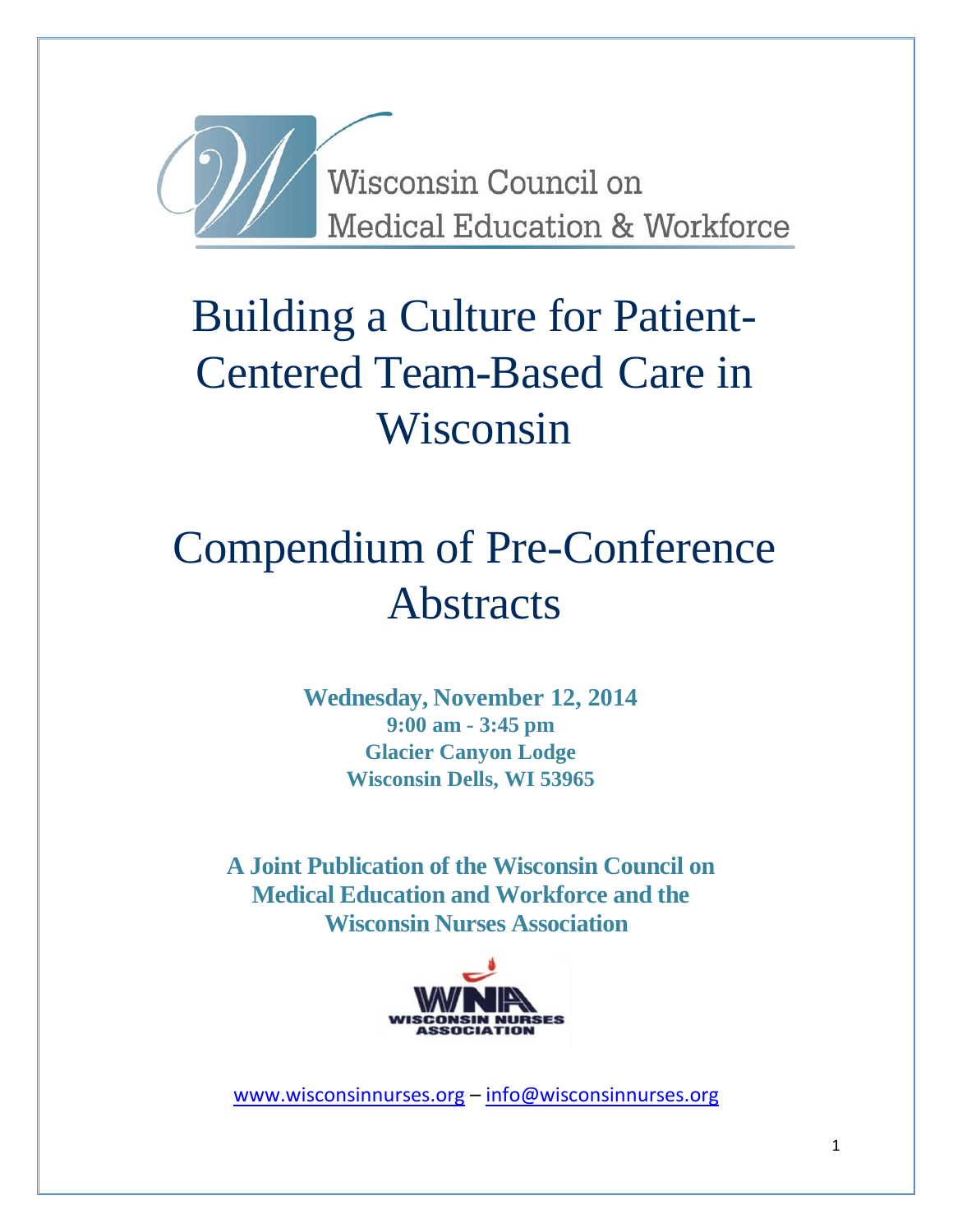# **Foreword**

The *Compendium of Conference Abstracts* includes all abstracts submitted in response to a call from the conference planning committee in 2014. The compendium is a companion to the conference proceedings and executive summary. The abstracts that follow were submitted by health care leaders, in their own words, who are carrying out patient-centered team-based care in Wisconsin.

In designing the conference agenda, Co-chairs Charles Shabino, MD, Chief Medical Officer, Wisconsin Hospital Association, and Gina Dennik-Champion, MSN, RN, MSHA, Executive Director, Wisconsin Nurses Association and the Wisconsin Council on Medical Education and Workforce (WCMEW) planning committee posed five key questions to guide planning processes:

- 1. What is the state of team-based care in Wisconsin?
- 2. Why are teams formed?
- 3. What are the key ingredients needed for teams to be successful?
- 4. What are the barriers to team-based care?
- 5. How do we as a state move team-based care forward?

Using these questions as a foundation, the planning committee reached out to health care organizations and professional associations for the purpose of developing the statewide summit. Abstracts were widely solicited from Wisconsin teams who could address one of three topics that provided the "best fit" for their team: (1) mission and driving forces; (2) team interaction and culture; and (3) patient population served and outcomes. In the end, 40 abstracts were received and published in this conference compendium, 12 abstract authors were invited to formally serve as panel presenters, and 25 poster presenters shared their team-based care approaches and experiences during the conference. Comments, suggestions, and requests for information may be addressed to:

> George Quinn Executive Director Wisconsin Council on Medical Education and Workforce 5510 Research Park, Madison, WI 53711 [gquinn@wcmew.org](mailto:gquinn@wcmew.org) (608) 268-1823

> > Gina Dennik-Champion, RN, MSN, MSHA Executive Director Wisconsin Nurses Association 6117 Monona Drive, Madison, WI 53716 [gina@wisconsinnurses.org](mailto:gina@wisconsinnurses.org) (608) 221-0383

#### **Revised Publication Date: May 20, 2015**

WCMEW and the WNA express their gratitude to the Wisconsin Department of Health Services, Division of Public Health, Chronic Disease Section, and the U.S. Centers for Disease Control and Prevention for the resources to produce three conference documents: compendium, executive summary, and proceedings. Resources were made possible through a chronic disease prevention grant awarded to the Wisconsin Nurses Association in October 2014.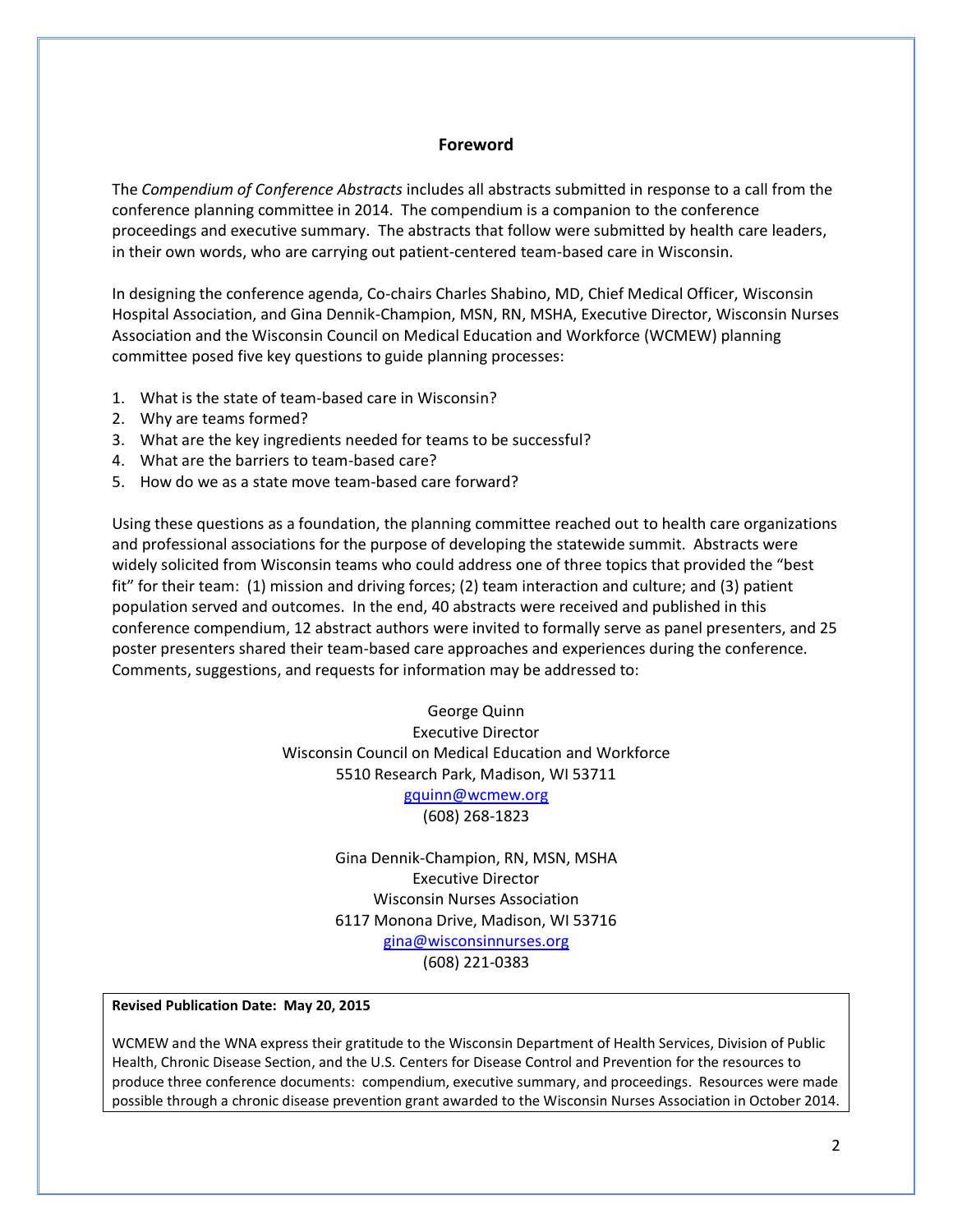# **Patient-Centered Team-Based Care Compendium of Conference Abstracts Index by Type of Presentation**

### **Note: All Panel and Poster Presentations include abstracts**

|                                          |                                                       | Wisconsin         | <b>Type of Presentation</b> |        |                 |        |
|------------------------------------------|-------------------------------------------------------|-------------------|-----------------------------|--------|-----------------|--------|
| Organization                             | <b>Team Name</b>                                      | Locale            | Panel                       | Poster | <b>Abstract</b> | Page   |
|                                          | Aurora Medical Center, Oshkosh                        | Oshkosh           |                             |        | Only            |        |
| Aurora Health Care<br>Aurora Health Care |                                                       | Milwaukee         |                             | x      |                 | 7<br>8 |
|                                          | <b>Advanced Practice Registered</b>                   |                   |                             |        | x               |        |
|                                          | Nurse and Physician's Assistant                       |                   |                             |        |                 |        |
|                                          | Leadership Council<br>Registered Nurse Health Coach - | Milwaukee         |                             |        |                 | 8      |
| Aurora Health Care, Medical<br>Groups    | <b>Chronic Disease Coordination</b>                   |                   |                             |        | x               |        |
| Aurora Health Care                       | <b>UW Family Medicine Clinics</b>                     | Milwaukee         |                             |        |                 | 10     |
| Children's Hospital of                   | Tracheostomy / Home Ventilator                        | Milwaukee         | x                           |        |                 | 13     |
| Wisconsin                                | Program                                               |                   | x                           | x      |                 |        |
| Children's Hospital of                   | Pediatric Cardiology                                  | Neenah            |                             |        | x               | 14     |
| Wisconsin, Fox Valley                    |                                                       |                   |                             |        |                 |        |
| Cardiology Clinic                        |                                                       |                   |                             |        |                 |        |
| Community Care, Inc.                     | PACE and Family Care Partnership                      | <b>Brookfield</b> | x                           |        |                 | 15     |
| Dean Clinic, Baraboo                     | <b>Baraboo Internal Medicine</b>                      | Baraboo           |                             | x      |                 | 17     |
| <b>Edgerton Hospital and</b>             | Interdisciplinary Team Rounding                       | Edgerton          |                             |        | x               | 18     |
| <b>Health Services</b>                   |                                                       |                   |                             |        |                 |        |
| Froedtert Hospital                       | <b>Trauma Nurse Education</b>                         | Milwaukee         |                             |        | x               | 19     |
|                                          | Committee                                             |                   |                             |        |                 |        |
| Froedtert Hospital and the               | <b>Ambulatory Pharmacy</b>                            | Milwaukee         | x                           | x      |                 | 19     |
| Medical College of                       | Department                                            |                   |                             |        |                 |        |
| Wisconsin                                |                                                       |                   |                             |        |                 |        |
| Froedtert Hospital and the               | Froedtert Health, Nurse                               | Milwaukee         |                             | x      |                 | 21     |
| Medical College of                       | <b>Practitioner Health Care Clinic</b>                |                   |                             |        |                 |        |
| Wisconsin                                |                                                       |                   |                             |        |                 |        |
| Lakeview Pharmacy                        | Lakeview Pharmacy                                     | Racine            |                             |        | x               | 23     |
| Marshfield Clinic                        | Team Care: Minocqua and                               | Minocqua and      |                             |        | x               | 24     |
|                                          | Marshfield Internal Medicine                          | Marshfield        |                             |        |                 |        |
|                                          | Departments                                           |                   |                             |        |                 |        |
| Medical College of                       | Division of Surgical Oncology -                       | Milwaukee         |                             | x      |                 | 25     |
| Wisconsin                                | <b>Regional Therapies</b>                             |                   |                             |        |                 |        |
| Medical College of                       | Enterocutaneous Fistula Nutrition                     | Milwaukee         |                             |        | x               | 26     |
| Wisconsin                                | Committee                                             |                   |                             |        |                 |        |
| Medical College of                       | HIV and Integrated Mental Health                      | Milwaukee         | x                           |        |                 | 27     |
| Wisconsin                                | Services                                              |                   |                             |        |                 |        |
| Medical College of                       | Pancreatic Cancer Care Team                           | Milwaukee         |                             | x      |                 | 28     |
| Wisconsin                                |                                                       |                   |                             |        |                 |        |
| Ministry Health Care                     | Advanced Practice Registered                          | Woodruff          | x                           |        |                 | 29     |
|                                          | Nurse in Rural Critical Care Access                   |                   |                             |        |                 |        |
|                                          | Hospitals                                             |                   |                             |        |                 |        |
| Monroe Clinic                            | <b>Palliative Care</b>                                | Monroe            | X                           |        |                 | 30     |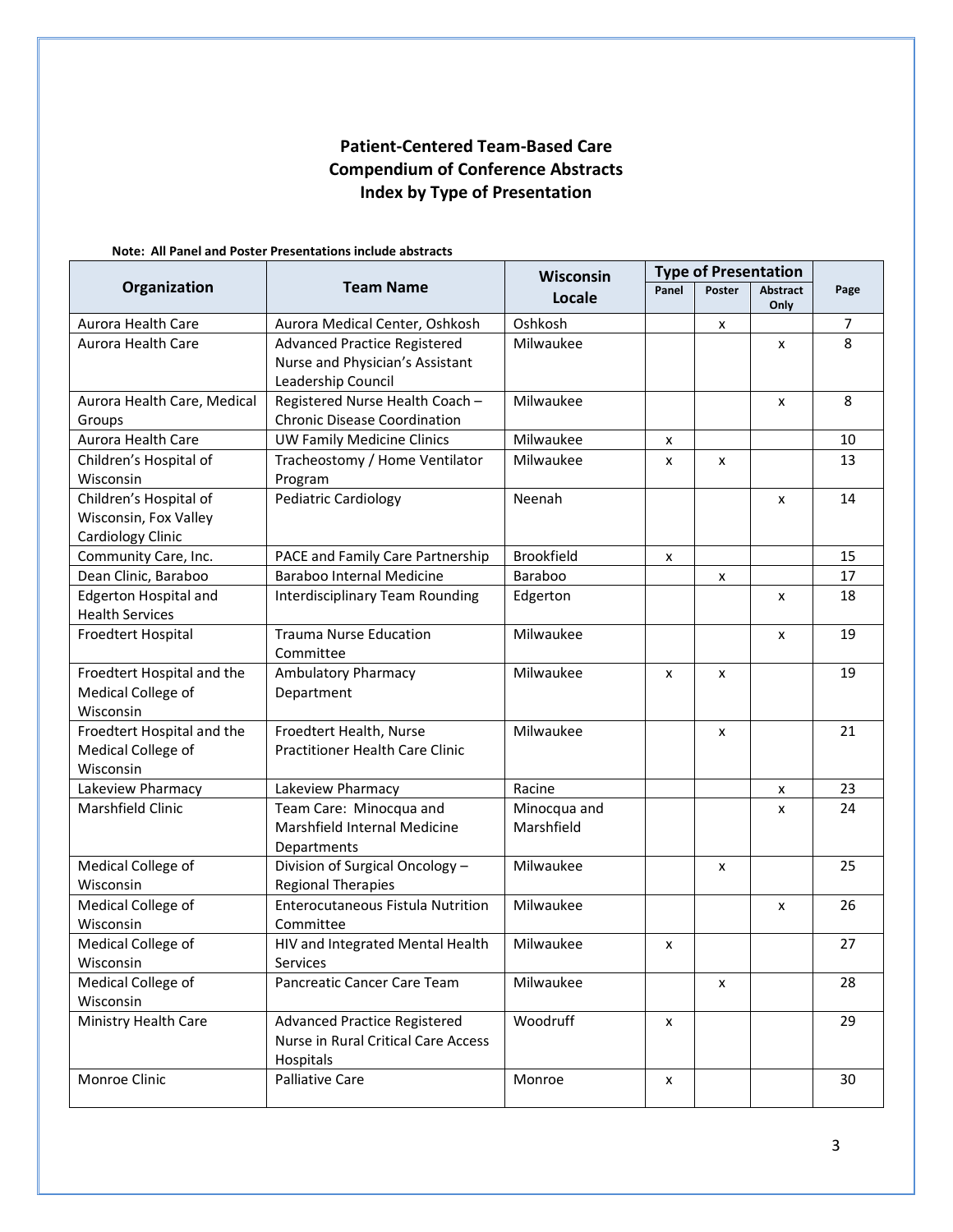|                                                                                    |                                                                                                                                  | Wisconsin      | <b>Type of Presentation</b> |        |          |      |
|------------------------------------------------------------------------------------|----------------------------------------------------------------------------------------------------------------------------------|----------------|-----------------------------|--------|----------|------|
| Organization                                                                       | <b>Team Name</b>                                                                                                                 | Locale         | Panel                       | Poster | Abstract | Page |
|                                                                                    |                                                                                                                                  |                |                             |        | Only     |      |
| Pharmacy Society of<br>Wisconsin                                                   | <b>Wisconsin Pharmacy Quality</b><br>Collaborative: A Team Based<br>Approach to Optimizing<br><b>Medication Therapy Outcomes</b> | Madison        |                             | x      |          | 31   |
| Reedsburg Area Medical<br>Center                                                   | <b>Shared Governance Council</b>                                                                                                 | Reedsburg      |                             | x      |          | 32   |
| <b>Rusk County Memorial</b><br>Hospital                                            | <b>Fall Prevention Team</b>                                                                                                      | Ladysmith      |                             | x      |          | 33   |
| Sauk Prairie Health Care                                                           | <b>Surgical Diabetes Management</b>                                                                                              | Prairie du Sac |                             | x      |          | 34   |
| Sixteenth Street Community<br><b>Health Center</b>                                 | Primary Care Services for Hispanic<br>Populations                                                                                | Milwaukee      | x                           |        |          | 36   |
| ThedaCare Physicians, New<br>London                                                | New London's Lineup                                                                                                              | New London     | X                           |        |          | 37   |
| University of Wisconsin -<br>Madison, School of<br>Pharmacy                        | Community Pharmacists and<br>Physicians                                                                                          | Madison        |                             |        | x        | 38   |
| University of Wisconsin<br><b>Hospital and Clinics</b>                             | Pharmacy                                                                                                                         | Madison        |                             | x      |          | 39   |
| University of Wisconsin<br><b>Hospital and Clinics</b>                             | Acute Care for Elders - ACE Team                                                                                                 | Madison        | X                           | x      |          | 40   |
| University of Wisconsin<br><b>Hospital and Clinics</b>                             | Trauma Life Center Sedation Task<br>Force                                                                                        | Madison        |                             |        | x        | 42   |
| University of Wisconsin<br>Hospital and Clinics                                    | Oral Chemotherapy Task Force                                                                                                     | Madison        |                             |        | x        | 43   |
| University of Wisconsin<br>School of Medicine and<br><b>Public Health</b>          | Wisconsin Area Health Education<br>Centers (AHEC)                                                                                | Madison        |                             | x      |          | 44   |
| UW Health                                                                          | UW Health, Controlled Substance<br>Review Committee (UWH-CRC)                                                                    | Madison        |                             |        | X        | 45   |
| UW Health                                                                          | Advance Care Planning Team                                                                                                       | Madison        |                             | x      |          | 46   |
| <b>Wheaton Franciscan</b><br>Healthcare                                            | Anemia Management Clinics                                                                                                        | Milwaukee      |                             |        | x        | 47   |
| Wheaton Franciscan Health<br>Care - St. Joseph                                     | <b>Glycemic Process Improvement</b><br>Team                                                                                      | Milwaukee      |                             | x      |          | 48   |
| Wheaton Franciscan Health<br>Care - All Saints                                     | <b>Wisconsin Avenue Clinic Patient-</b><br><b>Centered Team</b>                                                                  | Racine         | x                           | x      |          | 49   |
| William S. Middleton<br><b>Memorial Veterans</b><br><b>Administration Hospital</b> | Honoring Veteran Wishes                                                                                                          | Madison        |                             | X      |          | 51   |
| William S. Middleton<br><b>Memorial Veterans</b><br><b>Administration Hospital</b> | <b>VA GRECC Connect Geriatrics</b><br>Clinic                                                                                     | Madison        | x                           | x      |          | 53   |
| <b>Wisconsin Nurses</b><br>Association                                             | Patient-Centered Team-Based<br>Care Chronic Disease Prevention<br>Program                                                        | Madison        |                             |        | x        | 54   |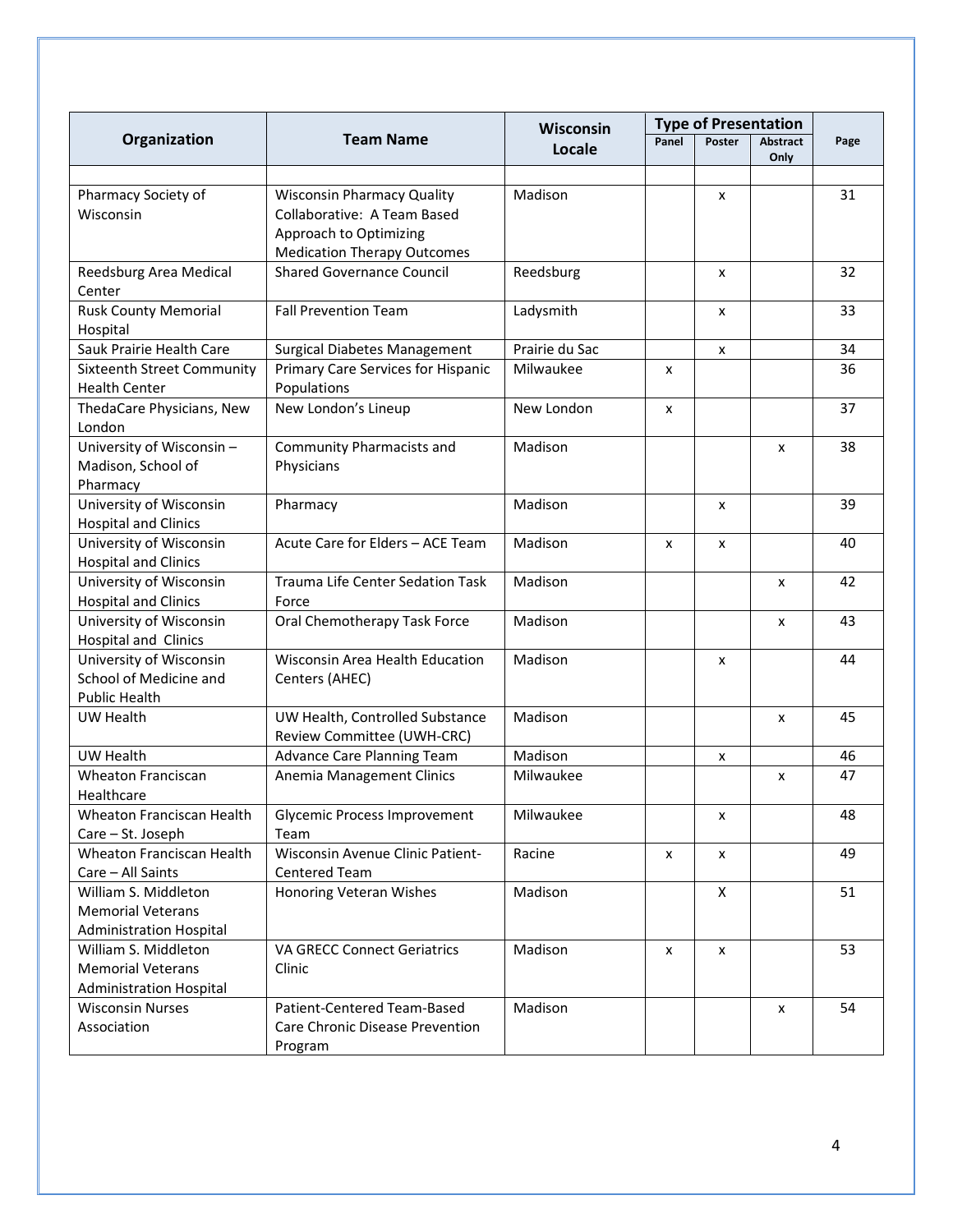# **Building a Culture for Patient-Centered Team Based Care Compendium of Submissions**

## **Aurora Health Care**

Team Name: *Aurora Medical Center, Oshkosh* Team Leader: Staci Schnaderbeck, RPh Contact Information: [staci.schnaderbeck@aurora.org](mailto:staci.schnaderbeck@aurora.org) Type of Presentation: Poster

Numerous studies have been performed on patient outcomes after hospital discharge and readmission rates. Insurance companies and Medicare noticed trends in these reports and stated that procedures needed to change within hospitals and pharmacies or they would not reimburse for certain services. Professional pharmacy networks have also seen these studies and have discussed opportunities for pharmacists to assist with improving patient outcomes. Getting pharmacists involved with hospital discharges has shown to have a positive impact on patient readmission rates and improve patient outcomes.

One of Aurora Health Care's main values is "every patient deserves the best care." As an organization, our employees are called caregivers and we continuously strive to provide patients with the best care and experiences. Several Aurora locations have implemented a discharge program and we wanted to create one also. Our pharmacy manager had various meetings over the course of about a year with inpatient pharmacy, doctors, nurses, and department leaders. A process was created and agreed-upon by all.

The program was piloted with our Same-Day-Surgery Department. We wanted to get used to the changes we had to make in the pharmacy and to see if we needed to "tweak" the process in any way before launching the program with the entire hospital. Our pharmacy manager created a flow chart for nurses, Same-Day-Surgery staff, and our pharmacy team to follow. Prior to the patient's procedure, they were told about how the process worked and were given the option to participate or not. Same-Day-Surgery sent us a list the night before of the patients who would be participating in the program. This way we were able to prepare the night before and get all of the patient's information into our system. Once the physician signed the orders, they were sent to us through the facility's tubing system. When we completed the prescriptions, we either called or sent an instant message to the recovery room coordinator. The patient's family was notified that the medications were ready and could be picked up at the pharmacy. It was a win-win situation for everyone. The doctors knew their patients would go home with their medications; we were given time and notice to get the orders done quickly and efficiently; the families did not have to wait or go someplace else to pick up the medications; and the patients went home with their medications.

Since this pilot program started several months ago, we have expanded the program to include the entire hospital. This version of the program was set to be opt-out only. Inpatient pharmacy technicians perform an initial medication review with every hospital admission and the patient's file is automatically labeled to have their discharge medications filled at our outpatient pharmacy. Patients do have the option to opt out of the program if they wish to have their medications filled at another pharmacy, and in that case, the inpatient pharmacy technician labels the patients' files accordingly. Prior to discharge, the orders are sent to us in the outpatient pharmacy. When the prescriptions are finished, a pharmacist counsels the patient over-the-phone and an outpatient pharmacy technician delivers the medication to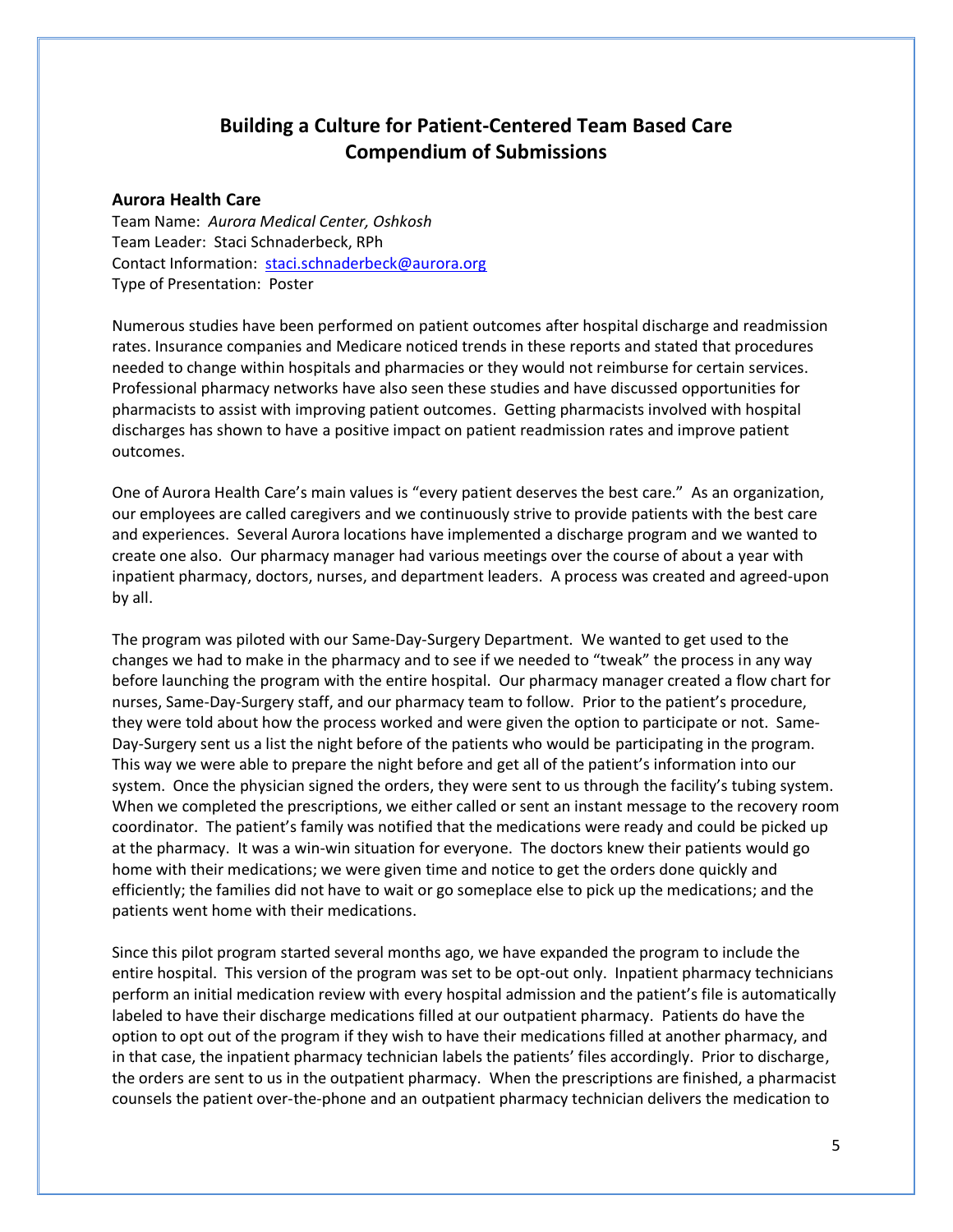the patient's room if they prefer, or a family member can come to the pharmacy to pick it up. If we have two pharmacists on staff, a pharmacist will deliver the medications to the patient's room and counsel face-to-face. In one of our first discharges after the launch, a neighbor came to the pharmacy to pay for the patient's prescriptions, and I volunteered to go back with him to the patient's room so I could show her how to use the new inhaler. I also noticed that she was eligible for a comprehensive medication review meeting with a pharmacist after discharge, and I discussed with her the option to schedule a meeting with us. She stated she did not live around here and did not want to travel back here. I asked her permission to contact the Aurora pharmacist in her area to see about setting up an appointment closer to her home. The patient's primary physician worked in the same clinic as the other pharmacist, and she allowed me to call. I later found out that the other Aurora pharmacist did set up a meeting with the patient and it went very well.

We are still working out some kinks in the process, but it has overall been a great program for our pharmacy, the hospital, and our patients. We are able to work more closely with the inpatient pharmacists to ensure patients are switched from IV inpatient medications to the equivalent oral outpatient medications. We have increased contacts with the inpatient nurses to more efficiently prepare the patient for discharge and ensure that each patient leaves the hospital with medications and instructions according to the physicians' care plans. Every month our pharmacy manager receives reports on our progress. Since the launch, we have doubled our prescription capture rates for almost all of the hospital departments, and on several occasions, we have been able to prevent medication errors. We are also currently working on expanding the program even further to include the oncology enter, the catheterization lab, and eventually radiology. "Every patient deserves the best care," and we are fulfilling that promise.

## **Aurora Health Care**

Team Name: *Advanced Practice Registered Nurses and Physician's Assistant Leadership Council* Team Leader: Jen Tenhover Contact Information: 262-352-4944[, jen.tenhover@aurora.org](mailto:jen.tenhover@aurora.org) Type of Presentation: Abstract Only

The Aurora Advanced Practice Registered Nurse / Physician's Assistant (APRN /PA) Leadership Council is a professional team within our organization. The Council represents all advanced practice registered nurses and physician assistants within the organization. These providers care for patients within every facet of the patient populations served by Aurora. The Council further works to serve the needs of their peers and respective professions, as well as to function as a resource and support to organizational partners regarding advance practice provider roles.

## **Aurora Health Care, Medical Groups**

Team Name: *Registered Nurse Health Coach – Chronic Disease Coordination* Team Leader: Jen Tenhover Contact Information: 262-352-4944[, jen.tenhover@aurora.org](mailto:jen.tenhover@aurora.org) Type of Presentation: Abstract Only

## *Driving Forces behind the Creation of the Team*

The need for greater care coordination and intervention, focused on the highest risk patient cohorts, became more evident and quantifiable when our organization purchased predictive analytics tools that assisted us is identifying populations at greatest risk for hospitalization. The abundance and high acuity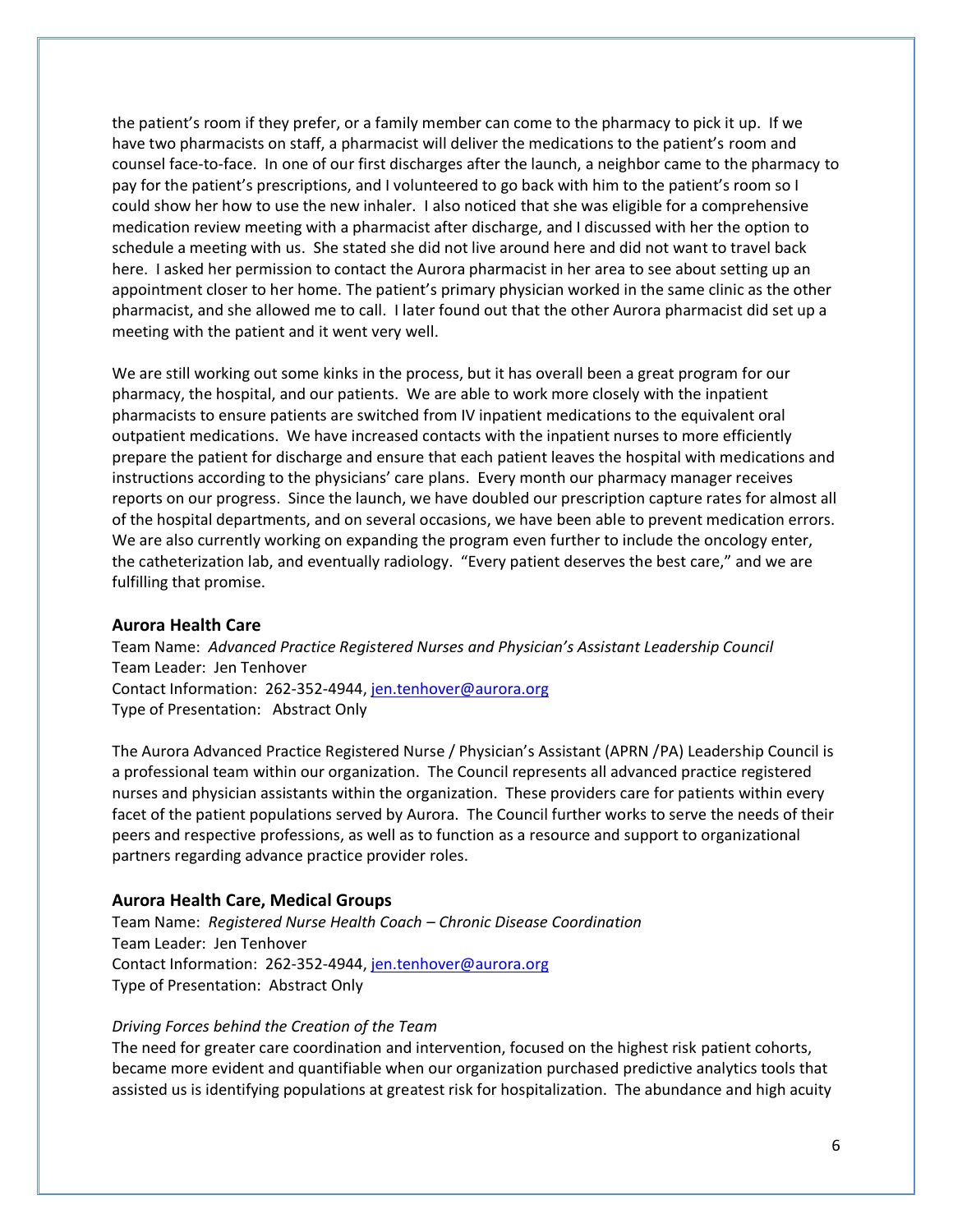of these patients presented us with the opportunity to employ some of the established best practices we had been proactively researching for some time in preparation for the changing healthcare environment, reimbursement structures and efficiency through top of license, team based care models.

## *Population Served*

The RN Health Coach team is assigned patients based on primary diagnosis of heart failure and/or chronic obstructive pulmonary disease (COPD) and stratification to the most likely to be admitted population. This accounts for about 20 percent of our total COPD and heart failure population. We are currently piloting a pediatric asthma program as well but have no data at this time. While the team is assigned patients based on a diagnosis of COPD and/or heart failure; the team is an extension of the primary care practices, and therefore focus on all aspects of the patients' health and wellness.

# *Composition of the Team*

The creation of the "RN Health Coach" role within our primary care practices was the beginning of an ever evolving team of caregivers dedicated to increasing wellness and disease management among our most at-risk patient populations. The engagement and inclusion of our employed pharmacists was the beginning of the formation of an interdisciplinary team approach and is the most mature partnership with the RN health coaches. The RN health coaches and pharmacists work with the primary care providers, clinical caregivers, and patients to establish treatment/care plans, emergency action plans for acute exacerbations and patient self-management goals. The team also partners with our home health nurses, hospital case managers, rehabilitation departments, specialty providers, educators, dieticians, social workers, and local organizations.

# *Purpose and Mission of the Team*

The team works to increase the quality of life for this high acuity, at risk, patient population. This is accomplished by creating greater awareness of the patients' disease processes and medication treatment plans, engaging the patients in their own care, and coordinating resources to assist with financial and social burdens. The RN health coaches and pharmacists have become the first line of defense for the patients they serve and are often times assessing and triaging potential complications before they become incidents that will negatively impact the patients.

## *How the Team Fits Within the Organization*

The RN health coaches and pharmacists have separate reporting structures but are both integrated system service lines. Their teamwork is a result of their respective departments partnering to develop high-quality care processes for the benefit of our patients.

## *Length of Time the Team has been in Existence*

The team was developed in early spring of 2013 and began its work with patients in June 2013.

# *Outcomes and/or Outcome Measures*

There are a number of different process measures that have been tracked as the team began its work in order to assure adherence to the new processes and easily identify missed opportunities. Some examples include:

- Percent of patients engaged with registered nurse health coach
- Percent of patients engaged with pharmacist
- Percent of patients with linked episodes of care (EPIC functionality)
- Percent of patients with recurring visits scheduled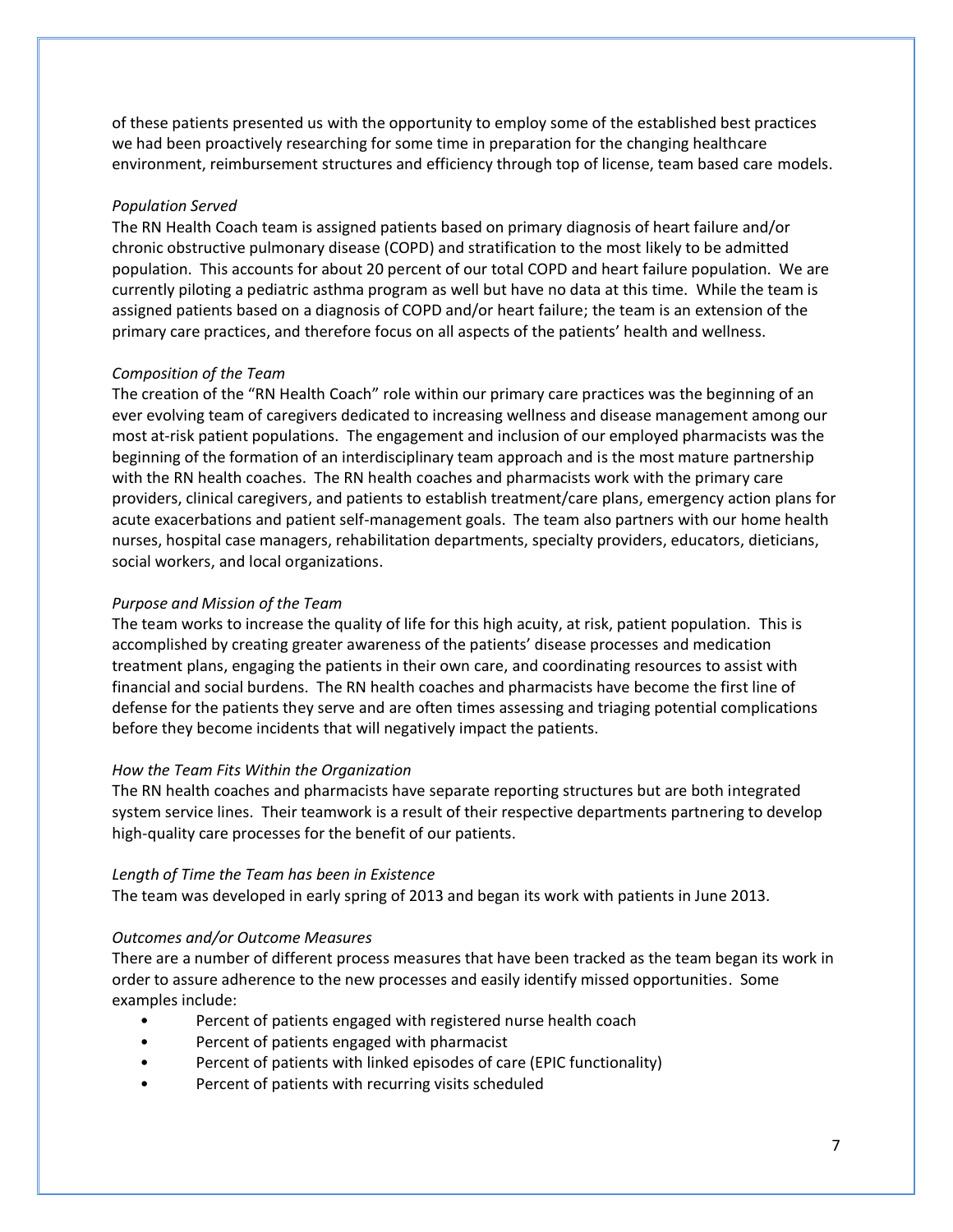Our outcomes measures are specific to the number of inpatient admissions, emergency department visits, and movement of the patients from the highest risk categories to lower deciles in the stratification. We were unable to find industry standards for improvement as a result of this type of intervention so we were not sure what to expect as results when we began. We set a goal of 20 percent reduction of admissions over the first year of intervention with the team understanding that this was probably a stretch target. Within the first six months of intervention the team had demonstrated a 65 percent reduction in admissions for their patient population from year prior. This number does not take into account that, historically, 33 percent of all heart failure and COPD admission result in readmissions and that those too were subsequently avoided. Decreases in emergency department utilization and a shift of patient from the highest-risk category to lower deciles, and in some cases quartiles, were also demonstrated.

#### *Successes*

Within the first six months of intervention the team had demonstrated a 65 percent reduction in admissions for their patient population from year prior. This number does not take into account that, historically, 33 percent of all heart failure and COPD admission result in readmissions and that those too were subsequently avoided. Decreases in emergency department utilization and a shift of patient from the highest-risk category to lower deciles, and in some cases quartiles, were also demonstrated. Our team has been fortunate enough to have been highlighted in presentations at the most recent AMGA, HIMMS, and Anceta conferences. Within our organization, our work has been recognized by our executive leaders and our team model has become a cornerstone of our organization's Primary Care Redesign system roll-out strategy for 2015.

#### *Barriers*

There is a cost associated with the full-time equivalent (FTE) positions required to form this team. Most of the cost is an "added" expense to the primary care practices. While the work of this team has demonstrated significant patient engagement, loyalty, satisfaction, and increased the quality and continuity of care our patients receive, there are actually potentially negative financial implications for our integrated system. The fact that we still function in a fee-for-service industry is counterproductive to the avoidance of costly admissions. Our biggest struggle at this point is to "hug the curve" and be proactive enough to be ready for the paradigm shift that will be coming in our reimbursement structures but not move so fast that we actually make our successes a detriment to the organization.

#### *Future Plans*

From fourth quarter 2014 through 2015, we will be expanding the team model into other markets with a total of 30 RN health coach FTE's across the system. We plan to continue the evolution of the team and incorporate programs specific to diabetes, hypertension and coronary artery disease within the next twelve to eighteen months.

## **Aurora Health Care**

Team Name: *University of Wisconsin Family Medicine Clinics* Team Leader: Chris Klink Contact Information: 414-649-6483[, chris.klink@aurora.org](mailto:chris.klink@aurora.org) Type of Presentation: Panel #2

The family medicine clinics at St. Luke's Medical Center and Sinai Medical Center are primary care clinics. These clinics are composed of physicians, nurse practitioners, registered nurses, medical assistants, social workers, and phlebotomists. These clinics serve as the home for the Aurora Family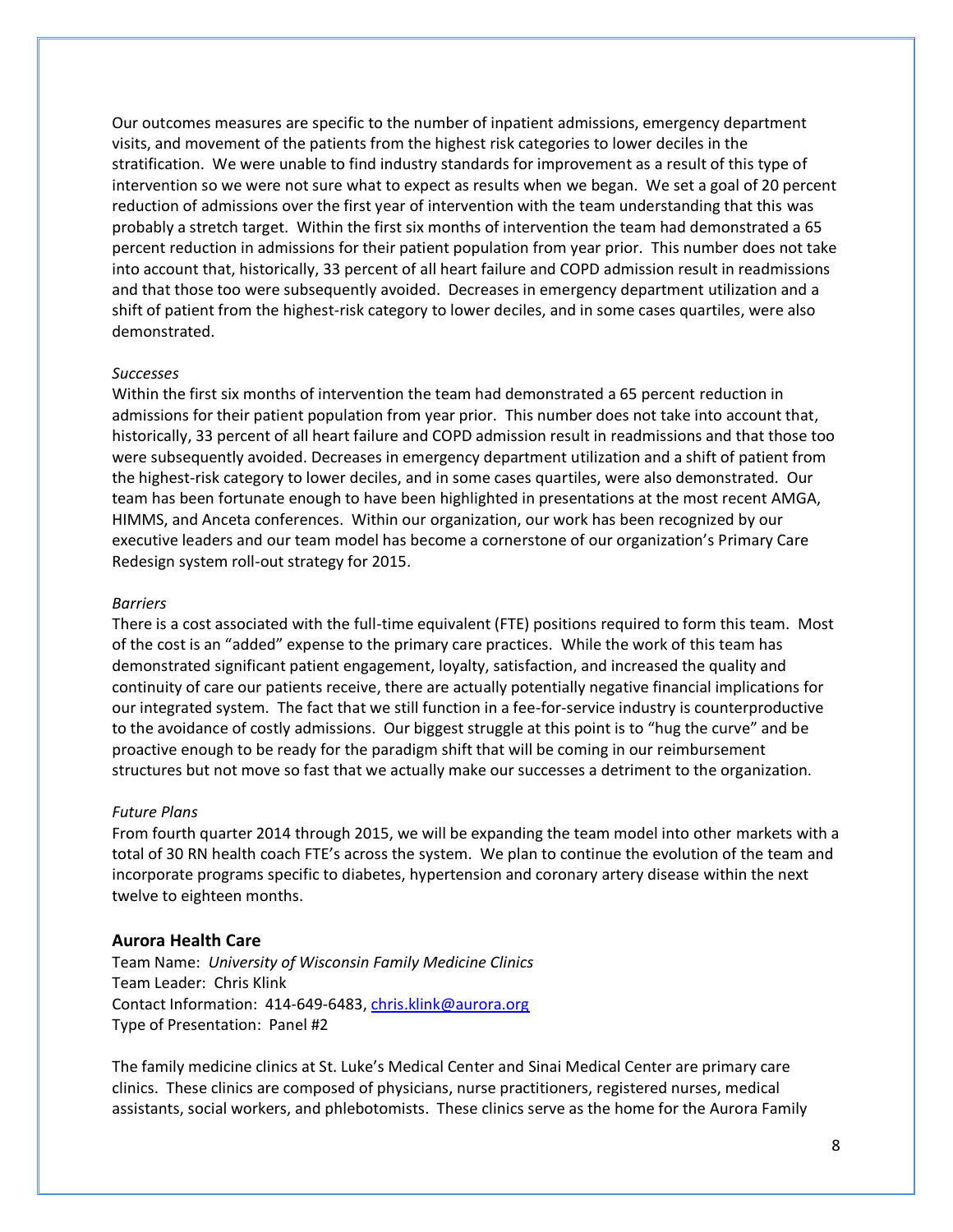Medicine Residency Program which is affiliated with the University of Wisconsin, Department of Family Medicine. They also are teaching sites for medical students from multiple medical schools. A unique component to these clinics is the inclusion of a clinical pharmacist as part of the multi-disciplinary teams. Clinical pharmacists started part-time at the St. Luke's clinic in 1998 and rapidly expanded to a full-time presence. Clinical pharmacists started part-time at the Sinai clinic in 2000 and will be expanding to a full-time presence this summer. The clinics also serve as rotation sites for pharmacy residents and students.

The initial driving forces behind the addition of clinical pharmacists to the team were threefold: patient education; provider and medical resident education; and pharmacy student and resident education. This education initially happened as part of patient visits – in patient rooms and in staffing with residents and providers. Over time, pharmacists began to schedule patients for dedicated education appointments around diabetes, asthma, smoking cessation, and polypharmacy. Pharmacists developed a structured teaching curriculum for the family medicine residents which included case-based presentations on the pharmacotherapy of multiple chronic disease states and coordination of experiential learning experiences on living with chronic diseases. Pharmacists also frequently lecture on a variety of topics at the request of the family medicine program and have been incorporated into multidisciplinary teaching teams at dedicated themed conference days and retreats. Pharmacist involvement in precepting pharmacy students and residents has increased over time due to the expansion of the residency program and an increase in pharmacy schools in the area.

In addition to a greater role in education, the scope of practice of the clinic pharmacists has expanded over time. The pharmacists focus on patients with complicated medical regimens for multiple chronic disease states as well as those with barriers to the proper use of medication. Pharmacists have become extensively involved in the clinical decision making around drug therapy management. This began in a collaborative interdisciplinary fashion as part of the patient's routine visit with their primary care provide. This led to increased respect and confidence from the medical providers on the team and more frequent requests to be more involved in the direct management of patient care. In 2010, a collaborative practice agreement was established that gave pharmacists authority to manage patients with diabetes, hypertension, hyperlipidemia, and smoking cessation. Patients referred for care to the medication management clinic were generally those who were care management outliers and had additional barriers that prevented them from meeting treatment goals. Additionally, pharmacists have expanded their polypharmacy visits from focusing just on the patient's proper use of medication to Comprehensive Medication Reviews and Assessments (CMR/As) that critically evaluate a patient's medications and provide recommendations to providers on how to optimize the patient's pharmacotherapy.

Due to both their geographic locations and their design as teaching clinics, these clinics serve a patient population with a high rate of Medicare and Medicaid coverage. This population is ethnically diverse and includes a number of minority and non-English speaking patient groups. Patients come from a variety of socioeconomic classes, but lower economic strata are disproportionally represented. These factors lead to high rates of low health literacy, concomitant mental health illnesses, and various levels of family, social, and community support.

The purpose of the family medicine clinics is consistent with that of Aurora Health Care: "we help people live well." Our vision is to provide people with better health care than they can get anywhere else. As such, the family medicine clinic serves as part of the larger continuum of care provided by Aurora Health Care. This includes primary care, specialty and subspecialty care, hospital care from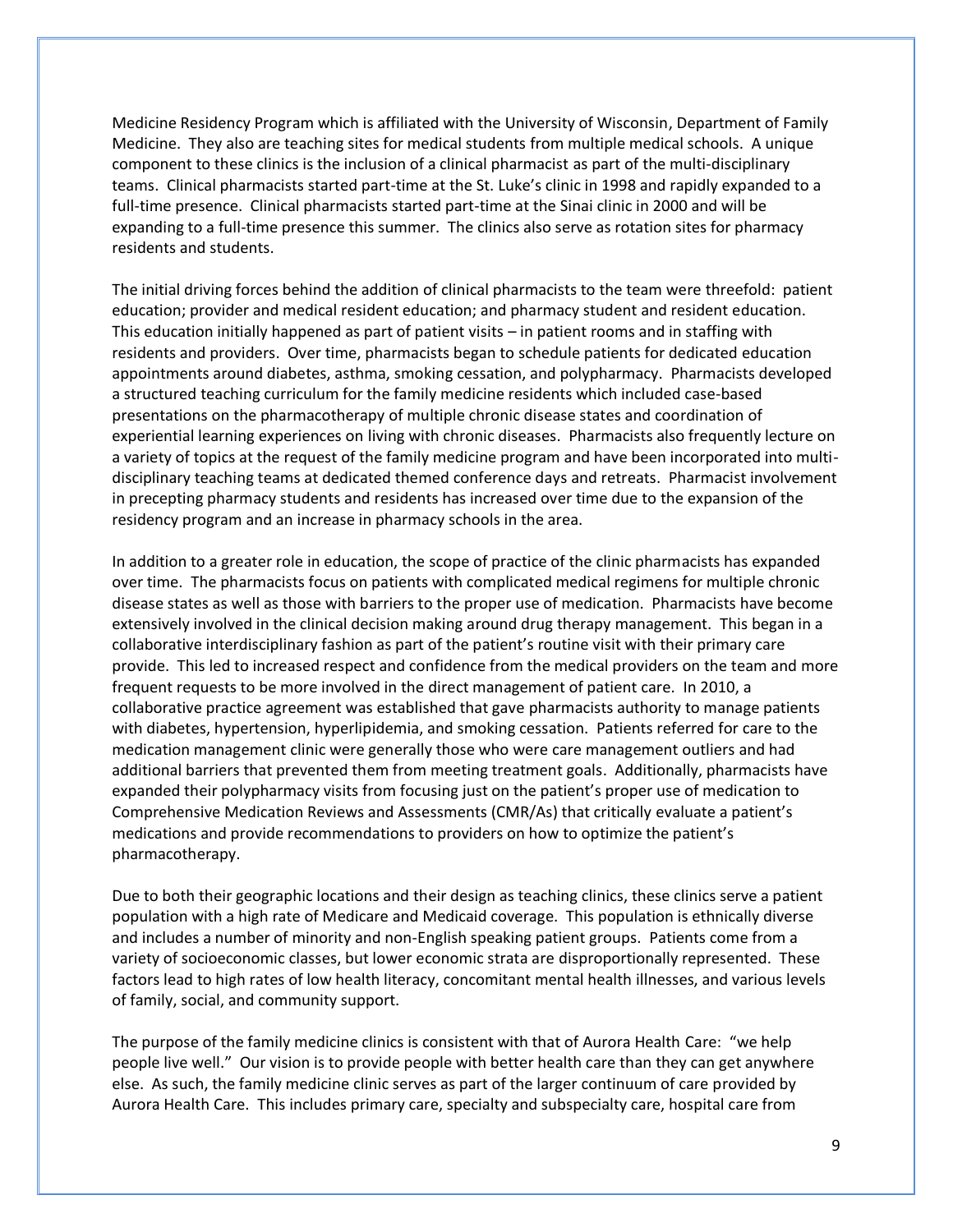primary to tertiary, pharmacy, visiting nurses, and end-of-life palliative and hospice care. Pharmacist involvement in the family medicine clinics has led to more comprehensive team-based care for patients, particular those that are more medically complicated, have higher care needs, and have barriers to care.

A number of different outcome measures have been assessed related to pharmacist involvement as part of the patient care teams. In the pharmacist lead medication management clinic, significant improvements in clinical outcomes have been demonstrated. For diabetes, A1C was lowered by 2 percent and the percentage of patients meeting goal A1C levels increased from 2.2 percent to 52.8 percent. For hyperlipidemia, LDL was lowered by 46 mg/dl and the percentage of patients meeting goal LDL levels increased from 38.5 percent to 74.4 percent. For hypertension, blood pressure was lowered by 20.4/6.7 and the percentage of patients meeting goal blood pressure levels increased from 40 percent to 70 percent. For smoking cessation, cigarette usage was decreased by 5.7 cigarettes per day and the percentage of patients who were tobacco free increased from 0 percent to 50 percent. At our Sinai clinic, where we also provide smoking cessation, we have shown a 20 percent success rate in helping patients quit smoking. Patient satisfaction surveys for our medication management clinic have shown scores ranging from 4.4 to 4.76 on a 1 to 5 Likert Scale, with the highest score of 4.76 on the question "rate the overall care you received from the pharmacist today?" Referring providers have also been surveyed on their satisfaction with the medication management clinic. Their responses varied from 4.44 to 4.89 on a 1 to 5 Likert Scale, with the highest score of 4.89 for the questions: "do you feel that board certified pharmacists have adequate knowledge and training to provide medication management services to patients?" and "do you feel that the collaborative practice with the clinical pharmacists has helped you to improve overall primary patient care for the medication management disease states?"

In the Comprehensive Medication Review and Assessment (CMR/A) visits, pharmacists have provided an average of 3.42 patient recommendations and 6.35 provider recommendations per visit. Providers made changes on 2.6 recommendations per patient. While this might seem low, the great majority of non-accepted recommendations were due to them not being addressed (75.5 percent). This is addressed in the barriers section below, however a survey of providers showed overwhelming support of CMR/A's and identified several ways to improve follow through on recommendations. Similar to medication management visits, patient satisfaction surveys have shown scores ranging from 4.43 to 4.71 on a 1 to 5 Likert Scale, with the highest score of 4.71 on the question: "rate the overall care you received from the pharmacist today?" Finally, in the most recent yearly survey of family medicine residents, the collective three class years of residents ranked the quality of professional relationships with pharmacists as 4.26 on a 1 to 5 Likert Scale, above all other relationships evaluated, with the next highest being teaching faculty.

Pharmacist involvement in the family medicine clinics has led to multiple successes as noted above. Pharmacists have improved clinical quality and patient experience. Pharmacists have had a positive impact on medical and pharmacy resident and student education and training. Providers have demonstrated a high rate of confidence in pharmacists' professionalism and a true spirit of collegiality has developed. Pharmacists have been fully incorporated into the life and action of the clinic. Pharmacists have been involved in several clinic initiatives. This first included the Alliance of Independent Academic Medical Centers (AIAMC) National Initiative III, which focused on implementing TeamSTEPPS training. Next was the AIAMC National Initiative IV, which is focusing on Quality and Safety, specifically around the rooming process and ambulatory medication reconciliation. Pharmacists have been asked to be on the editorial board for the Journal of Patient-Centered Research and Reviews.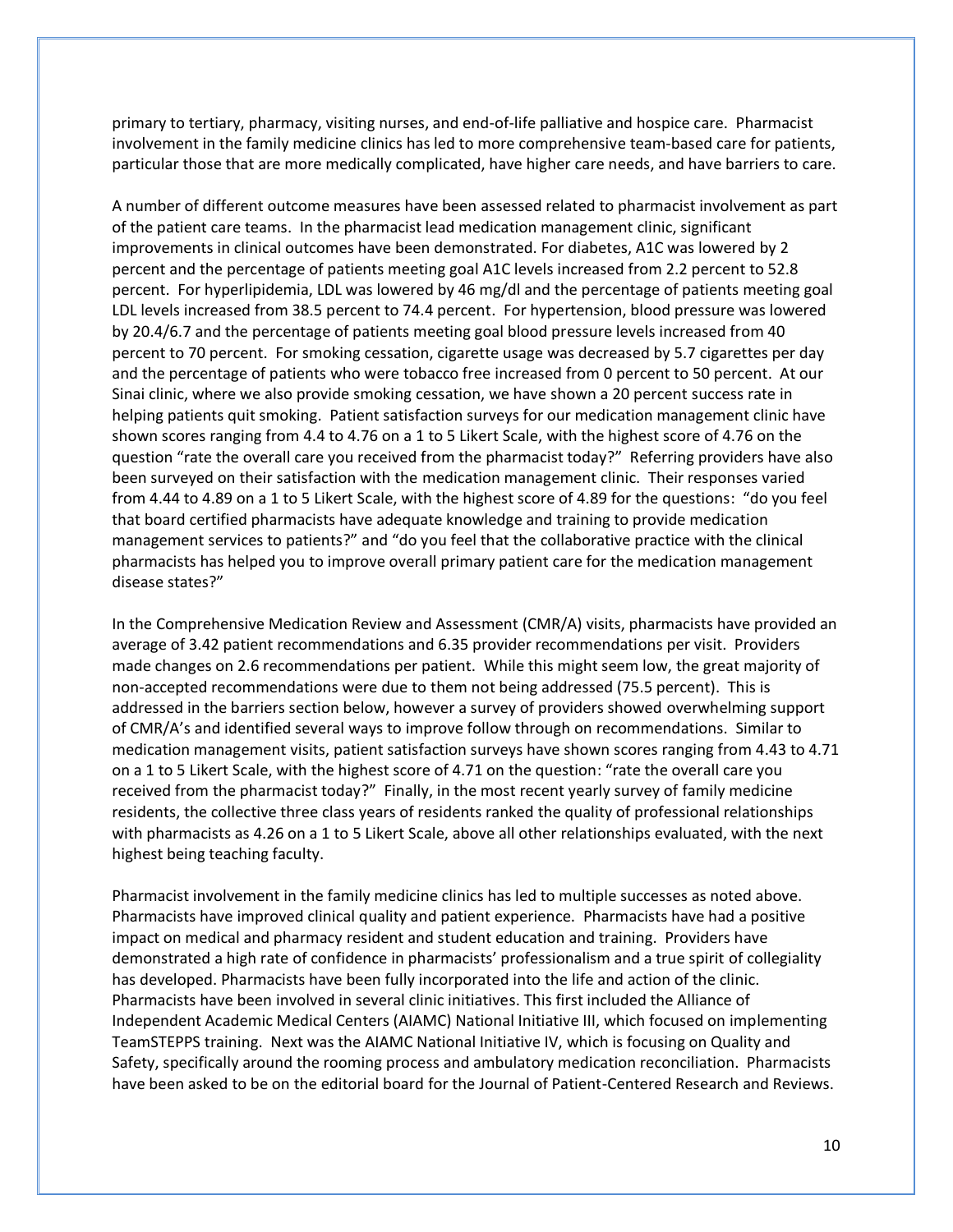Additionally, pharmacists are actively involved in primary care redesign, with the Sinai clinic as one of the pilot sites.

The main barriers to team involvement have been around the areas of time, payment, and communication. To date, pharmacist services have been limited at the Sinai site due to only two staff days per week. This barrier is being overcome by the expansion to full-time services this summer. The other component of time that can be a barrier is the multitude of services and initiatives that pharmacists are involved with, which at times limits the pharmacist's immediate availability. This has been overcome by more frequent use of messaging through the electronic medical record (EMR). Payment is a barrier in the current fee-for-service model where pharmacists are not recognized as providers. There is some reimbursement through various mechanisms such as facility fee billing and medication therapy management billing, but it only covers a portion of the pharmacist's salary and benefits. With a national move toward recognition of pharmacists as providers as well as health care payment reform through accountable care organizations (ACO's), payment for quality, population management, and more opportunities for revenue generation and cost savings should develop. Finally, communication can be challenging with dozens of part-time providers with the residency model and pharmacists who may be unavailable at times due to involvement in direct patient care, teaching, and committee and administrative work. This is helped by the use of the electronic medical record (EMR) where all encounters are placed and messages are shared. The biggest challenge to communication has come around the CMR/A process mentioned above. Actions being taken in this area include closer coordination between pharmacist visits and follow up physician visits, having dedicated physician visits to follow up on CMR/A recommendations, and having more focused communication in the EMR to allow providers to clearly recognize pharmacist recommendations.

Immediate future plans focus on three areas. First is the expansion of pharmacist hours at the Sinai clinic and increased involvement in patient care initiatives, such as the medication management clinic, that were implemented at St. Luke's. Second is the primary care redesign pilot at Sinai (and future roll out at St. Luke's). This will stress even more team-based care with a focus on wellness and preventing hospital readmission with built in triggers for pharmacist referral. Third is the Quality and Safety initiative on the rooming process and medication reconciliation which is also being designed to have built in triggers for pharmacist referral. As primary care continues to advance, the pharmacists will proactively adjust their role in the clinic to meet the needs of patients and providers.

## **Children's Hospital of Wisconsin**

Team Name: *Tracheostomy / Home Ventilator Program* Team Leader: Cecilia Lang, APN Contact Information: 414-266-2484[, clang@chw.org](mailto:clang@chw.org) Type of Presentation: Panel #3, Poster

Started in 1984, this program began as a multidisciplinary team to serve the tracheostomy and home ventilator patients of Wisconsin, Northern Illinois, and the Upper Peninsula of Michigan. The opportunity for critically ill children to be discharged to their home on a ventilator arose due to technology advances. This team was created to bridge the transition from hospital to home. Our team includes physicians (pulmonary and ears nose throat); nurses; advanced practice nurses; social workers; respiratory care practitioners; physical, occupational and speech therapists; inpatient case managers; and a dietician who work collaboratively to serve those children who are tracheostomy and/or home ventilator dependent. Our team's mission and purpose is: (1) provide case management across the continuum of care, for as long as the child has a tracheostomy, in both inpatient and outpatient settings;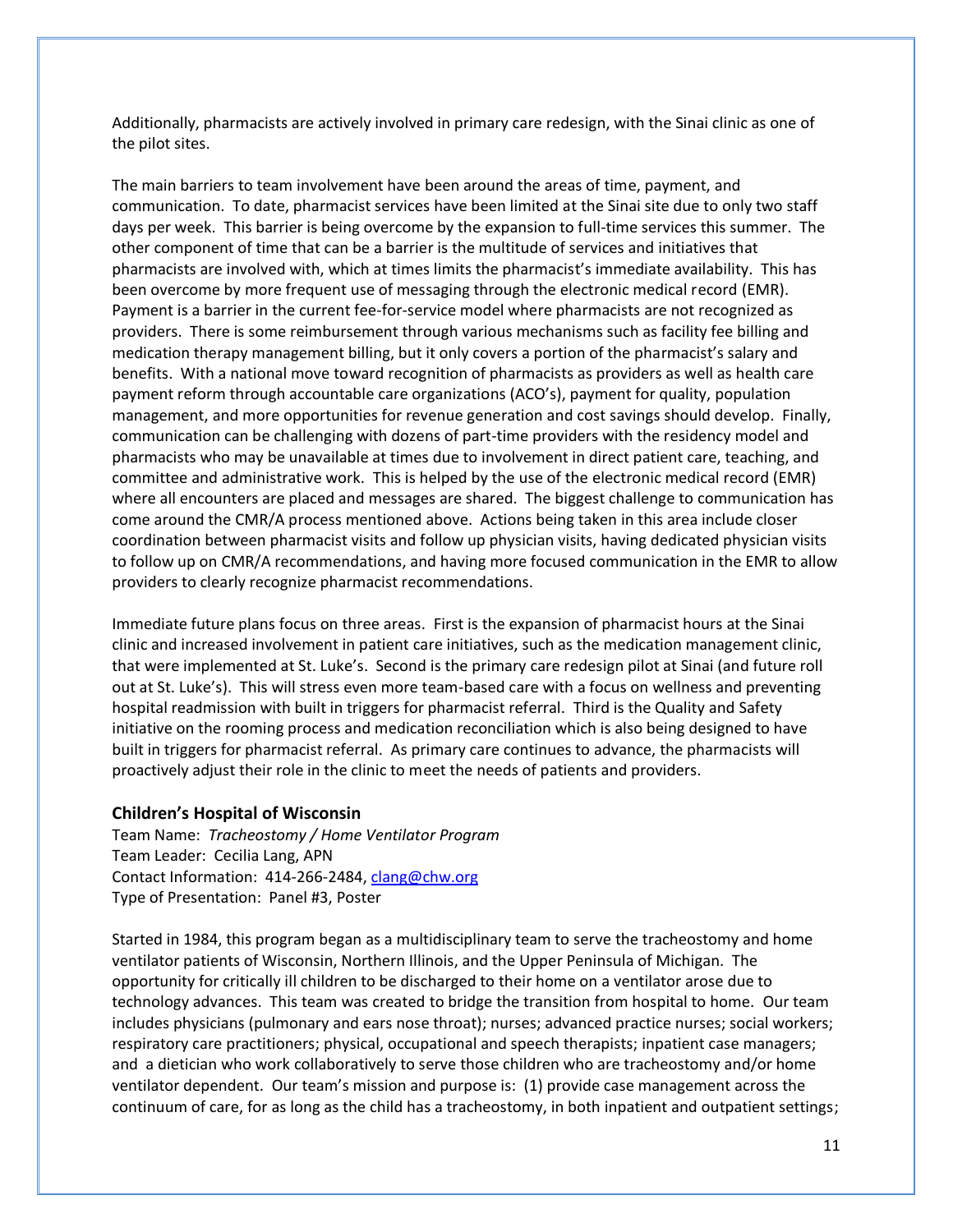(2) educate and prepare parents and caregivers of technologically dependent children for a successful transition to home; (3) optimize development; (4) identify safety concerns, resources and needs for discharge process; ( 5) minimize inpatient hospital length of stay and readmissions; (6) serve as a clinical resource for this population to all members of our Children's Hospital of Wisconsin interdisciplinary health care team; (7) serve as a liaison between home agency support (equipment, nursing, schools, therapy services) and the patient/family and hospital; (8) provide outpatient case management, long term follow up, and coordination of care; and (9) provide a multidisciplinary clinic for follow up and community integration

Barriers that our program has identified to team success include: (1) increased acuity and complexity of patients; (2) increased number of chronic lung disease and complex cardiac population; (3) growth of new interdisciplinary team members needed for team based care and limitations of full-time equivalency requirements; (4) increased outpatient clinic space and appointment needs; and (5) adaptation of the electronic health record to effectively reflect the needs and care of this complex patient population from an interdisciplinary perspective.

Future plans for program growth include: (1) evidenced-based research and Children's Health Association Collaborative opportunities for outcome based care and guideline development for weaning and liberation from a ventilator; (2) local and statewide community services collaboration and outreach opportunities; (3) outpatient follow up and care closer to home; and (4) growth of team-based education and integration of simulation into care delivery and education.

Success has been attributed to team respect for each other's roles and responsibilities and clinical expertise. We have established systems of ongoing team communication and collaboration that follow: (1) weekly discharge planning rounds; (2) weekly team-based family care conferences; (3) weekly interdisciplinary bedside rounds; (4) monthly team meetings focused on program growth and development; (5) monthly Pulmonary Section meetings with providers; and (6) community education and certification of over 700 nurses (LPN's and RN's) in the state of Wisconsin since implementation of Pediatric Ventilator Certification Course.

## **Children's Hospital of Wisconsin, Fox Valley Cardiology Clinic**

Team Name: *Pediatric Cardiology* Team Leader: Mary R. Butler, PhD, APNP Contact Information: 920-969-7913[, mrbutler@chw.org](mailto:mrbutler@chw.org) Type of Presentation: Abstract Only

The pediatric cardiology clinic was established in the Fox Valley in 2002 to offer services to children and their families affected by congenital heart disease. This service provided cardiac care and evaluation without having to travel to Milwaukee at the Herma Heart Center. It was recognized early on that a team approach would best serve this community and therefore a pediatric cardiologist, nurse practitioner, and registered nurse comprised the initial team. Over the years, our team has grown as the practice has grown. We now have several pediatric cardiologists practicing, general pediatric cardiology, electrophysiology, and adult congenital cardiology here in the Fox Valley. Over the last 12 years, this practice has expanded and grown to accommodate a variety of children and families affected by congenital heart disease. Our practice has a full-time pediatric cardiologist and a full-time nurse practitioner living in the area to provide 24 hour care both inpatient and outpatient in the Fox Valley area. Our practice provides appointments for children 4-5 days a week offering electrophysiology testing, echocardiography, and consultation. We have developed a successful team approach working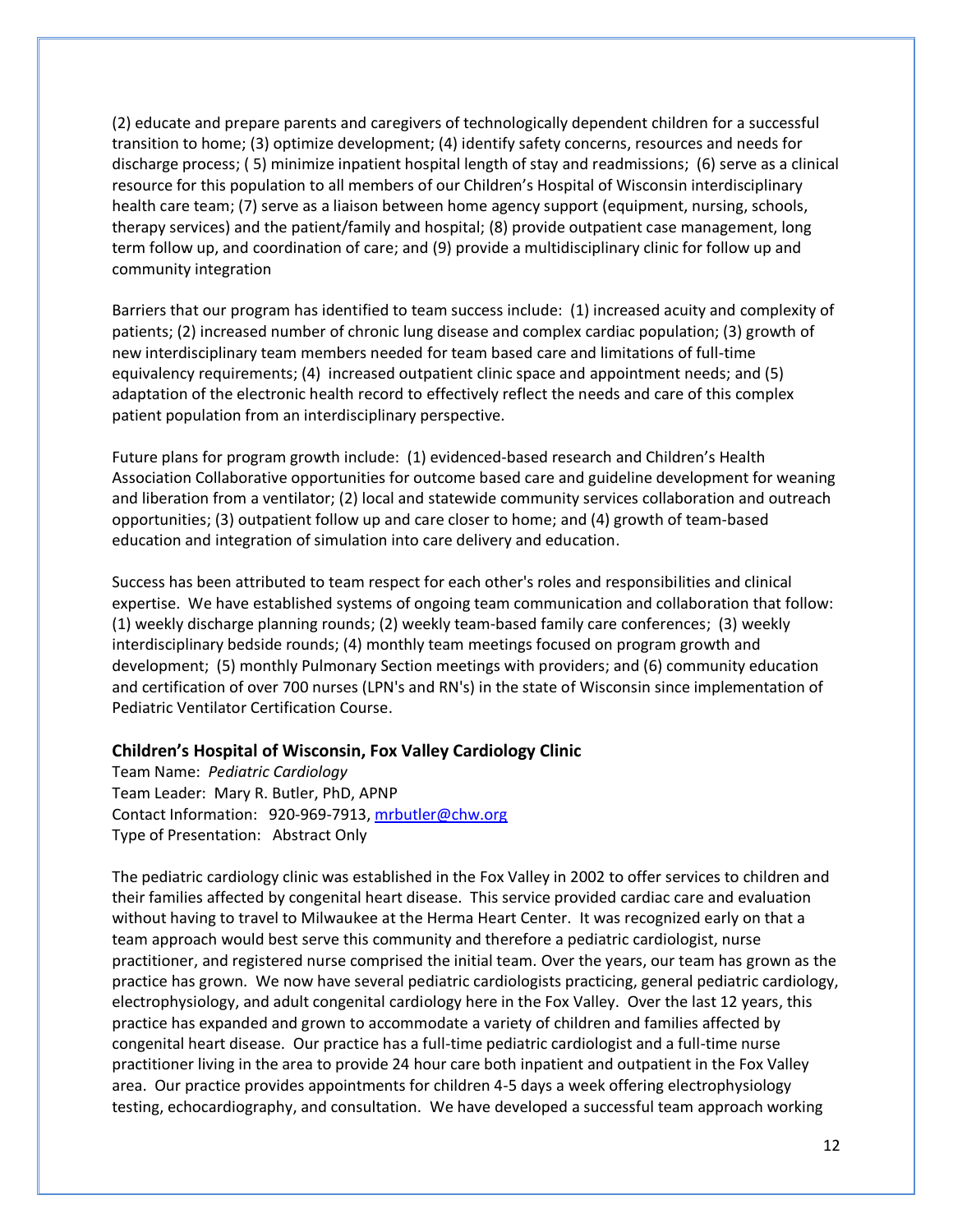with our partners in Milwaukee Children's to collaborate during the child's admission for surgery or other procedures. There have been several barriers to developing a successful practice including financial support, ancillary services and working between systems, and providing sufficient access to patient services. We continue to evaluate our practice to improve efficiency, access and best practices for our cardiology patients. We hope to continue to grow our services providing five day a week services by several providers.

# **Community Care, Inc.**

Team Name: *PACE and Family Care Partnership* Team Leader: Mary Parish Gavinski, MD Contact Information: 262-207-9318[, mary.gavinski@communitycareinc.org](mailto:mary.gavinski@communitycareinc.org) Type of Presentation: Panel #1

## *Driving forces behind creation of the team*

In 1990 Community Care, Inc., (CCI) became one of the first four On-Lok replication/ PACE (Program for All-Inclusive Care for the Elderly) programs in the United States. In 1996 Community Care, Inc., joined with the State of Wisconsin to develop the Family Care Partnership model of care, again using an interdisciplinary team to provide all inclusive services to all adults 18 years and older who are nursing home and Medicaid eligible. The program was developed to offer an alternative to nursing home and institutional care that allowed delivery of all the services needed to members while keeping them in the community and their own home. The PACE program is often referred to as the "Original ACO." This program was designed to use an interdisciplinary team to provide primary/acute and long term care services and case management for contracted services. This program uses an interdisciplinary team that pairs with a community physician and is more mobile for rural settings.

#### *Population served*

Adults 18 years and older who meet functional criteria for nursing home care (~8+ medical conditions, functional disabilities {intellectual disabilities, physical disabilities, and frail elderly} and low income). Community Care serves members in nine counties in southeastern Wisconsin.

#### *Composition of the team*

Core team: registered nurses, nurse practitioners, social workers, and physicians. Additional team members: rehabilitation specialists home care, transportation, behavioral health specialists, and dieticians. Additional resources for teams: wound consultant, infection control RN, provider quality department, and an advanced disease support team.

#### *Purpose and mission of the team*

The Community Care PACE and Partnership model is centered on the belief that it is better for the wellbeing of adults with chronic care needs and their families to be served in the community whenever possible. The mission of the care team is to work with the patient/member to identify the member's goals and outcomes and to collaboratively develop a member care plan and service plans that meets the desired outcomes and goals.

- The team provides or coordinates a full range of preventive, primary, acute and long-term care services that enable adults with disabilities to live in the community as independently as possible.
- Community Care provides care and services consistent with emerging consumer demands for individual choices in health care and services.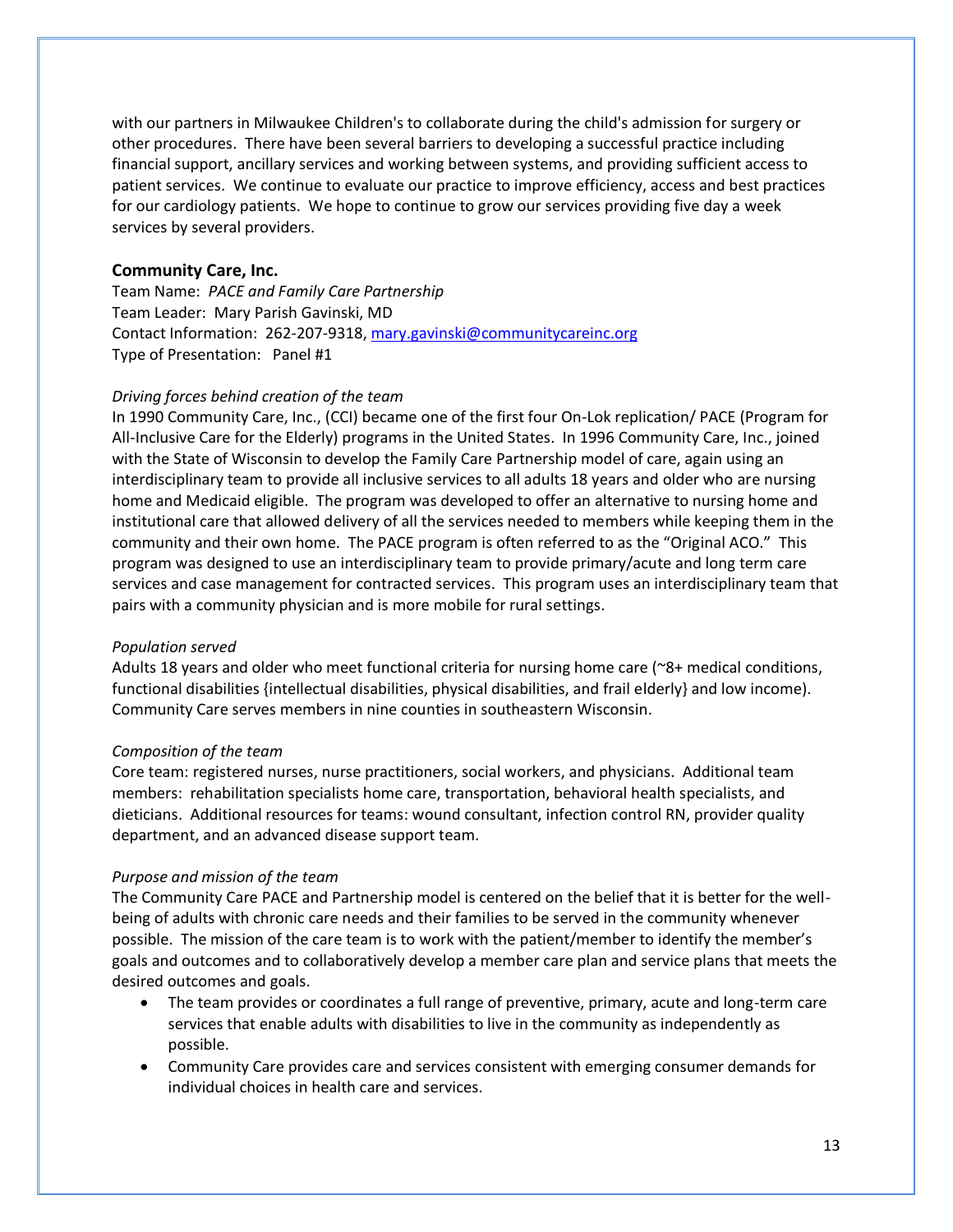- Community Care combines adult day settings, home care, interdisciplinary teams, transportation systems and capitated payment systems so providers can respond to the unique needs of each individual served.
- Community Care provides all inclusive care to a target population to improve quality of care, decrease cost of care, and keep people in the community.

## *How team fits within the organization*

The team is responsible for assessing members, providing direct care and care management for all services the member needs. The team is directly responsible for all the quality of care and utilization of services for all member services needed. The care team, which includes the member, is central and integral to the delivery of the care management. The care team is responsible for understanding all of the organizational and community support services that are available and appropriate for the member. The team also works with the member to coordinate access to those needed resources.

## *Length of time team has been in existence*

Over 20 years. Although the model has been in existence for a number of years it continues to evolve with changes in health care and with the availability and diversity of services found in the counties in which they operate.

## *Outcomes and/or outcome measures*

Research studies regarding national PACE statistics available upon request.

## *Comparing like populations*

PACE and Partnership has shown improved quality (multiple metrics e.g., vaccination, preventative screening, decreased emergency room and hospitalization usage) and high member and caregiver satisfaction.

*For consumers, CCI provides:*

- A process for maintaining a connection between the member and the community in which the member lives.
- Caregivers who listen to and can respond to their individualized care needs.
- The option to continue living in their community as long as possible.
- One-stop shopping for all health care services.

## *For health care providers, CCI provides:*

- An additional resource to use to assist with the management of members who have complex medical and behavioral needs.
- Capitated funding arrangement that rewards providers who are flexible and creative in providing the best care possible.
- The ability to coordinate care for individuals across settings and medical disciplines.
- The ability to meet increasing consumer demands for individualized care and support services.

## *For those who pay for care, CCI provides:*

- A model that has a long history of successfully working with members who have complex medical needs, complex behaviors profiles and can have high utilization patterns.
- Cost savings and predictable expenditures.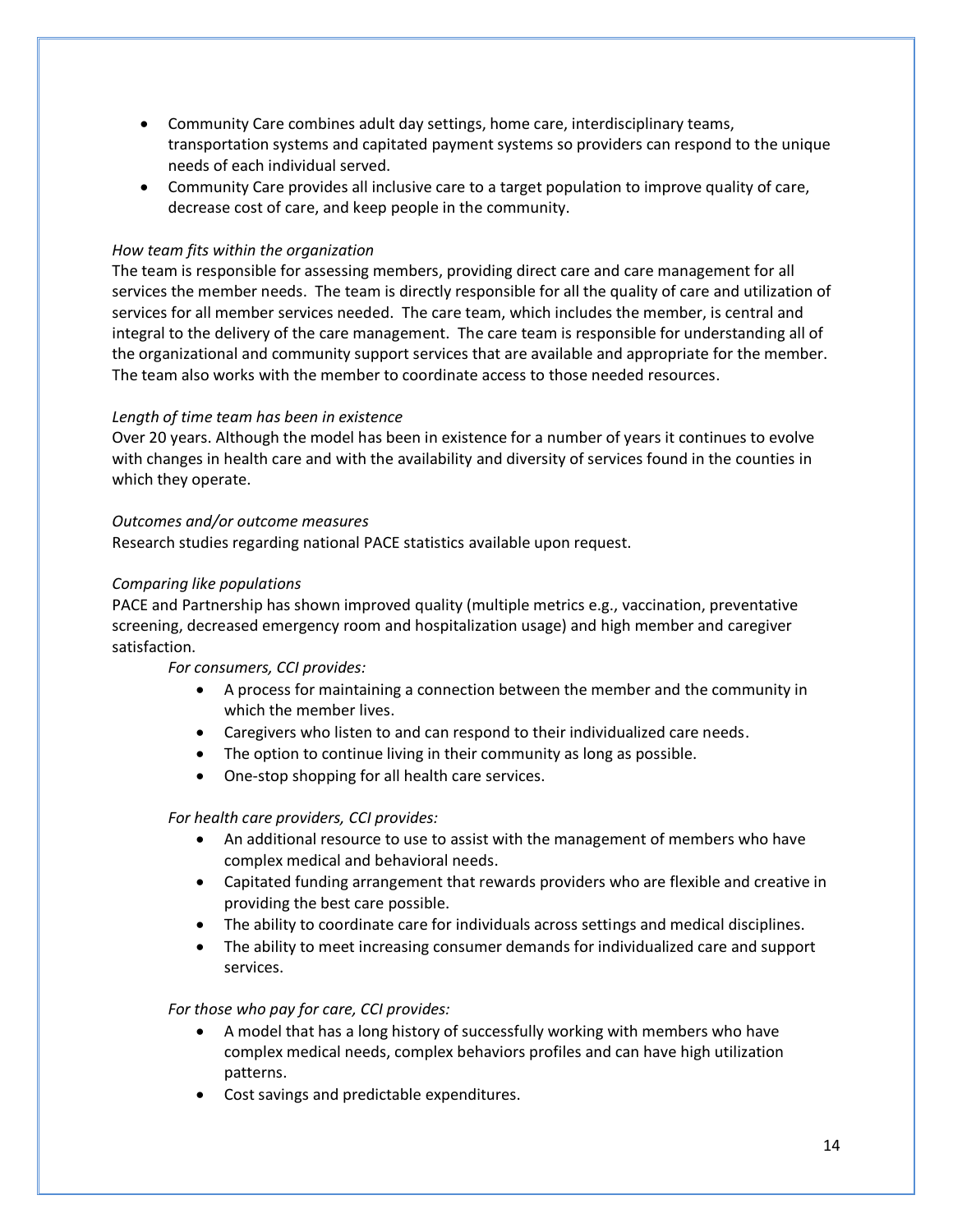- A comprehensive service package emphasizing preventive care that is usually less expensive and more effective than acute care.
- A model of choice for individuals focused on keeping them at home and out of institutional settings.

# *Successes (also see Outcomes)*

- 1. Twenty year operation with good outcomes and low member disenrollment while continuing to be financially viable. CCI has developed programs that decrease the fragmentation seen for this population in the current health care system.
- 2. CCI has successfully developed multiple teams in different locations that provide this care for members across south eastern Wisconsin.
- 3. Successful orientation and on-boarding of each person who joins the team including not only orientation to their role as a discipline but to the process of working in a truly interdisciplinary team and interdisciplinary care planning.

# *Barriers*

- 1. In each new community, CCI needs to develop the collaborative model with the contracted health care providers. This includes initial orientation, identifying how best to fit into the contracted providers system of care, and ongoing communication.
- 2. Finding enough experienced and qualified nurse practitioners, nurses and other health care disciplines to work in this model of care.

# *Future plans*

- 1. Further defining each team members' roles to prevent duplication and operate more efficiently.
- 2. Developing efficiencies with our electronic medical record and sharing information with contracted care providers.

# **Dean Clinic, Baraboo**

Team Name: *Baraboo Internal Medicine* Team Leader: Trudy Mara, APNP, RN Contact Information: 608-697-2796[, ttmara@yahoo.com](mailto:ttmara@yahoo.com) Type of Presentation: Poster

This team is a long-time group geared to creating integrated primary care for patients with multi-system health issues. The patients are middle-aged to very old adults. We have worked together for 14 or more years, depending on the team member. The driving force for creation was the need for comprehensive health care. Our purpose is excellence in health care. We were in a separate clinic and were recently merged into a larger clinic. We function differently than the rest of the clinic, but are accepting of our differences so far and say they welcome them. We have no specific outcome measures.

# *Successes*

Comprehensive care improved with diabetic and other complex multi-system patients.

*Barriers* Insurance reimbursement Productivity concerns with c patients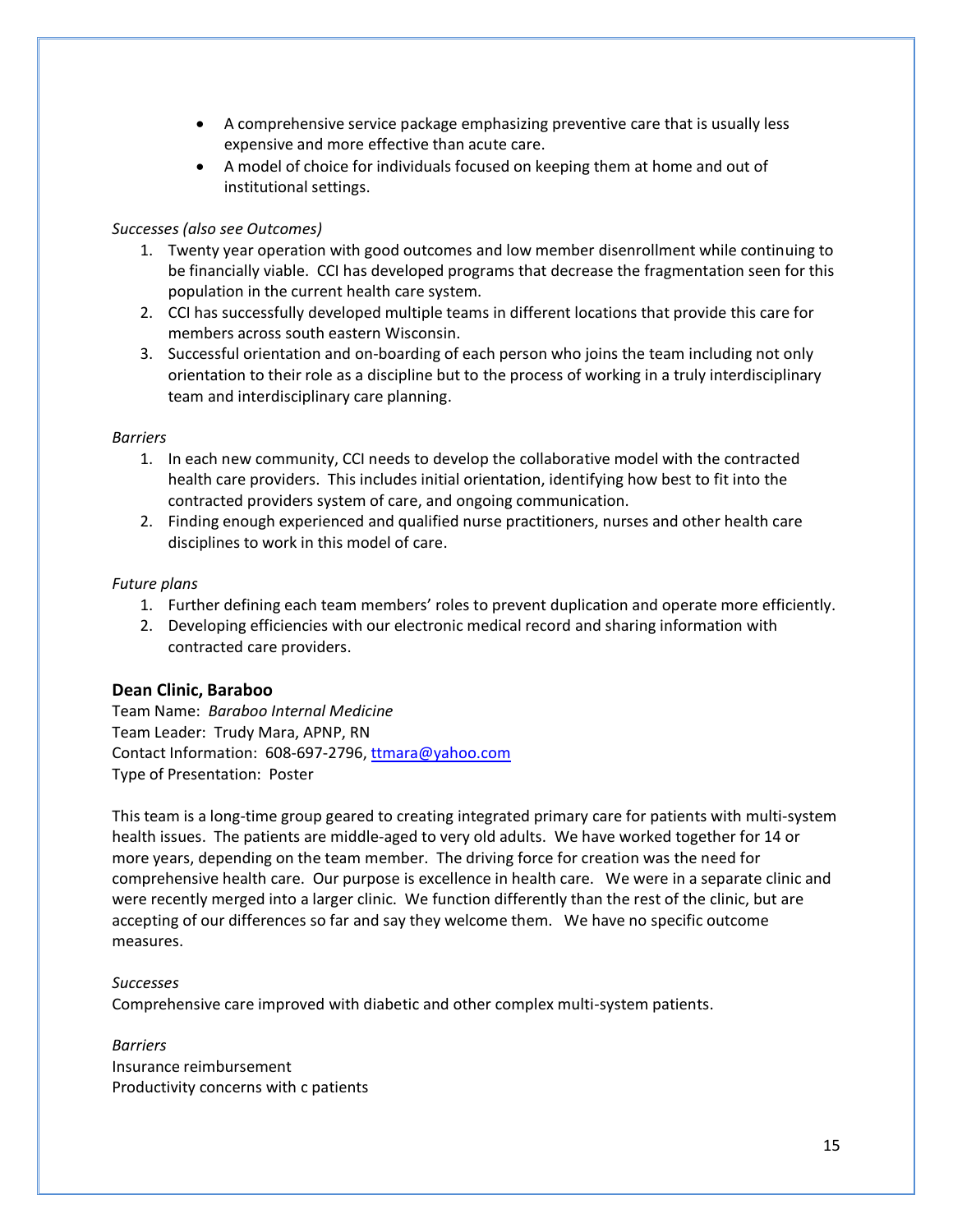## *Future plans*

Hopefully, we will gradually incorporate our model, or pieces of it, into the clinic at large.

# **Edgerton Hospital and Health Services**

Team Name: *Interdisciplinary Team Rounding* Team Leader: Elizabeth Luchsinger Contact Information: 608-561-6620[, eluchsinger@edgertonhospital.com](mailto:eluchsinger@edgertonhospital.com) Type of Presentation: Abstract Only

Edgerton Hospital and Health Services developed a multidisciplinary rounding team to improve the entire patient experience including patient care, patient satisfaction, and patient safety. The population served by this team includes patients in our Medical/Surgical Unit. The types of patients in our Medical/Surgical Unit include acute inpatients, swing or short term rehabilitation patients, and observation patients. The team rounds on these patients each morning Monday through Friday.

The multidisciplinary rounding team includes a pharmacist, rehabilitation manager, social worker, nutritionist, safety/infection control officer, physician assistant/hospitalist, medical/surgical manager, patient's nurse, engineering staff, and a member of administration. A certified therapy dog often rounds with the team. The team's purpose is to ensure the highest quality care experience for our patients. Daily rounding maintains a collaborative approach to the patient's care. It keeps the patients involved and engaged in their care. The staff members work with the patients to set goals for treatment.

The organization's ICARE values include integrity, compassion, accountability, respect, and excellence which set the stage for these daily rounds. The team fits within the organization by providing exceptional health care to our communities which is Edgerton Hospital and Health Services' mission. The multidisciplinary rounding team has been in existence for approximately one year.

Some of the outcomes that the Medical/Surgical Unit has experienced are increased scores on our patient satisfaction surveys, decreased fall rates, decreased urinary tract infection rates, and faster service recovery opportunities. In October 2011, Edgerton Hospital and Health Services opened a new facility located just outside of Edgerton, Wisconsin, that includes a gorgeous Healing Garden allowing our patients to heal in a serene environment. When the hospital opened at its new facility it also went live with an electronic health record system, EPIC. Edgerton Hospital and Health Services became accredited by The Joint Commission in March 2013.

The multidisciplinary rounding team sparked change and has had many successes. Not only do our patients help plan their day, they plan their entire stay with us. Patients benefit from knowing a tentative discharge date as soon as they arrive as well as continuously planning for their discharge from our organization. Daily rounding promotes patient centered care and encourages staff members to be professional and accountable in their actions. A barrier that the team met was the commitment of time from all team members.

In the future, the team hopes to increase follow up with each patient so when issues are identified a team member will take the initiative to close the loop as soon as possible. The team is encouraging more physician involvement with rounding. Scripts for team members may be appropriate in the future to streamline the rounding process. Overall, the team hopes to be able to listen more closely to the patient and meet their needs.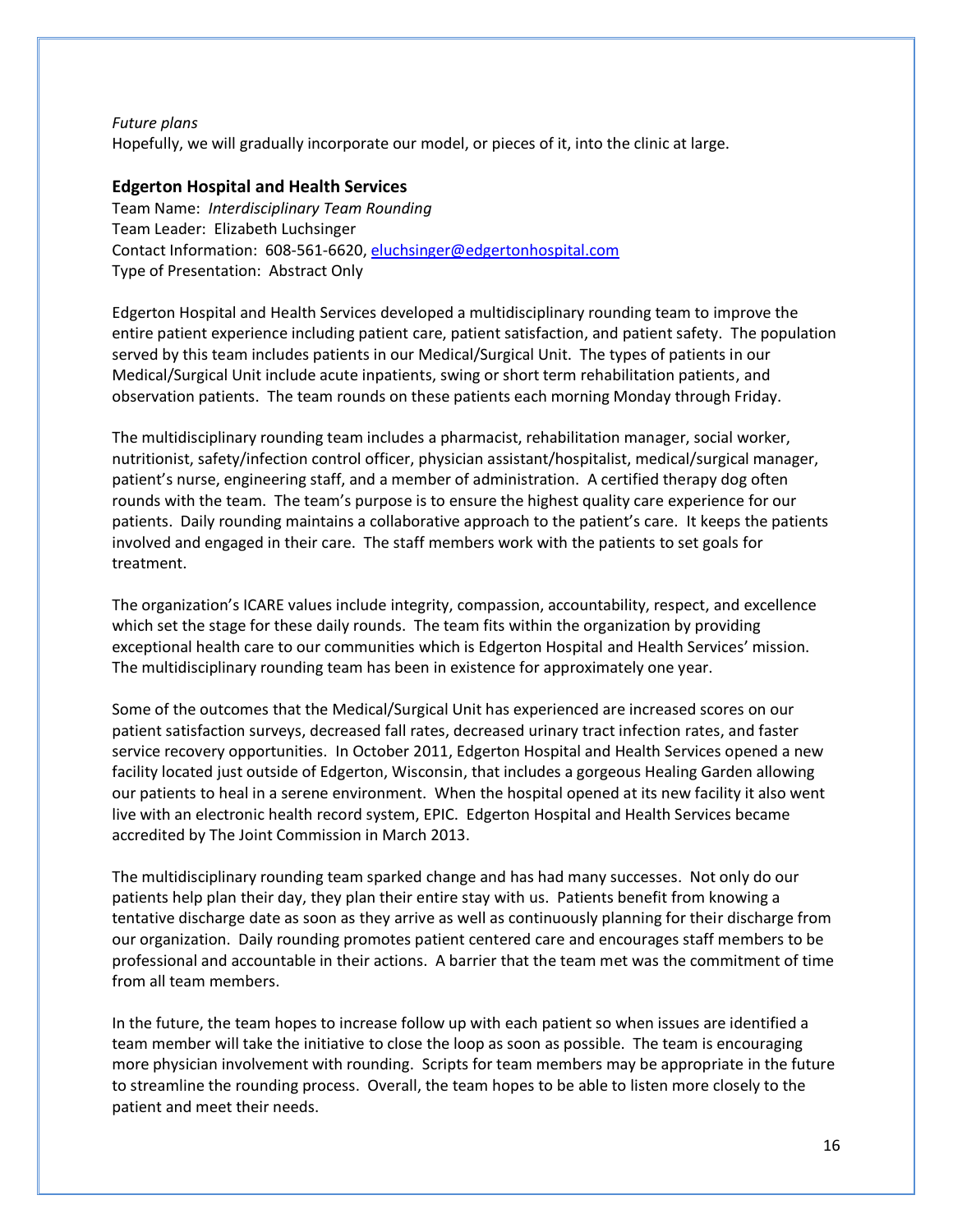## **Froedtert Hospital**

Team Name: *Trauma Nurse Education Committee* Team Leader: Colleen Trevino Contact Information: 414-805-8649[, colleen.trevino@froedtert.com](mailto:colleen.trevino@froedtert.com) Type of Presentation: Abstract Only

The Trauma Nurse Education Committee is an interprofessional committee that was developed to educate nurses about the trauma and acute care surgery specialties and to improve communication between the providers (physicians, residents, advanced practice providers) and nurses. The team consists of the inpatient floor manager, the nurse educator, advanced practice providers (APP) from the Acute Care Surgery Inpatient Service and the Trauma Surgery Service, and the trauma surgeon medical director of the unit. The APPs and medical director are employees of the Medical College of Wisconsin and staff the inpatient services that admit to this specialty unit. This committee develops the learning opportunities for the unit nurse and surgical residents who staff these services. This team has been in place for over four years. Outcomes have improved in nursing satisfaction with communication with the residents after completion of the communication modules. There are few barriers to this committee. Implementation of the education modules is supported by both the providers and nursing leadership. We plan on continuing the communication focus and supporting more sophisticated learning modalities such as simulation.

# **Froedtert Hospital and the Medical College of Wisconsin**

Team Name: *Ambulatory Pharmacy Department* Team Leader: Erika Smith Contact Information: 414-805-6579[, Erika.smith@froedtert.com](mailto:Erika.smith@froedtert.com) Type of Presentation: Panel #3 and Poster

Froedtert and the Medical College of Wisconsin include a large academic medical center located in Milwaukee. Clinical Ambulatory Pharmacy services at Froedtert and the Medical College of Wisconsin started in 1996 with the formation of the Anticoagulation Clinic. The clinic was developed in an effort to increase both quality of patient care and patient and provider satisfaction. Over the past 18 years, there has been a vast expansion of services provided in the ambulatory areas with the volume of pharmacist support jumping from only 0.2 full-time equivalents (FTE) to 16 FTE and an expansion into 15 additional clinics.

Ambulatory pharmacist deployment has been strategically structured to support patients and areas with the highest needs. Populations served currently include those with complex disease states and/or a high medication burden. Clinics where pharmacists are a part of the care team include: anticoagulation and medication therapy (including an anemia management service and medication therapy service), transplant, infectious disease, primary care/internal medicine, cardiology, pulmonary, Sickle Cell, endocrine, Metabolic Syndrome, pre-admission testing, GI/hepatology, rheumatology, geriatrics, and oncology.

The composition of the care teams can vary based on the needs of the patient and overall clinic structure. There are several models of care employed, all of which involve pharmacists working alongside with other members of a patients' care team which may include, but are not limited to, physicians, advanced practice providers, nurses, dieticians, and social workers. Clinic pharmacists may be involved in collaborative visits with the entire care team or see their own patients or a hybrid of both.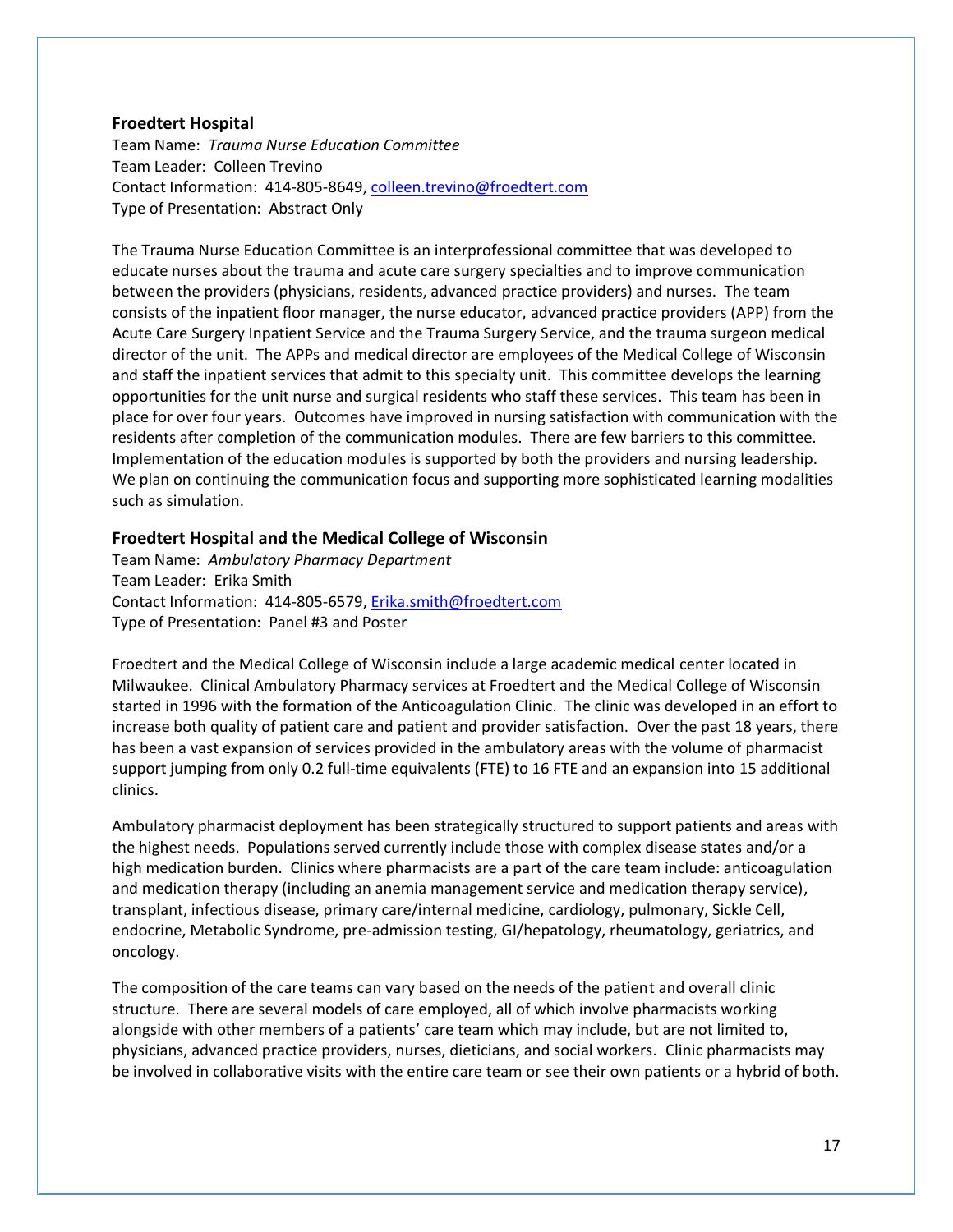In other settings, the pharmacist works under collaborative agreements in a segregated clinic as a distinct member in that patient's care (such as anticoagulation or anemia management).

The purpose and mission of the Froedtert and the Medical College Ambulatory Pharmacy Department is to support patients in achieving the best medication-related outcomes, enhance provider care and workflow, and demonstrate value for our organization. Our department is a part of the overall Pharmacy Department at Froedtert Hospital.

## *Successes*

The start of ambulatory pharmacy services being narrow in scope to anticoagulation management, where these roles are well supported in the literature, to now expanding to unique and new models with novel disease state management is something we consider a big success. We are excited by our successes in positively impacting patient lives by improving clinical outcomes while still continuing to boast high patient satisfaction scores. Integration in the patient-centered medical home has additionally continued to grow from twice a month educational presentations to the clinics to pharmacists (embedded within clinical practice) who are involved in administrative and population health efforts.

Through integration into multidisciplinary committees, pharmacists have been able to assist the organization with making smart decisions on medication safety issues, formulary choices, how to manage recalled medications, care guidelines, etc. We have integrated well with our outpatient medication management mail order service. This provides a concierge ongoing service to high risk patients, following up each month to ensure medication reconciliation is performed and the patient maintains good adherence. We have found impressive improvement in outcomes when the patient has been touched by both the clinic pharmacist as well as enrolled in our mail order program.

#### *Barriers*

We continue to struggle with the lack of reimbursement options for ambulatory pharmacist services. With the pharmacist being an expensive resource with limited reimbursement options, we continually try to discern the discrete value of the pharmacist service which is challenging if the care provided is completely through a team approach. Relationship building and education continues to be imperative to our continued success as there are still providers who are unfamiliar with what the role or value of a pharmacist in clinic can be. As the model of how pharmacists should support patient care in the ambulatory clinic setting is still very institution dependent, we struggle with determining appropriate benchmarks.

#### *Outcomes*

Some specific examples of positive outcomes include:

- Anticoagulation clinic managed patients percent INRs exactly in range is 57 percent compared to MD managed patients is 47 percent.
- Hepatitis C patients who are seen by the clinic pharmacist at the outset of their therapy initiation and enrolled in our mail order service have demonstrated a higher percentage of reaching sustained virologic response than those not (95.7 percent vs. 82.3 percent).
- Within our anemia service for chronic kidney disease patients, we have encouraging results on more appropriate iron assessments and avoidance of unnecessary Procrit therapy.
- Transplant Clinic patients who saw a pharmacist in clinic and receive their medications in our mail order service had statistically significant better medication adherence rates and control of both blood pressure control and diabetes after one year. (Adherence rate 91 percent intervention vs. 65 percent control; BP at goal 63 percent intervention vs 35 percent control; HbA1c at goal 74 percent intervention vs. 36 percent control).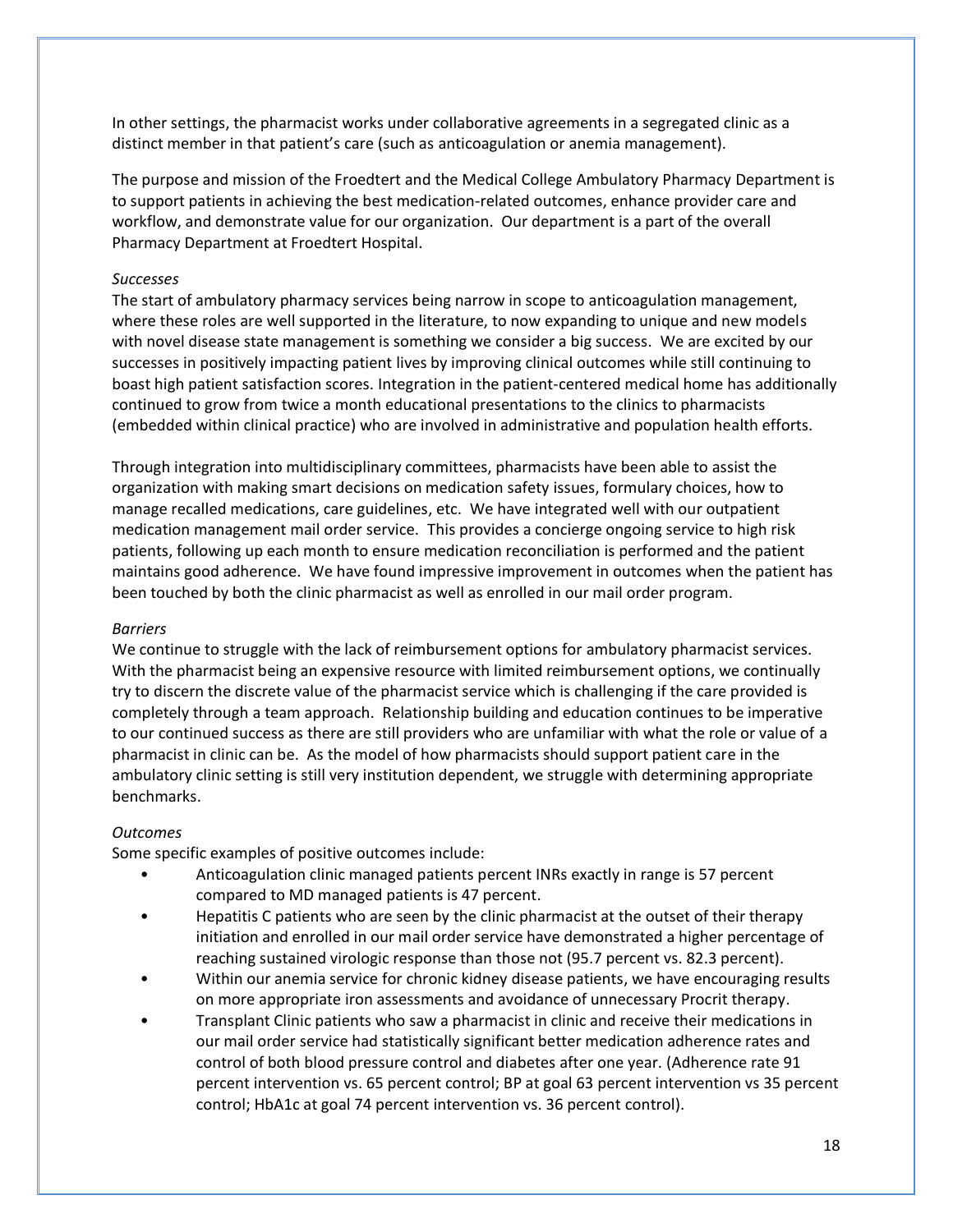- Infectious disease clinic patients who saw a pharmacist in clinic and receive their medications in our mail order service had higher medication adherence rates (82 percent intervention vs 76 percent control), complete immunization assessment (85 percent intervention vs 78 percent control) and laboratory assessment (91 percent intervention vs 80 percent control).
- In our primary care setting, we have tracked pharmacist detection of drug related problems (average of 1.5 per patient) with a 93 percent rate of the provider accepting the pharmacist recommendation for resolving. We have seen successful efforts in reducing the number or cost medications for patients seen by the pharmacist.
- In our cardiology clinic, the pharmacist was able to identify on average 2 medication discrepancies per visit. Drug related problems were identified in 43 percent of patients seen by the pharmacist with 37 percent of those problems having a safety categorization of requiring an intervention to preclude harm.
- In rheumatology, the patients who saw the pharmacist prior to starting a new biologic medication had a much higher rate of appropriate immunizations ranging from 71-79 percent versus if the pharmacist was not involved the immunization rate was 43-54 percent. Having the pharmacist involved in the biologic medication workflow and education has also improved our ability to fill those prescriptions initially at a pharmacy on campus and get the patient enrolled in our mail order program. This has brought about an improved revenue source for the pharmacy department as well.

# *Future plans*

We hope to continue to grow and align our services as the organization moves on its journey to becoming an Accountable Care Organization. This may include pharmacists working at more of a population health level, assisting with care guideline development. If team based care becomes more of a reimbursed service we would also hope to become more embedded in the primary care arena, supporting our community physicians' practices. We also hope to continue to standardize the care provided in certain areas such as anticoagulation and anemia, bringing a high reliability and level of patient care outcomes.

# **Froedtert Hospital and the Medical College of Wisconsin**

Team Name: *Froedtert Health, Nurse Practitioner Health Care Clinic* Team Leader: Angie Stefanich, MSN, APNP Contact Information: [angela.stefanich@froedtert.com](mailto:angela.stefanich@froedtert.com) Type of Presentation: Poster

## *Driving Forces and Mission*

The mission of the Froedtert Health Onsite Health Care Clinics is to improve employee health and reduce medical benefit plan costs by providing convenient, cost-effective, episodic medical services, dietitian consults, health coaching, care management, and medication therapy management for staff and eligible family members participating on the Froedtert Health Medical Plan. Utilizing a team-based approach, we promote patient-centered care to provide the best possible experience. The patient care team includes nurse practitioners (NP), pharmacist, registered dietitian, registered nurse (RN) and a collaborating physician. It is our goal to serve the Froedtert Health staff and their family members by enhancing timely access to health care services while assuring continuity of care between our team and their primary care provider. Our team assesses each patient's needs and coordinates multidisciplinary care within the Froedtert Health Onsite Services. The driving force for creating this team was to provide excellent care access and coordination as a no-cost benefit to our target population. This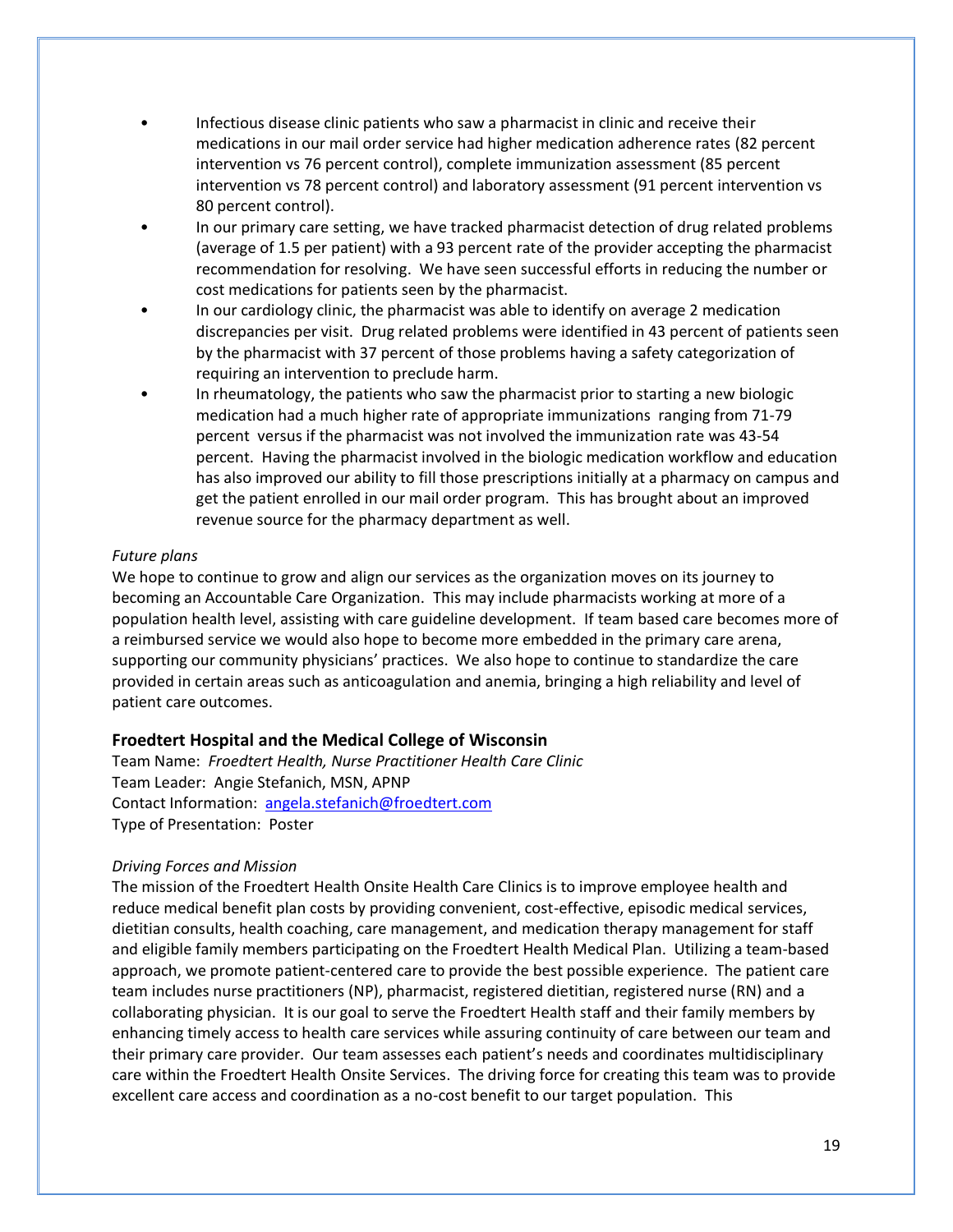multidisciplinary team practice enhances the patient experience through the provision of timely coordinated health care.

#### *Population Served*

Onsite episodic medical care, dietary counseling, medication therapy management, and RN care management are offered to the Froedtert Health staff members, spouses and adult children on the Froedtert Health Medical Plan. The population served extends among four different clinic sites across Waukesha County, Milwaukee County, and Washington County.

Our population served includes insured patients' ages 18-70 years of age. This population ranges from clinical health care staff to environmental service staff. Through the provision of multidisciplinary services we demonstrate cost savings to the individual, their department, and the organization as a whole by improving employee health and decreasing loss of work time. This also has the potential to reduce the overall population health care costs - which demonstrates a cost-benefit to the organization.

#### *Composition of the Team*

The leaders of this patient care team are the nurse practitioner, pharmacist, dietician, and registered nurse. The nurse practitioners are board certified advanced practice providers treating acute/episodic health conditions as well as work injuries. The pharmacist is trained to provide patient education regarding medication management as well as to answer any questions or concerns about the patients' medications. Diabetes and nutrition counseling is provided by our certified diabetes educator. The registered nurse provides care coordination between the multidisciplinary team and is also a certified wellness coach.

The team fits within a large health care organization by providing these services at no charge to the staff and family members on the Froedtert Health medical plan. Currently, patients can do a self-referral or primary care providers (PCPs) are able to refer to this multidisciplinary team. For example, traditional clinic-based dietitian visits charged to the patient and medical plan cost approximately \$200 per visit. Employees can easily be referred for those visits within our onsite clinics for no charge. Additionally, if a patient has stitches or staples placed in the Emergency Department or Urgent Care, he/she can come to the onsite clinic to have these removed free of charge. Patients are able to schedule appointments with this multidisciplinary team during their breaks or before or after work to meet with each of these providers. The patients may also have their blood pressure monitored by the registered nurse and charted in their electronic medical record. Patient's primary physicians are able to review the patient results based on the care management registered nurse's documentation. The care management registered nurse also provides communication through in-basket messages to each patient's primary physician through EPIC.

The team has been together for approximately five years. Originally, the team started with the nurse practitioner provider and then grew to include a dietitian, pharmacist, and care management RN. This cohesive working team is able to refer to each other and at times have consecutive visits such as a visit with the nurse practitioner and pharmacist visit right after for convenience and to meet each patient's needs.

#### *Outcome measures*

The onsite nurse practitioners are evaluated with a patient survey that asks specific questions regarding the quality of care he or she received that visit. The satisfaction surveys consistently reveal 98-100 percent staff satisfaction among all four clinics for the past three years on a quarterly basis. Metric data reports are derived from EPIC to measure the number of unique patients on the medical plan using the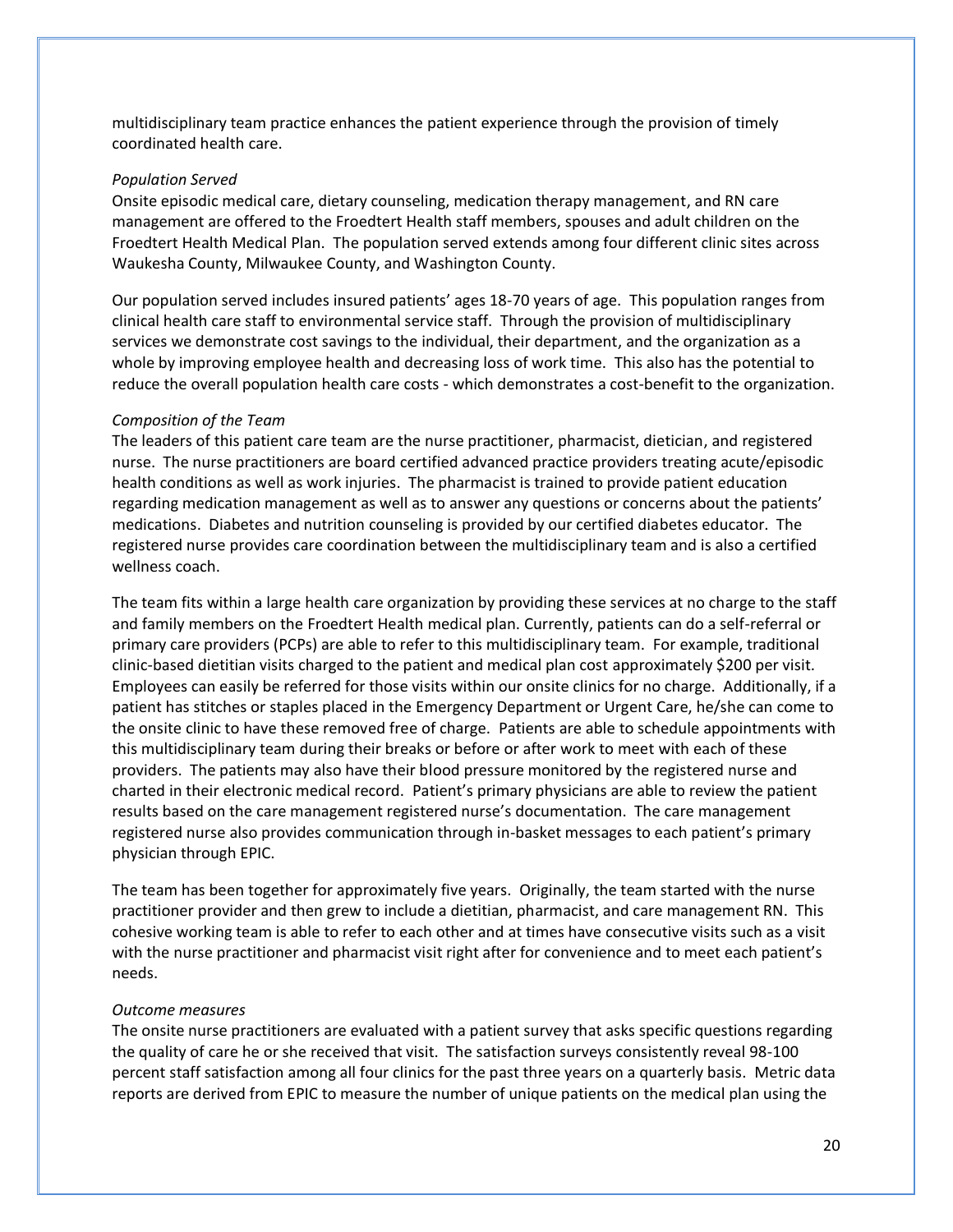clinics, different services provided based on diagnosis and CPT codes, and utilization rates of the four clinics. Data are used to plan for additional services to address concerns and improve engagement/utilization of services. Additional measurements include the pharmacist measure of medication changes recommended for compliance, as well as keeping cost down through generic prescription recommendations to improve care or adherence. The dietician monitors weights and lab results based on the nutrition counseling he/she gave using current evidenced based guidelines. The care management RN monitors the blood pressures and weights in EPIC and graphs it for patient monitoring. The care management registered nurse charts smoking cessation progress to keep track of goals met.

#### *Successes, Barriers and Future Plans*

Our internal referral process has been a huge success in that we are able to collaborate with each other to provide appropriate expertise in dietary, health coaching, and medication management care. One objective is to have each member of our health plan touched by a care provider in our Wellness Works clinics. Ongoing work has focused on collaborating with primary care providers to enhance understanding of the value and services of onsite care clinics offered to our population. We continue to strive to be viewed as part of a continuum of care rather than competition. The medical model taught in our academic medical college continues to teach physicians about the roles advanced practice providers can play in a collaborative health care world. The key piece of our integrative model is patient centered care.

Future plans include offering school and camp physicals to employees, spouses, and dependents as well as routine immunizations such as tetanus and influenza vaccinations. Options for medications that may be administered in the onsite clinics include Depo Provera and B12 as long as patients are being monitored by their primary care provider or obstetrician.

The Nurse Practitioner Healthcare Clinic enhances access to care, supports continuity of care, and assists with the planning and management of each individual's health through internal and external resources. This clinic supports a population-based approach to care incorporating risk-stratification of individuals. The clinic provides low cost convenient care for routine needs of the low-risk population, and supports an integrated approach to care management for those with chronic conditions or rising-risk. Patients needing a higher level of care are referred to a primary care provider or specialist in the organization to provide the right care at the right time and place. The unique team-based care of the Nurse Practitioner Healthcare Clinic plays an essential role for Froedtert Health in achieving ongoing recognition as one of the region's "Healthiest Employers, a Gold Well Workplace."

#### **Lakeview Pharmacy**

Team Name: *Lakeview Pharmacy* Team Leader: Lisa Boerner, PharmD Contact Information: [lisa@lakeviewpharmacy.com](mailto:lisa@lakeviewpharmacy.com) Type of Presentation: Abstract Only

I am a solo team member and the Wisconsin Pharmacy Quality Collaborative (WPQC) champion at my independent pharmacy, Lakeview Pharmacy located in Racine. I work with patients, caregivers and prescribers to identify patient populations that would most benefit from face-to-face time with a pharmacist. I help the patients set goals during their one-on-one time with me during their private Medication Therapy Management (MTM) session.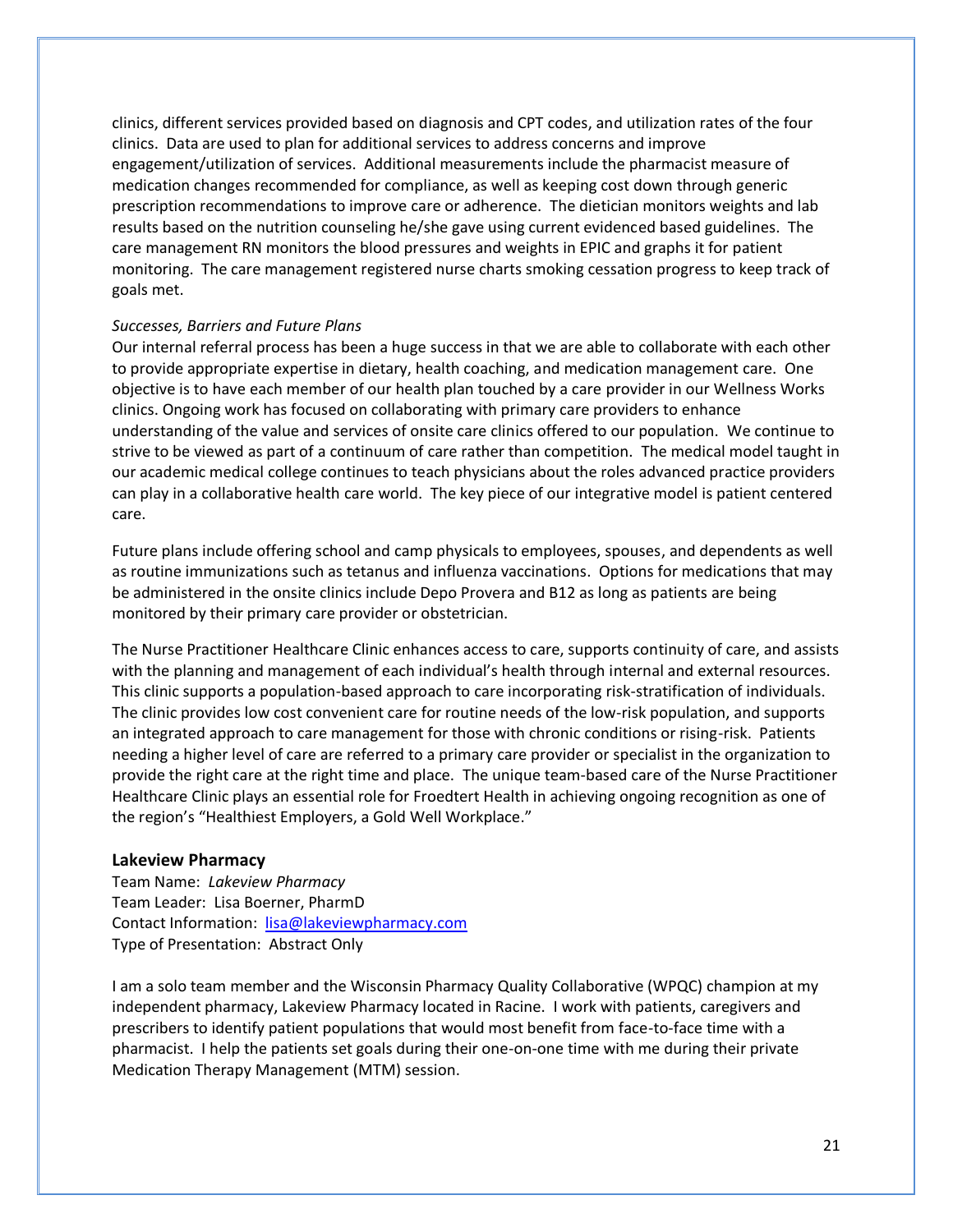# *Driving force*

Patients have access to their pharmacists at least nine hours per day and six days per week. Pharmacists are accessible, knowledgeable and work with many health care providers.

## *Population*

All socioeconomic classes: Medicaid, Medicare, and privately insured.

## *Composition of team*

Pharmacists are not islands and need many hands toward succeeding to our goal.

# *Purpose/mission*

To decrease adverse drug reactions, improve medication adherence, decrease polypharmacy, and increase accessibility to all health care providers.

# *Team fit within organization*

Pharmacists are the initial point of contact for both patient and prescriber. Pharmacists are the "voice" for all socioeconomic classes, especially Medicaid patients.

# *Length of time*

Pharmacy has been WPQC accredited and pharmacist certified since 2009.

# *Outcome measures*

WPQH pharmacies are under a three-year grant from the Centers for Medicaid and Medicare Services for data collection concerning specific disease states.

## *Successes*

I am averaging two patients per week for face-to-face MTM visits.

## *Barriers*

Physician acceptance and timely response of pharmacist recommendations found during MTM visit with patient.

## *Future*

Increase collaboration with area prescribers to identify patients within their practice for the pharmacist to assess for disease states markers, adherence, polypharmacy, and drug interaction reduction.

# **Marshfield Clinic**

Team Name: *Team Care: Minocqua and Marshfield Internal Medicine Departments* Team Leader: Eric Penniman, D.O. Contact Information: 715-847-3227[, penniman.eric@marshfieldclinic.org](mailto:penniman.eric@marshfieldclinic.org) Type of Presentation: Abstract Only

First, recruitment of primary care physicians is becoming increasingly more difficult. In addition, there are increased burdens of work placed onto primary care such as meaningful use and patient-centered medical home requirements, as well as new quality initiatives. This is slowing down primary care work flows. This means that fewer patients are seen in a day which results in worsened access to primary care. Delays in primary care typically equates to worsened outcomes and increase overall costs of care. Second, the overall job satisfaction for the providers and staff in primary care has continued to decline.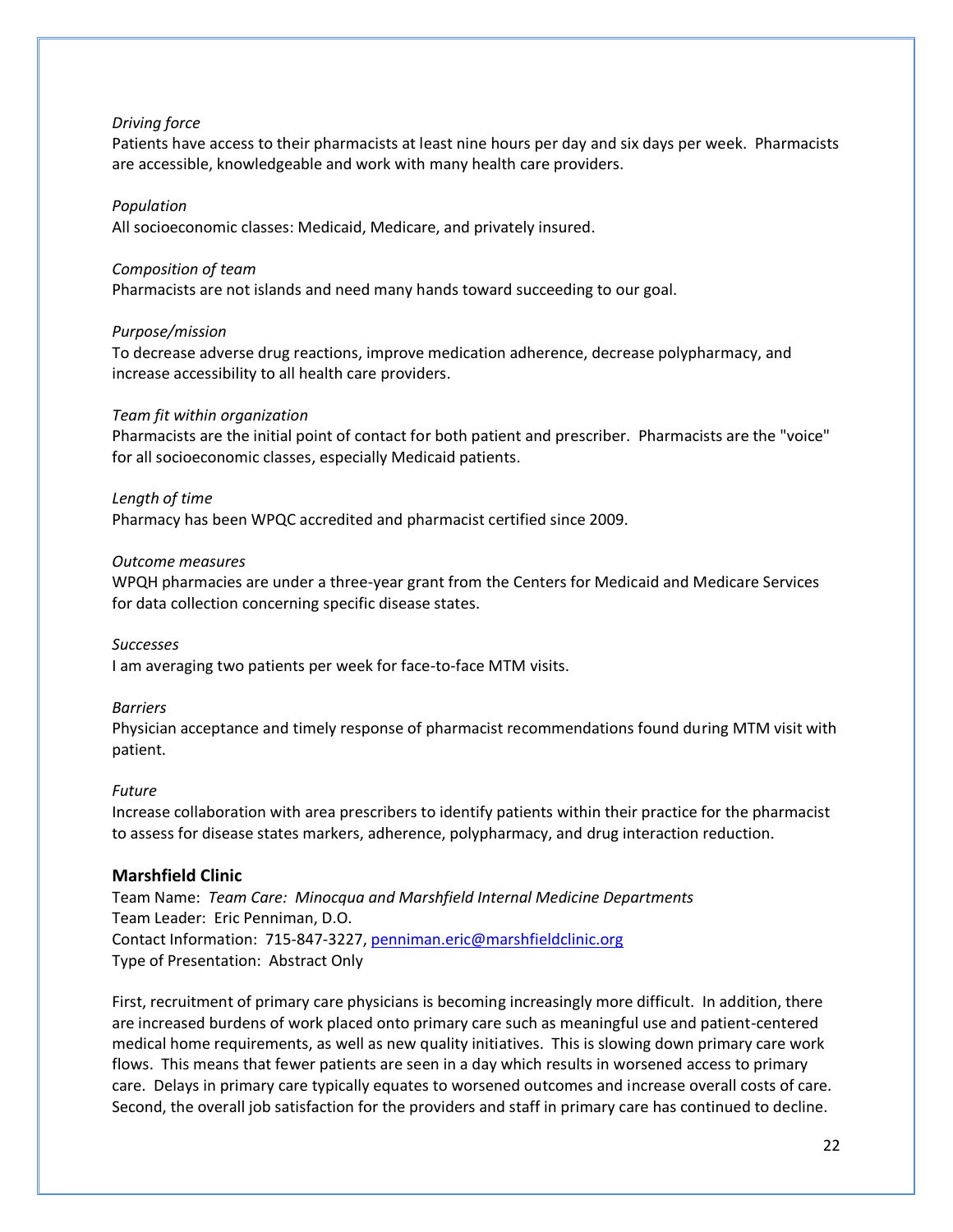This is resulting in early retirements and retention difficulties. This will exacerbate the above problem as well. Promoting a "team care model" for primary care will hopefully help staff and providers function more at the "top of their licenses" which should improve their job satisfaction. Fourth, the cost of care per patient is too high. Population served includes all patients who access primary care, regardless of their ability to pay.

Composition includes a provider (MD or DO, or PA or NP) plus 2.5 FTE medical support/providers. (Lower complexity practices will have mostly MA's versus a high complexity practice will have mostly RN's.)

Provide high-quality and cost effective patient centered care. Each team will complete all of the requirements of the federal mandated programs as well as our clinic's quality initiatives during each visit while increasing the overall panel size for each provider and improving access into primary care. Each pilot team exists within the internal medicine departments at both the Minocqua Center and the Marshfield Center. These teams are held up as futuristic pilot programs that will likely exemplify the future of primary care. The pilot teams began their implementation of new ideas and care delivery models in the spring of 2014. As the processes mature, it is our goal to combine the best practices of each site and redefine what we feel will be the ideal team and processes to manage a population of patients.

A myriad of measures are being used to determine effectiveness of the new models and distinguish where we've succeed. Specifically, we are evaluating the practices in five different areas – advanced access metrics, quality of care, patient satisfaction, financial performance, and provider / staff satisfaction.

It's too early to draw any major conclusions regarding the new models; however, the providers, staff, and patients seemed to be pleased with the changes we've made thus far. This is a significant change for all parties affected.

There were two significant challenges thus far. Firstly, this was a huge leap of faith for the providers and staff into a completely new model, where they needed to leave behind many of their old habits and put their trust into something they had never seen before. Secondly, our EMR was not intended for this type of care delivery model, we continue to make incremental improvements, but are still limited in many areas.

Upon completion of the pilot, redefining the practice models, we look forward to spreading our NEW WAY of delivering primary care throughout our system.

## **Medical College of Wisconsin**

Team Name: *Division of Surgical Oncology – Regional Therapies* Team Leader: Deborah Schneider, APNP Contact Information: 414-805-5863[, dschneide@mcw.edu](mailto:dschneide@mcw.edu) Type of Presentation: Poster

The Regional Cancer Therapy program provides a multi-faceted approach to fighting advanced cancers, including a combination of cytoreductive surgery, chemotherapy, and hyperthermia. Treatment is provided to a specific area, or "region" of the body, minimizing the negative side effects for patients. The primary customers for the Regional Cancer Therapy program are those with peritoneal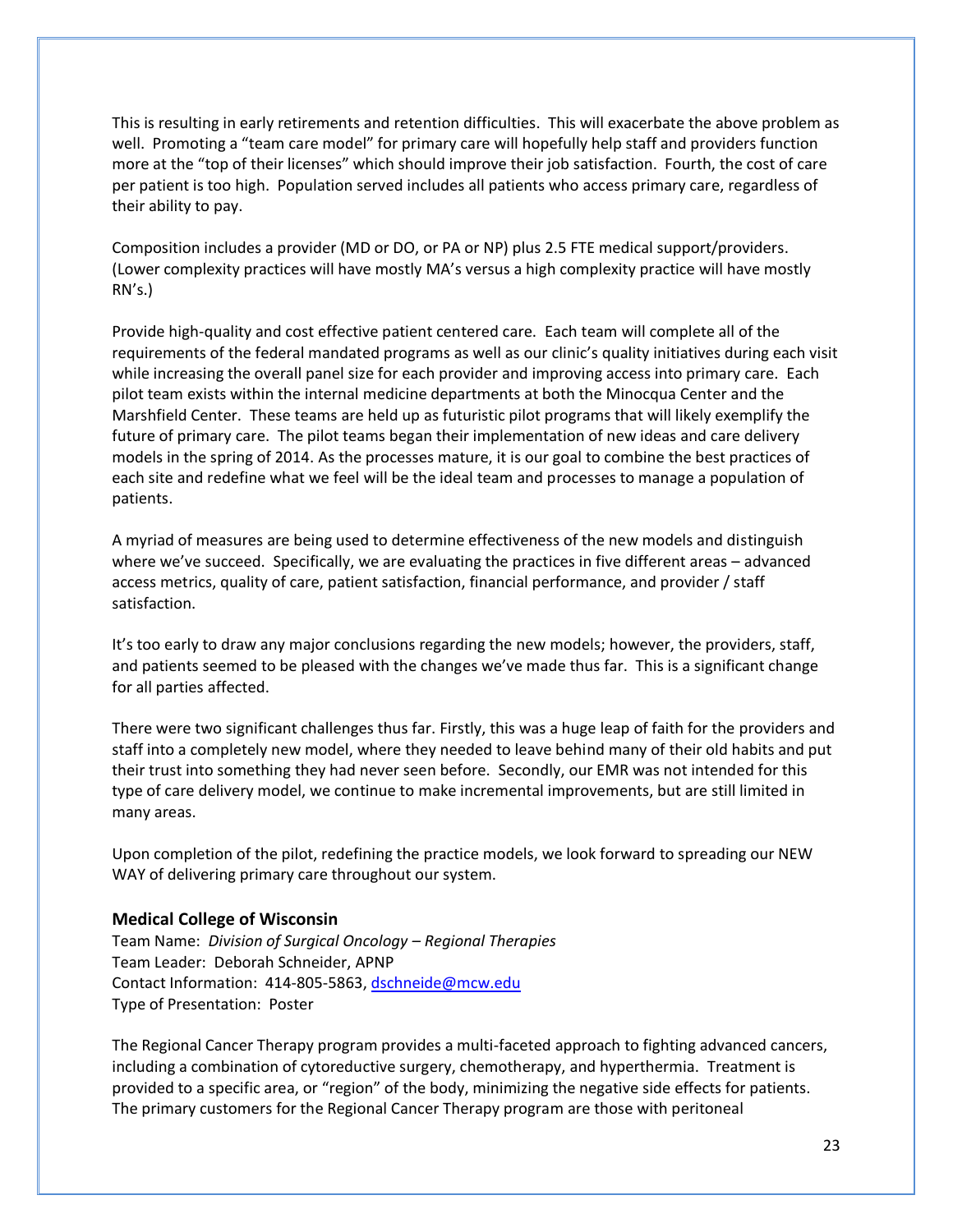malignancies. Regional therapies can be applied to patients with the following diagnoses: colorectal cancer, gastric cancer, appendiceal cancer, mesothelioma, and peritoneal cancer. The primary benefit of a coordinated Regional Cancer Therapy program is improved outcomes. When treated appropriately, patients with metastatic appendiceal tumors could live for 20 years or longer and patients with metastatic colon cancer could live for over 5 years with 20 percent reaching long term survival (as compared to one-year median survival with chemotherapy alone).

Currently patients in the program come from throughout the state, region and country. Froedtert and the Medical College of Wisconsin have one of the only programs of this type in the nation and it has rapidly grown since its inception in 2010 thanks to the driving efforts of Dr. Kiran Turaga.

Patients undergoing HIPEC surgery often have a high level of physical, emotional, and psychosocial needs. Our Advanced Practice Providers (APPs) have led the efforts in improving patient satisfaction. The supportive oncology team consists of dieticians, physical therapists, psycho-oncologists, quality of life, fertility preservation, journey coordinators, and oncology trained nurses. These team members function simultaneously with the nurse practitioners. Methods to develop this program include: patient education handbook, staff team meetings, communication, staff nursing and operating room staff education, development of inpatient team handbook, development of standardized order sets in EMR, use of standardized pre op and post op testing, outpatient RN phone triage, development of alternative communication modalities with patients, and development of Pre-hab program.

Over the last three fiscal years, the program has seen a 31 percent annual growth rate with 67 new patients seen in Fiscal Year (FY) 2013, and projected 88 patients in FY 2014. All patients (100 percent) have consultations with oncology nurse practitioners and dieticians. A triage program is used to direct patients for pre-hab (pre-surgery rehabilitation) and 100 percent of patients receive inpatient physical and occupational therapy consultations. Two patients (3 percent) have utilized fertility preservation techniques and 1 percent received psycho oncology consultation. AVATAR patient top level satisfaction score results for FY 2012 were 94 percent, 92 percent, and 97 percent in the last three quarters.

Quality measures such as patient satisfaction, readmissions, and infection rates are constantly being monitored.

The mission of the Regional Cancer Therapy program is to provide cutting edge, personalized, multidisciplinary cancer care for patients with advanced peritoneal surface malignancies. Our actions embody our core values of compassion, integrity, respect and excellence. We strive to be international leaders in delivering services and innovating in the field of regional cancer therapies.

## **Medical College of Wisconsin**

Team Name: *Enterocutaneous Fistula Nutrition Committee* Team Leader: Colleen Trevino Contact Information: 414-805-8649[, colleen.trevina@froedtert.com](mailto:colleen.trevina@froedtert.com) Type of Presentation: Abstract Only

The Fistula Nutrition Committee is an interprofessional group developed in 2012 between the Medical College of Wisconsin and Froedtert Hospital to create a comprehensive evidence-based nutrition protocol for patients with enteric fistulae in effort to optimize healing. This patient population has disease specific needs that were being poorly addressed due to lack of standard practice which made healing inconsistent. The team is comprised of a nurse practitioner and physician from the Division of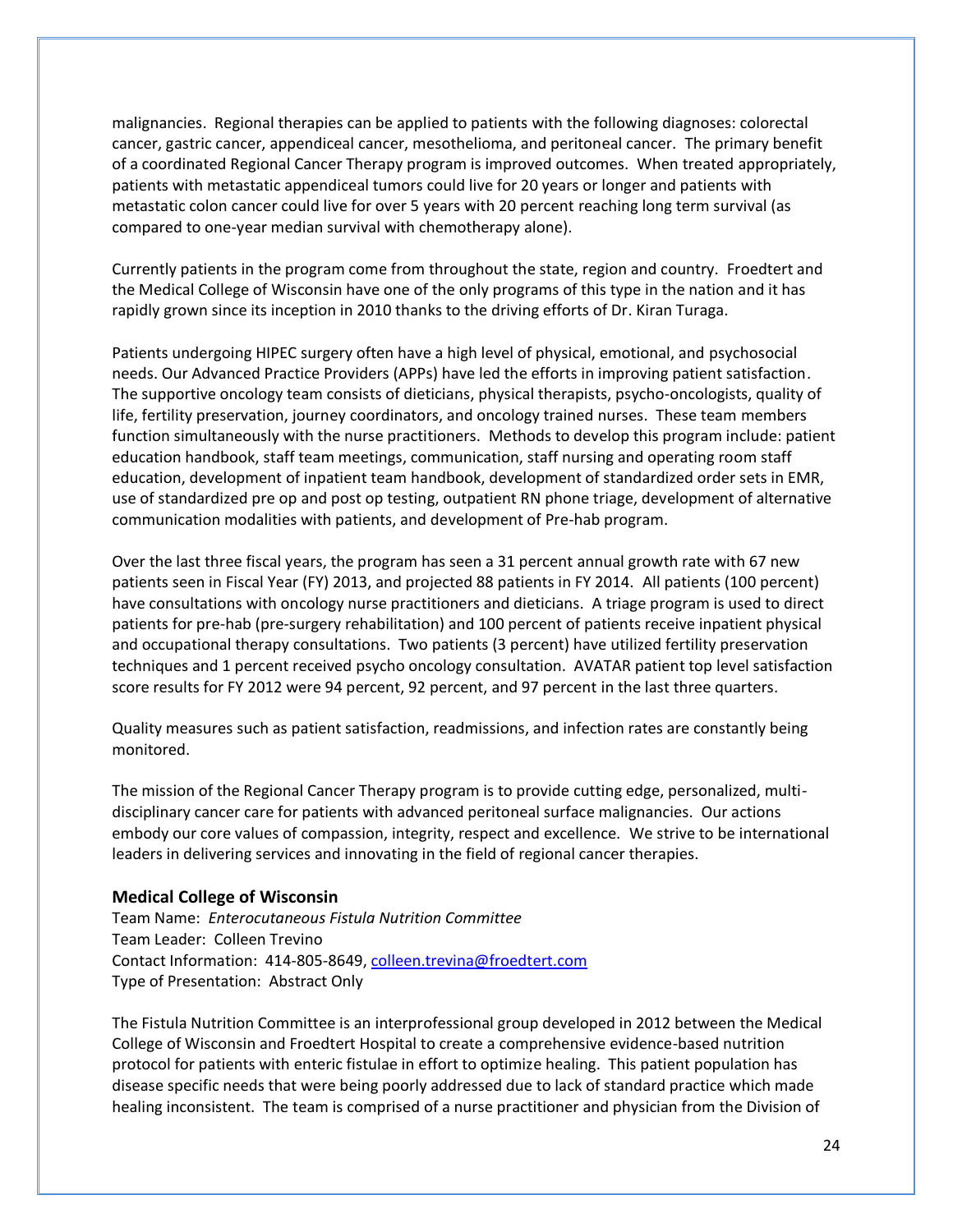Trauma and Critical Care, and a pharmacist and dietician from the hospital. Historically, due to the separation of the provider practice group and hospital there has been a barrier of collaboration between college and hospital employees. Due to this collaboration, the implementation of the protocol has been used on other services to improve patient care. Since implementation, three fistula patients have been healed while in the hospital and were able to go home. As a continued quality improvement strategy, we will be reviewing every case as a team to identify any issues with the protocol to ensure identification of any gaps.

## **Medical College of Wisconsin**

Team Name: *HIV and Integrated Mental Health Services* Team Leader: Jeffrey Miller, DNP, APNP Contact Information: 414-955-8958[, jgmiller@mcw.edu](mailto:jgmiller@mcw.edu) Type of Presentation: Panel #1

Depression has been reported to be one of the most commonly observed mental health disorders in persons with HIV/AIDS with the prevalence estimated to be 2-10 times greater in comparison to persons without the infection (Bing et al., 2001; Pence, 2009). Research findings also indicate that depressive disorders affect and weaken the immune system allowing HIV to progress more rapidly (Pence, Miller, Gaynes, & Eron, 2007); decrease medication and appointment adherence; increase risk behaviors (Catz, Kelly, Bogart, Benotsch, & McAullife, 2000); and that 30 percent of HIV infected individuals in need of mental health services do not receive it (Taylor, Burnam, Sherbourne, Andersen, & Cunningham, 2004). Thus, consensus from the literature indicates depression has a higher prevalence in HIV-infected individuals; depressive symptoms impact HIV progression and adherence to treatment programs; there is a lack of mental health treatment resources for persons infected with HIV; and mental health treatment has a positive impact on health status. Preliminary evidence also suggests that providing mental health treatment within an HIV clinic may improve health outcomes. This review of the literature lead to the creation of an evidence based model involving the integration of mental health services into the treatment team in an HIV clinic.

The driving forces behind the creation of the team included the need for increased accessibility for mental health services; the number of "no shows" for appointments made in the community for mental health services; and the increased need for mental health services for this population. Specifics are outlined in the abstract above.

The population served includes the HIV infected population with co-occurring mental health and AODA issues in an urban HIV clinic. The composition of the treatment team includes physicians, nurses, advanced practice nurse prescribers, pharmacists, case managers, retention in-care specialists, social workers, residents, fellows, psychiatric advanced practice nurse prescribers, and psychiatric therapist.

The purpose and mission of the team is to provide comprehensive integrated care for individuals infected with or affected by HIV disease.

The team fits within the overall mission of the organization by providing integrated care. In addition, other than community based case managers, all team members are employed by the health care system and care is provided within the physical space of the clinic setting.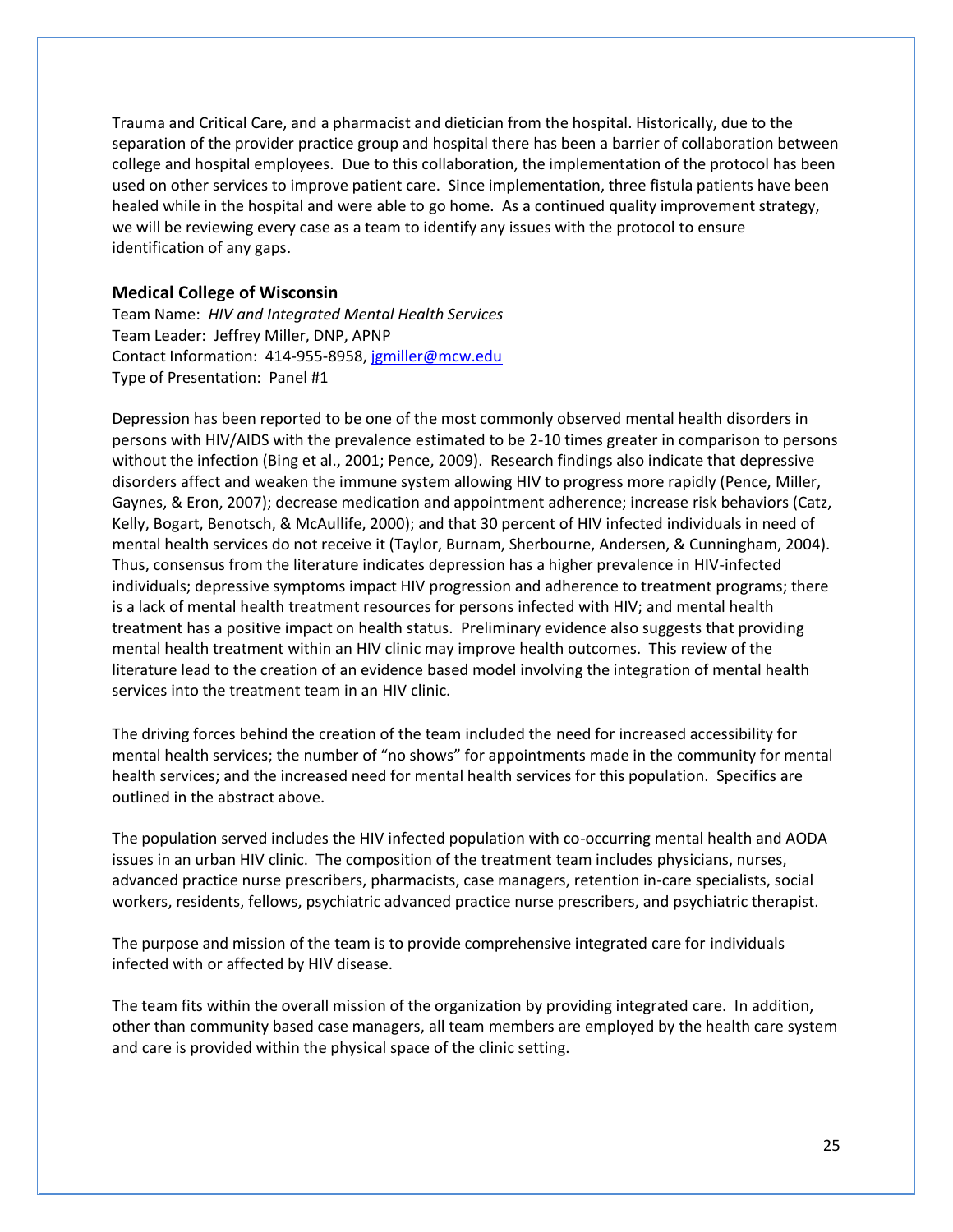The integration of mental health services within the health care team occurred four years ago. The outcome measures include anecdotal patient reports, visit and treatment adherence data, CD4 and viral load values, and QIDS scores.

Successes include case studies of patient who have dramatically improved their health status since the addition of mental health services within the clinic.

The barriers to the integration of mental health services within the team include funding and security of non-mental health providers within an electronic medical record.

Future plans include the expansion of mental health services within the clinic.

## **Medical College of Wisconsin**

Team Name: *Pancreatic Cancer Care Team* Team Leader: Shannon Lahiff, NP Contact Information: 414-805-5529[, slahi@mcw.edu](mailto:slahi@mcw.edu) Type of Presentation: Poster

Pancreatic cancer is now the fourth leading cause of cancer-related deaths and approximately 45,220 people will be diagnosed in the United States this year. Our multidisciplinary care team approach was built out of the concept of improving outcomes for patients with pancreatic cancer. The MCW approach to new patients is streamlined. Most often within 72 hours, all needed testing is completed and a treatment plan is formulated. New patients are initially seen by the nurse practitioner. During this visit, pertinent past history, oncologic, and diagnostic work up is reviewed. Pancreas education and counseling are provided. This prepares patients for their visit with the surgeon the following day where clinical staging is completed and a tentative course of treatment is outlined. A pancreatic cancer diagnosis is highly complex and therefore a multidisciplinary approach is ideal. Our care team is based in surgery and includes: nutrition, diabetes, gastroenterology, diagnostic radiology, pathology, interventional radiology, medical, and radiation oncology. These specialties come together at our weekly case conference to provide patients a comprehensive plan of care. Building on the relationship of the initial visit, the NP is a consistent team member and is key to the success of patients' care. Our team has been in existence for almost six years.

Instrumental to our development was the addition of Dr. Douglas Evans to MCW from M.D. Anderson in Houston, Texas. Changing the paradigm for pancreatic cancer treatment by using a neoadjuvant approach is one way we are positively impacting the prognosis of this disease. Using a clinical trial based on personalized medicine, individualized regimens of chemotherapy and radiation are given prior to surgical resection. One of the most significant barriers is the delayed diagnosis of pancreas cancer which is due to the vague nature of presenting symptoms. Our future plans have included the development of our high risk pancreatic cancer screening clinic. Patients with a strong family history of pancreas cancer, as well as genetic syndromes with a predisposition for pancreas cancer are targeted. Early diagnosis and identifying pre-malignant tumors is one of our main goals for this clinic. Thus our pancreatic cancer care team now includes a genetics counselor. We take pride in our care team approach, but most importantly, we recognize that the ultimate team member is our patient.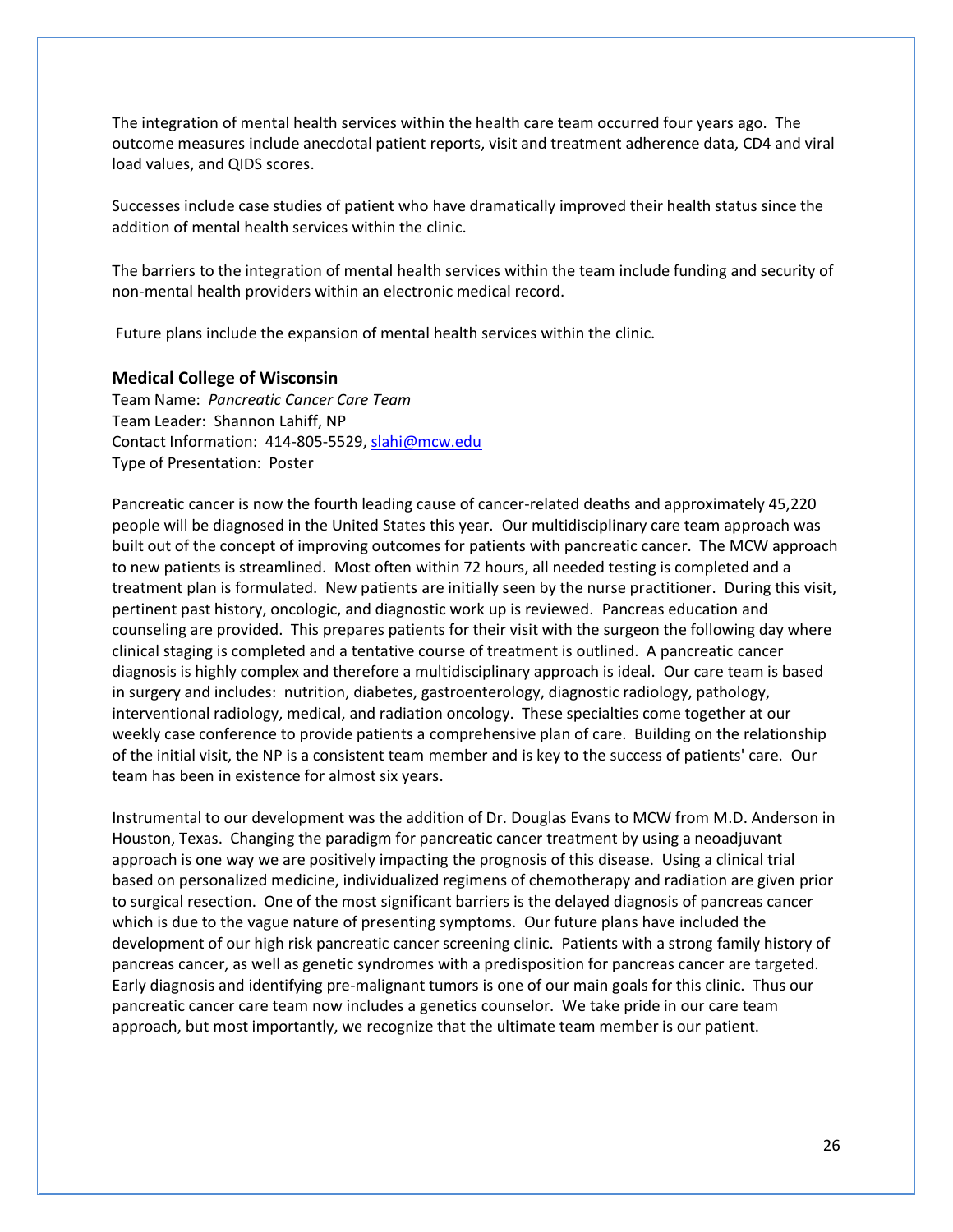# **Ministry Health Care**

Team Name: *Advanced Practice Registered Nurse in Rural Critical Care Access Hospitals* Team Leader: Laura Magstadt Contact Information: 715-479-0248[, laura.magstadt@ministryhealth.org](mailto:laura.magstadt@ministryhealth.org) Type of Presentation: Panel #1

Ministry Health Care operates primary and specialty care medical group practices, home care and related services and seventeen hospitals in central, northern, and eastern Wisconsin, including six critical access hospitals (CAH). CAHs are dependent upon a small cadre of primary care physicians to provide inpatient services. The risk of physician retirement, resignation, or illness leads to chronic uncertainty and risk for CAH physician staffing. Ministry Health Care's success in recruiting and retaining physicians in CAH communities has been challenging and is likely to grow more difficult. In 2012, only seven percent of graduating Wisconsin medical students identified primary care as a career tract. Only four percent of physicians graduating from residency programs have shown a preference for communities with populations of less than 50,000.

Additionally, work life balance is increasingly important to new graduates; medicine is what they do, not who they are – a fundamental redefinition of professional identity. Therefore, it is wishful thinking for us to believe that we can overcome these market trends by "recruiting harder." If we are to continue offering inpatient services at CAH's, Ministry Health Care identified that we must develop alternate care models which are less dependent upon rural family practitioners. Operational and medical staff leaders from Ministry Eagle River Memorial Hospital (MERMH) and Ministry Medical Group (MMG) worked collaboratively to develop an innovative new model for inpatient care using Advanced Practice Nurse Practitioners (APNP) in a redefined way and incorporated telemedicine to support their practice.

A comprehensive program was created including the development of inpatient curriculum and training, ongoing clinical and educational support, as well as the process through which telemedicine supports daily inpatient management. This work occurred between 2011 and 2013, with initiation of the program as our patient care model in May 2013. To implement the program as envisioned, MERMH requested and was granted a three-year pilot waiver to Section DHS 124.04(2) (g) of the Wisconsin Administrative Code which states that "a person may be admitted to a hospital only on the recommendation of a physician, dentist or podiatrist, with a physician designated to be responsible for the medical aspects of care." This variance allows our specially trained APNPs to admit patients and be responsible for the provision of medical care, thus fulfilling the role of attending provider.

Through the integration of telemedicine, advanced practice nurse prescribers (APNPs) now provide onsite CAH hospitalist inpatient services supported through the remote connection to MMG physician hospitalists thirty miles away. The APNP's work in a very interdisciplinary manner with the entire patient care team, including nursing, therapists, case management, social work, and the patient and family themselves. Daily interdisciplinary rounds are a venue for creation of person-centered goals and our commitment to patient and family involvement has led to frequent patient and family care conferences. Through telemedicine, the APNP's and our patients have access to consultation from physician hospitalists as well as a number of other specialties including infectious disease, surgery/wound care, and many others without having to travel.

Since its inception, this model of care has been widely accepted by MERMH patients who appreciate being able to remain in their home community while hospitalized. Inpatient core measure and patient experience metrics have improved since the program began and MERMH has achieved greater than 95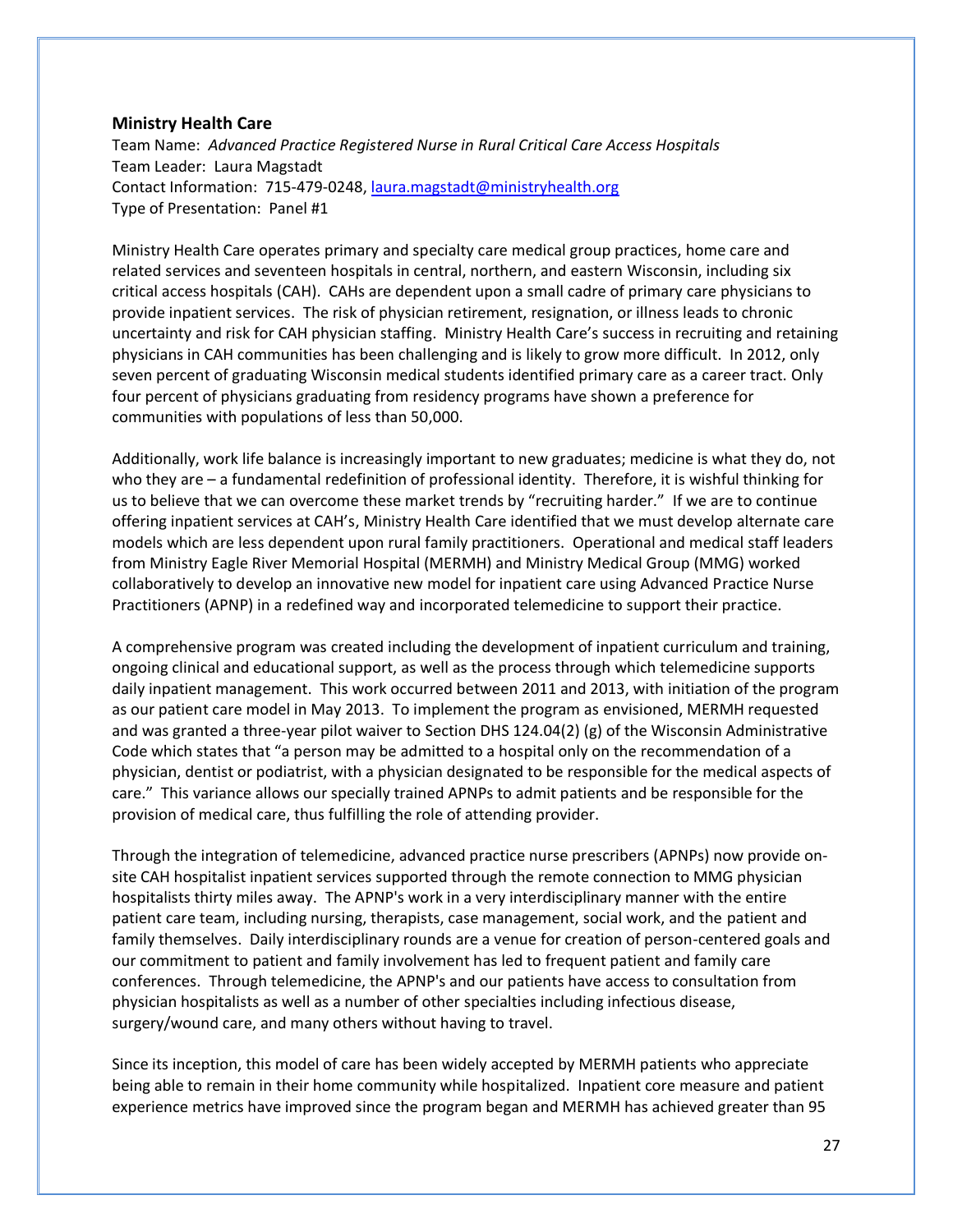percent compliance with all core measure composites and greater than the 75th percentile for all eight HCAPHS composites, including six composites greater than the 90th percentile.

#### **Monroe Clinic**

Team Name: *Palliative Care* Team Leader: Sue Monson, RN, BSN and Dr. Gains Richardson Contact Information: 608-324-2155[, sue.monson@monroeclinic.org](mailto:sue.monson@monroeclinic.org) and [gains.richardson@monroeclinic.org](mailto:gains.richardson@monroeclinic.org) Type of Presentation: Panel #1

The driving force behind creation of the Palliative Care Team at the Monroe Clinic was to integrate palliative care at the end-of-life and to provide a standard of care integrating high quality, familycentered, compassionate care, guided by a sense of respect, empathy, and concern that addresses the unique needs of each patient and their family.

The population served consists of patients from Southern Wisconsin and Northern Illinois areas, ages 18 and older, with life limiting illnesses.

Monroe Clinic's palliative care team is led by a fellowship trained physician with board certification in palliative medicine and features a complementary team of medical experts including a nurse specialist, social worker, and chaplain.

The mission of the Palliative Care Service at the Monroe Clinic is to promote the dignity and quality of life of patients and families experiencing life-limiting illnesses, by controlling pain, managing their symptoms, and providing a setting for informed decision-making.

Palliative care fits within the organization by serving both patients receiving curative treatment (care focused on overcoming disease and promoting recovery) and the terminally ill. Palliative Care has become an integral part of the medical structure of the Monroe Clinic. The office is physically located in the outpatient clinic next to oncology, but clinical services are also provided on inpatient hospital units, local group homes, and nursing homes. The administrative oversight of Palliative Care has linked key departments that support each other in their respective goals. These departments include Oncology, Home Care, Hospice, Spiritual Care, and Social Services.

Monroe Clinic Palliative Care team was established in 2008.

Palliative Care utilizes a variety of outcome measures. These include measurement of number of inpatient deaths with Palliative Care's involvement and patient satisfaction. Patient satisfaction surveys provide opportunities for patients and families to offer feedback on how well the team addresses pain, spiritual and emotional needs, and how the team has assisted the patient and family to understand their condition and treatment options.

The Palliative Care team has experienced multiple successes. They have documented consistent growth of hospital and clinic encounters. Palliative Care offers a nationally recognized end-of-life education program twice a year to staff of Monroe Clinic and local nursing homes. Through this staff education and modeling quality end-of-life care, the team has positively influenced the culture of the organization, enhancing the care of this vulnerable patient population.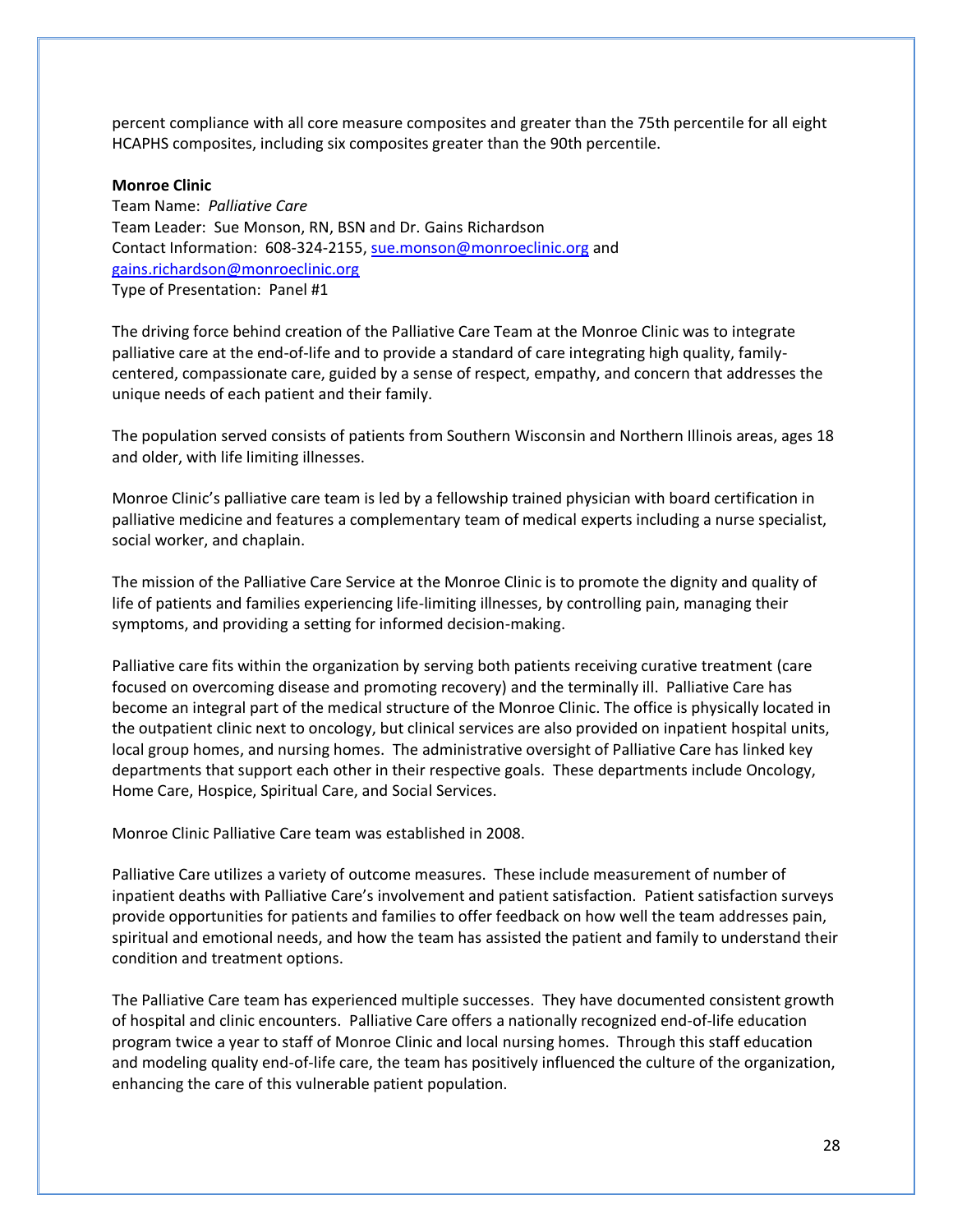The team has experienced barriers to the growth of the Palliative Care services. These include a lack of understanding of the differences between Palliative Care and Hospice. The current size of our department precludes availability of 24/7 coverage with one provider. Current reimbursement systems do not recognize the time-intensive nature of this service and therefore it is not independently financially viable, although it benefits and supports multiple other departments of our organization.

Plans for future growth of Palliative Care Services include the addition of a mid-level provider to expand hours and coverage.

# **Pharmacy Society of Wisconsin**

Team Name: *Wisconsin Pharmacy Quality Collaborative: A Team Based Approach to Optimizing* Medication Therapy Outcomes Team Leader: Kari Trapskin, PharmD Contact Information: 608-827-9200[, karit@pswi.org](mailto:karit@pswi.org) Type of Presentation: Poster

The Wisconsin Pharmacy Quality Collaborative (WPQC) is an initiative of the Pharmacy Society of Wisconsin (PSW) which connects community pharmacists with patients, physicians, and health plans to improve the quality and reduce the cost of medication use across Wisconsin. In 2012, PSW received a \$4.1 million Health Care Innovation Award (HCIA) from the Centers for Medicare and Medicaid Services to expand WPQC statewide. The aims of the WPQC HCIA are to help reduce health care costs in the state of Wisconsin by over \$20 million and improve health and health outcomes during the three-year project period. Methods include implementing a redesign of community pharmacy practices and facilitating medication management services, which include Intervention-Based Services and Comprehensive Medication Review and Assessment visits for eligible commercial and Wisconsin Medicaid members. The goals of WPQC are to: (1) improve medication use among participating patients; (2) improve patient safety; (3) reduce health care costs for participating patients and payers; and (4) establish partnerships between pharmacists and physicians to enhance health outcomes.

WPQC metrics are designed to evaluate both health care utilization and clinical outcomes subsequent to pharmacist intervention. Additionally, medication use measures will determine whether pharmacists are impacting care by improving medication adherence and coordinating with physicians to optimize medication regimens based on clinical guidelines. For example, WPQC hopes to reduce asthma exacerbation rates during the grant period. Pharmacists will meet with high risk patients who have asthma to ensure they are not excessively using rescue medications, are adherent to prescribed controller therapies, and know how to properly use their medication devices. This interaction may not only lead to a reduction in emergency department visits, but also may lead to an improvement in medication adherence rates and overall care of the patient.

WPQC depends upon the development of relationships within the health care team to encourage referrals for WPQC services and to enhance health outcomes for high risk patients. Pharmacists are eager to partner and collaborate with physicians and other health professionals across the state to complement the quality of care their patients receive and assist with the management of difficult medication-related cases. All pharmacist-initiated interventions, except medication device instruction and adherence consultation, involve contacting the patient's physician or other health care provider for authorization if a change in the prescription regimen is recommended. Pharmacists cannot make any changes without the approval of the patient's physician or other health care provider. Upon approval from a physician or other health care provider, the pharmacist will coordinate the approved changes.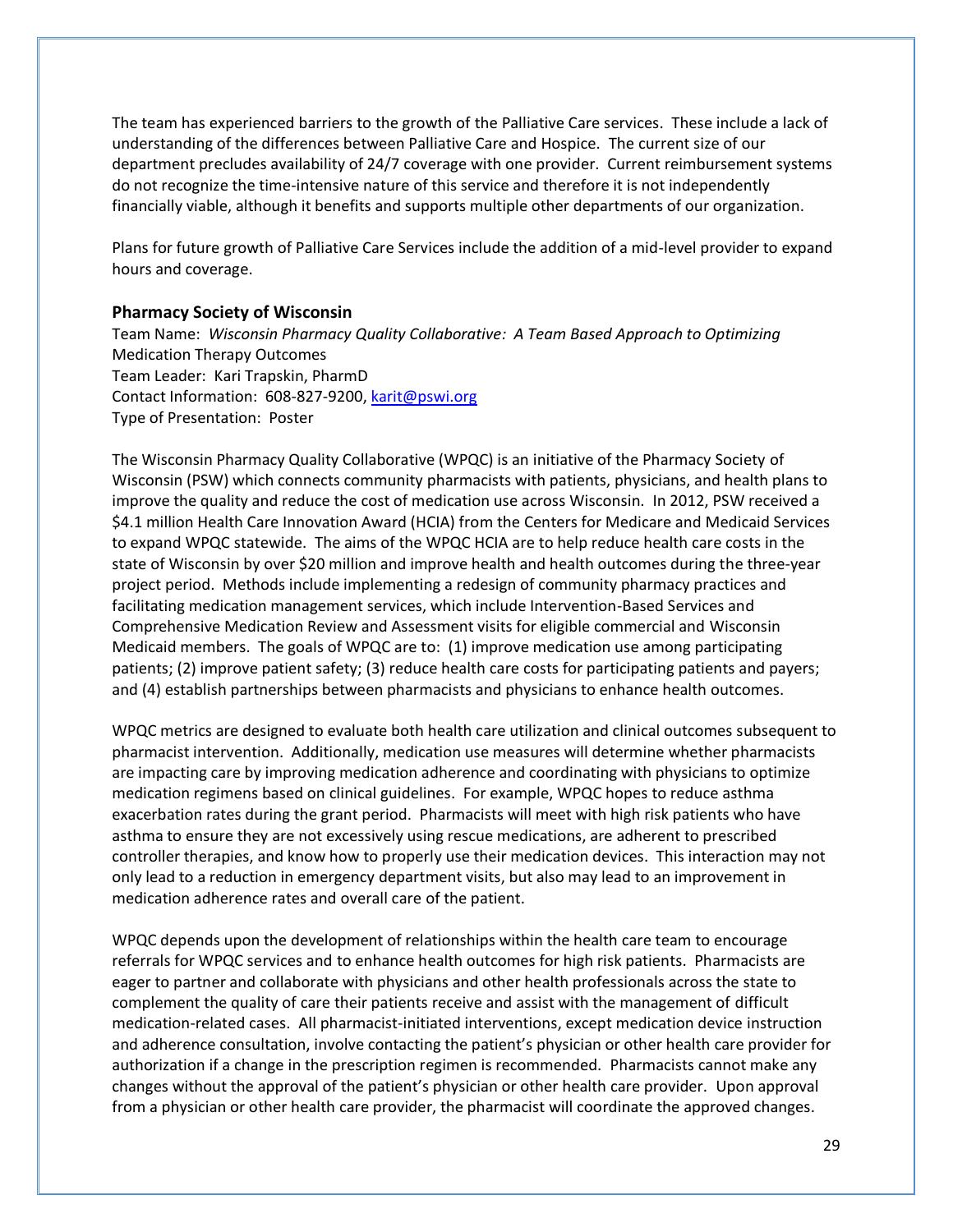Physicians may refer patients covered by participating health plans for comprehensive medication review and assessment services even if the patient does not meet the standard WPQC comprehensive medication review eligibility criteria.

Results of the program to date include: participation by 50 percent of Wisconsin community pharmacies in the WPQC program and 70-80 percent of pharmacist recommendations being accepted by prescribers. The majority of services communicated to prescribers have been related to focusedadherence and cost-effectiveness opportunities, and patient satisfaction for comprehensive medication review and assessment services is on average greater than four on a five-point scale. WPQC's main barrier is patient recruitment. To address this barrier, WPQC has begun coordinated outreach with physicians and other health care prescribers in specific areas of Wisconsin to educate and encourage referrals of high risk patients to WPQC pharmacies. Materials specific to physician outreach and detailing of the WPQC program have been reviewed by members of the Wisconsin Academy of Family Physicians and the Wisconsin Medical Society. Relationships are beginning to emerge across the state, which will help in the development of efficient referral workflows and team-based care champions.

Future plans include continued expansion throughout the state, health system partnerships and a focus on transitions of care.

#### **Reedsburg Area Medical Center**

Team Name: *Shared Governance Council* Team Leader: Dena Jarog Contact Information: 608-768-6202[, djarog@ramchealth.org](mailto:djarog@ramchealth.org) Type of Presentation: Poster

The Shared Governance Council was created as a way to move the multidisciplinary care team to make decisions regarding process change for patient care across the continuum. This Council serves all patient populations of the organization including clinic, outpatient, and inpatient. The team is comprised of all disciplines within the hospital including, nursing (all departments), dietary services, respiratory services, business office, environmental services, registration, lab, medical imaging, clinic services, clinical IT (ad hoc), and pharmacy. Services that are not consistently impacted are included on an ad hoc basis such as maintenance and medical records.

The purpose and mission of this team is to go beyond the expected to improve communication among the different disciplines of the hospital and clinic in order to improve patient care processes, professional development of the staff, and quality of care for all patient populations through collaborative process enhancement. Due to the diversity of the team membership, which was elected by the peers of those departments with representation, the Council is able to attend to care process issues throughout the organization. Education regarding shared governance began in December 2013. This led to application for positions and voting for representation in January 2014. The first meetings started in February 2014. At this time, a chair and co-chair were chosen and a charter was developed. In the four months they have been meeting, they have identified large and small projects and have started to work on process improvement for those areas in need.

Outcome measures are being identified at the next meeting of the teams for the projects they have identified as top priorities. One example is to improve the pre-code blue response and documentation. An outcome of this team will be to improve the electronic documentation for code blue situations. A second outcome for this team will be to develop criteria for calling a "rapid response/pre-code blue."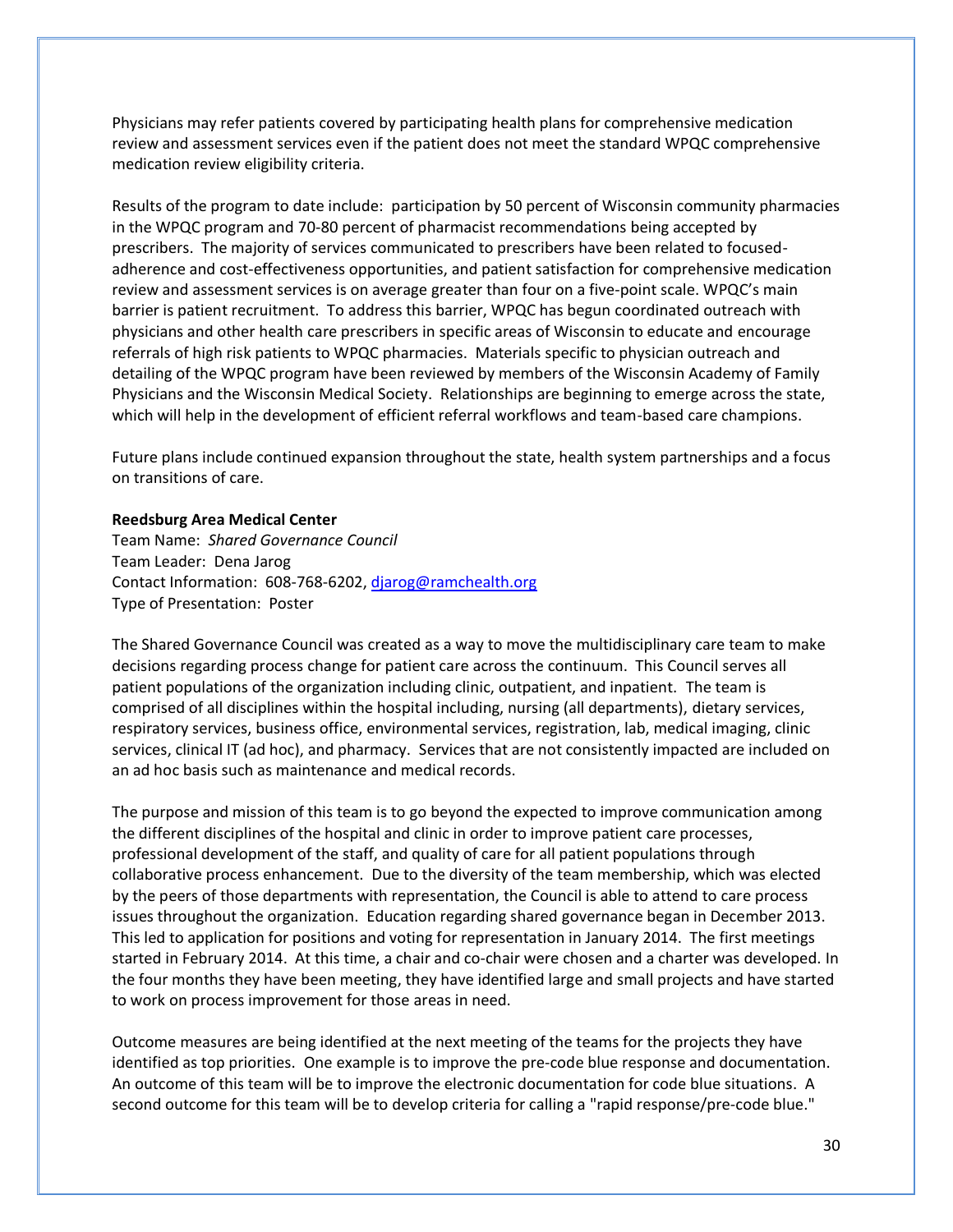They will develop protocols for nursing to work from prior to the doctor arriving to assess the patient. The final outcome measurement will be the reduction of code blue calls on the general medical/surgical floor and the intensive care unit.

The first team success was to get the entire organization educated and understanding what shared governance entails. The next success was to identify participants who were actively enthusiastic in participating on this team. Given the non-traditional structure of this team, it was a success to have so many people interested in participating on this team. There were 30 applications for positions on the team. Reedsburg Area Medical Center is a 25-bed critical access hospital with a small pool of employees.

At this time, the barriers have been few but the major potential barrier will be freeing up the time necessary for this team to continue to work and improve care for patients. Given the small size of our organization and the pool of staff available to work, there is a fine balance to providing the time each month (one eight-hour day) for the meeting and the work to occur. Given that this is a new team, another potential barrier will be that as the team moves through group development they could get stuck in the early stages of development. It will be important to help them move through the transitions of group development to become effective participants on their team.

The future of this team will be that they continue to improve processes using LEAN tools and concepts, identify issues that impact patient care through the continuum of the system, and help the organization run more effectively and efficiently.

## **Rusk County Memorial Hospital**

Team Name: *Fall Prevention Team* Team Leader: Amanda Shimko Contact Information: 715-532-5561 (x329), [ashimko@ruskhospital.org](mailto:ashimko@ruskhospital.org) Type of Presentation: Poster

Our Fall Prevention Team was created to decrease falls in our hospital. We had 17 falls in our inpatient unit for the year of 2013 and we wanted to decrease that number by 50 percent by December 2014.

Driving forces for our team were to decrease falls, increase patient safety and satisfaction, and prevent harm.

We care for an elderly population who are admitted to several different patient statuses for their stay such as: swing-bed, acute care inpatient, same-day surgery, and observation.

Our team is made up of the chief patient care officer, the medical/surgical coordinator, and frontline nursing staff. This team is integral in risk identification, including creating awareness of, and implementation of, interventions aimed at improving falls. The coordinator helps to facilitate the new interventions and disseminating that information to all nursing staff while the frontline staff implements the new changes.

Our purpose and our mission is to work as a team to decrease falls and increase responsiveness for improved safety and quality of care for our patients.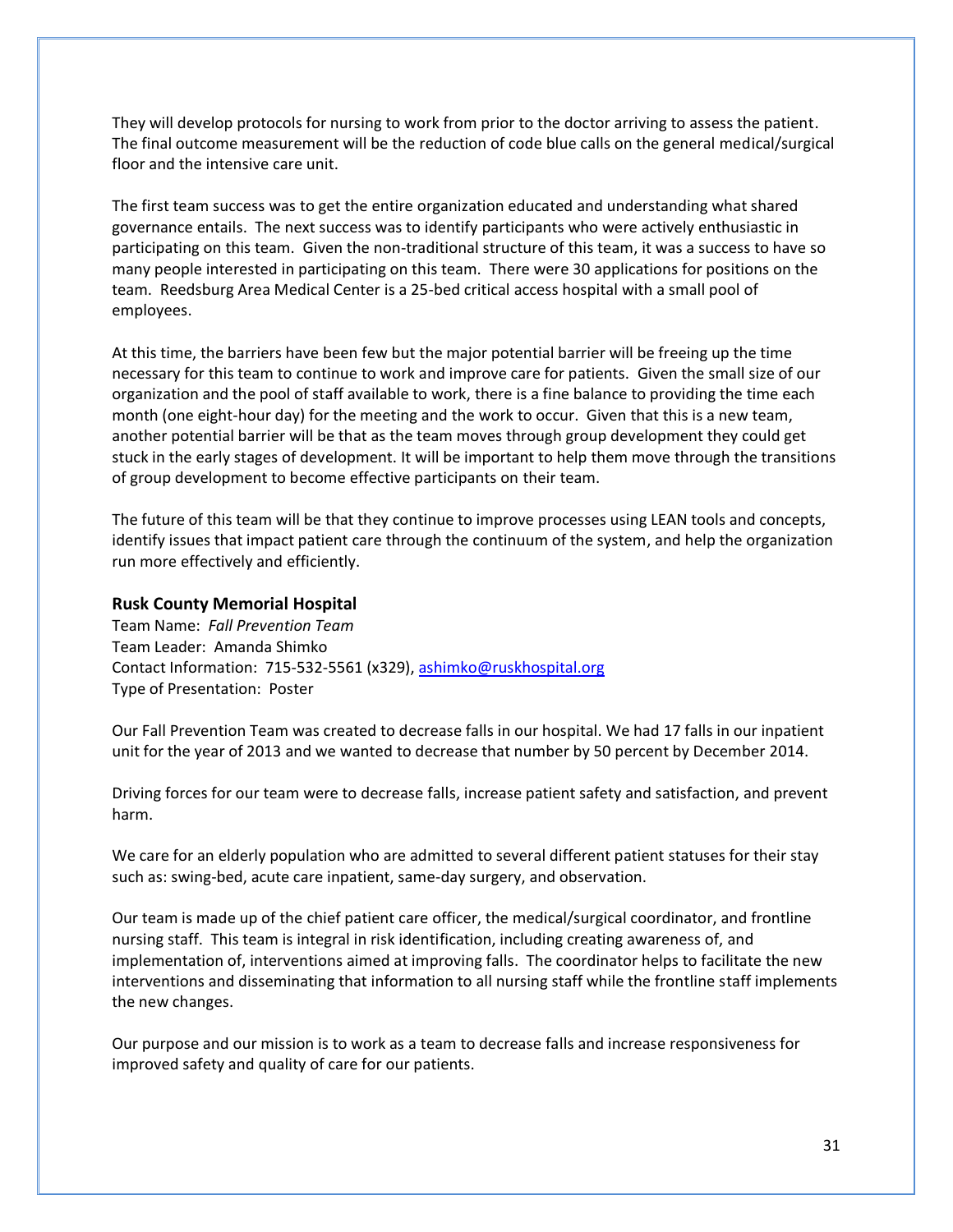Our Fall Prevention Team works together with the Patient Care Council and the Multidisciplinary Fall Team and is focused on a hospital-wide initiative and is making great strides to decrease our fall rate. Our fall prevention efforts were given a higher level of focus in January 2014 in which we created a fall team.

As was stated earlier, the outcome that we wanted to achieve was to decrease our fall rate by 50 percent by December, 2014. We wanted to implement an evidence-based fall risk model to have a reliable tool to assess patients for risk of falls. We have created a "fall board" to make our days without a fall transparent to the facility and public. This has been the biggest factor in our reduction of falls by creating awareness. The team selected the Hendrich II Fall Risk Model because of its brevity, the inclusion of risky medication categories, and its focus on interventions for specific areas of risk rather than on a single, summed general risk score (Hendrich, 2013). It is designed to be administered in an acute care setting and focuses on eight independent risk factors (Wolters Kluwer, 2007). A fall team goal of thirty and 100 days without a fall was set to have something to work towards. In reward for meeting these goals, we decided to celebrate with cupcakes at thirty days and a hospital wide pizza party at 100 days. Lastly, an outcome the coordinator was hoping to achieve was to get frontline staff engaged with this initiative.

We as a group have celebrated the thirty day goal, 100 day goal, and are excited to be recognized in the Wisconsin Hospital Association "Valued Voice" for our fall prevention efforts. The staff is feeling more ownership of this project and has stated it is important to celebrate the goals achieved.

Two barriers that existed prior to our project were the lack of information communicated back to the staff regarding fall incidents and inexperience with process improvement plans.

In the near future, we will be implementing the "Clarity SafetyZone Portal" where incidents will be reported and disseminated to the appropriate personnel who then can do a process review and feedback can be given in real time. We hope to have sustainable result with our fall prevention efforts and continue to look at process improvement to deliver high quality care to our patients (Hendrich, 2013).

 References: Hendrich, A. P. (2013). *Fall Risk Assessment for Older Adults: The Hendrich II FAll Risk Model*. The Hartford Institute for Geriatric Nursing, New York University, College of Nursing. Wolters Kluwer (2007). *Predicting Patient Falls*. American Journal of Nursing, 50-58.

# **Sauk Prairie Health Care**

Team Name: *Surgical Diabetes Management* Team Leader: JoEllen Frawley, APNP Contact Information: 608-643-7621[, joellen.frawley@saukprairiehealthcare.org](mailto:joellen.frawley@saukprairiehealthcare.org) Type of Presentation: Poster

# *Driving Forces and Population Served*

Patients were arriving for surgery/procedures with uncontrolled blood glucose, both hypo and hyperglycemia, resulting in the need to cancel surgery. Primary care providers and surgeons were giving patients perioperative diabetes medication management instructions that were not evidence-based. Inconsistent perioperative diabetes management was identified. The need for evidence-based guidelines on diabetes medication management in the perioperative setting was recognized.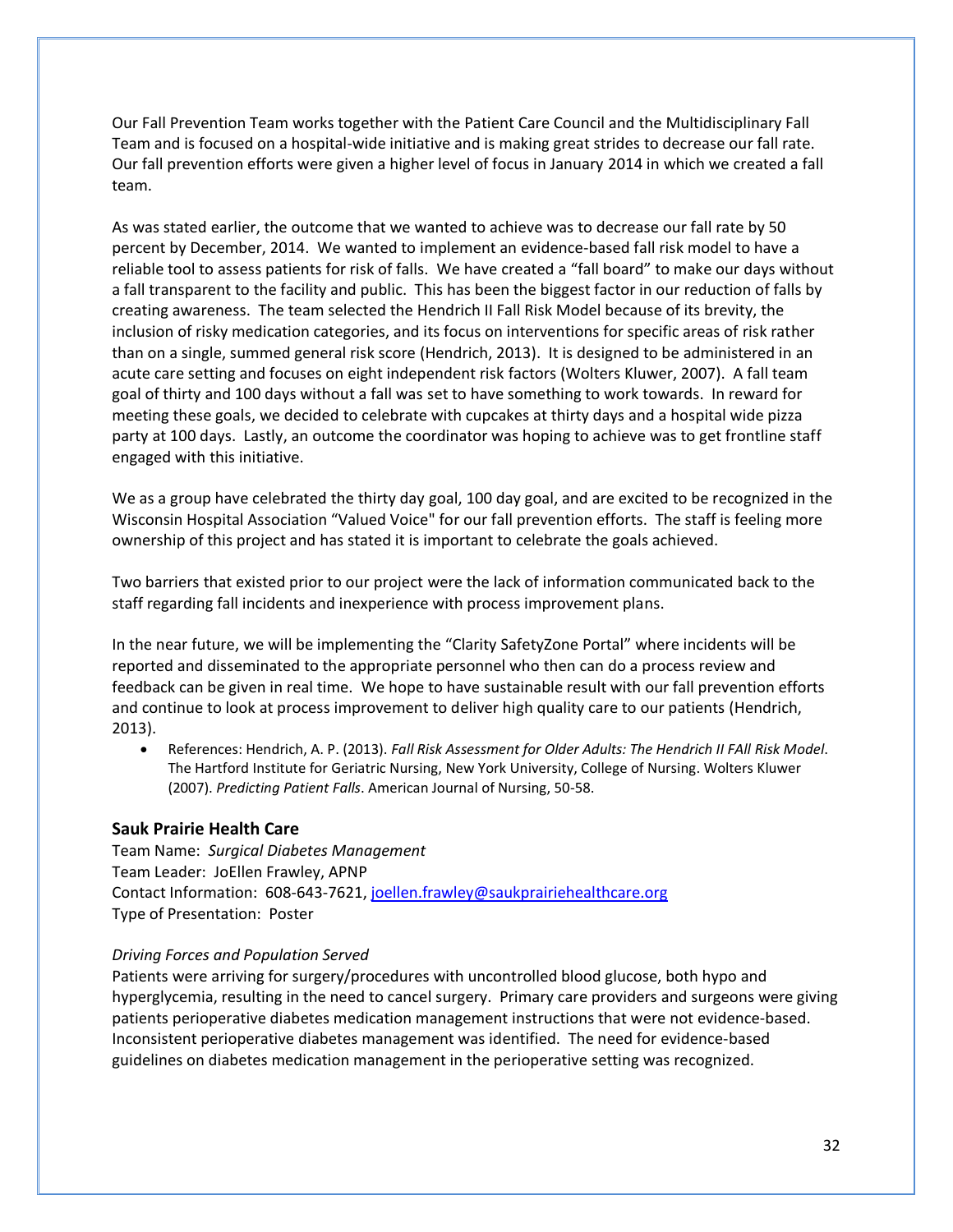## *Team Composition, Fit in the Organization, and Time of Existence*

Working in collaboration with our Joint Health Center leadership team, primary care providers, surgeons, pharmacists, anesthetists, preoperative nursing staff, and diabetes management, a tool for consistent perioperative diabetes management was developed. This multidisciplinary team is involved in the perioperative care within the organization and in the primary care arena. The team formed in 2009 and remains in existence today.

#### *Purpose and Mission*

Utilizing evidence-based guidelines for perioperative diabetes management from the American Association of Clinical Endocrinologists and American Diabetes Association, guidelines were developed to provide consistent diabetes management in the perioperative setting. We began checking fasting preoperative blood glucose on all surgical inpatients (including non-diabetic patients). Extensive provider and perioperative staff education was completed including carbohydrate counting; basal/bolus insulin therapy; IV insulin drip protocol; guidelines for patients with continuous insulin pumps; and patient education on diabetes self-management after discharge. Throughout the entire hospital stay, the "Perioperative Pre-Admission Diabetes Management Guidelines" were followed. All team members clearly understood their roles.

#### *Outcomes and Successes*

Patient outcomes demonstrated improved glycemic control with decreased incidence of hypoglycemia and hyperglycemia. The ability to utilize evidence based practice has allowed us to guide our patients with diabetes safely through the perioperative process. From January 1, 2009 to December 31, 2010, we saw a 56 percent improvement in fasting pre-op blood glucose reaching the target range recommended by AACE and ADA. In January 2009, glucoses ranged from 50mg/dL to 317mg/dL and in December 2010 the range was 114mg/dL to 240mg/dL. Cost savings were recognized in fewer cancelled surgeries and less burden on our patients and caregivers who had taken time off for surgery. Additionally, by checking blood glucose on all surgical inpatients (including non-diabetic patients), patients with unknown elevated fasting glucoses were identified. This program was presented as best practice with a poster at the American Society of Perianesthesia Nurses (ASPAN) national conference in Seattle, 2011 and was the first place poster at the First International Perianesthesia conference in Toronto, Canada, 2011.

#### *Barriers*

Barriers to implementation included time, physician inertia, need for staff and provider education, contradicting articles on preoperative management, and the reluctance to change.

#### *Future Plans*

Our providers and perioperative nursing staff continue to have yearly ongoing evidence- based education on perioperative diabetes management. The guidelines are updated annually to include new diabetes medications. Implementation of a standardized referral process in our electronic health record is needed. Our quality department continues to monitor outcomes and the program is in the process of being expanded to General Surgery preoperative patients.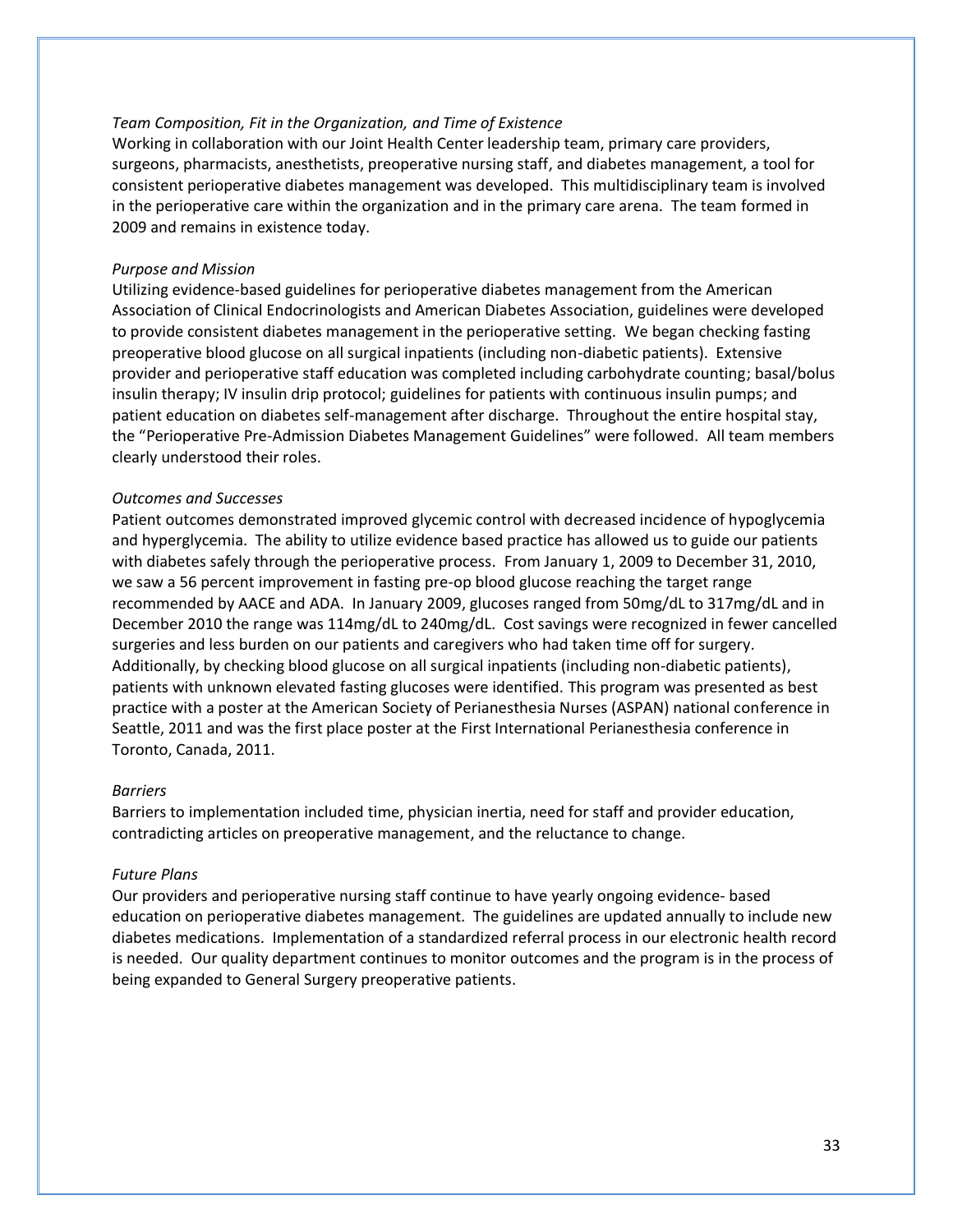# **Sixteenth Street Community Health Center**

Team Name: *Primary Care Services for Hispanic Populations* Team Leader: Karen Lupa, CNM, RN Contact Information: 414-672-1353, [Karen.lupa@sschc.org](mailto:Karen.lupa@sschc.org) Type of Presentation: Panel #3

*Driving forces behind creation of the team* Multiple disciplines were needed to serve the needs of our patients.

## *Population served*

In 2013, Sixteenth Street Community Health Center (SSCHC) served more than 33,000 people through more than 156,000 individual visits. Our patient and client population is very diverse, representing many cultures, ethnicities, and economic backgrounds. We serve people in communities with high needs who face challenges in accessing health care. The client population is 85 percent Hispanic; nine percent White; four percent African-American; and two percent Southeast Asian/Middle Eastern and other. Fifty-seven percent of people receiving medical care are women and girls and 41 percent are children under the age of 12. Sixty-six percent of people served reported incomes below 100 percent of the federal income poverty level. In 2013, the federal poverty level, for a family of four, was \$23,550.

# *Composition of the team*

Team is composed of physicians, nurses, physician assistants, behavioral health providers, case managers, outreach workers, and community health workers.

# *Purpose and mission of the team*

The mission is to improve the health and well-being of Milwaukee and surrounding communities, by providing quality, patient-centered, family-based health care, health education, and social services that are free from linguistic, cultural and economic barriers. Our goal is to keep people healthy and our role is to be the best stewards possible of our resources to help our patients thrive as people and contribute to society.

*How team fits within the organization* Healthcare providers for SSCHC

# *Length of time team has been in existence*

Sixteenth Street Community Health Center was founded in 1969, using a nursing model-of-care providing easy access for people in a community setting and assembling a team that could coordinate care and assemble the services of health care professionals from multiple disciplines to meet the needs of the patients.

## *Outcomes and/or outcome measures*

Quality matters to us and our patients. We are a certified Patient Centered Medical Home, and we were the first community health center in the state certified by The Joint Commission. We are also a member of the Wisconsin Collaborative for Healthcare Quality.

- Seventy percent of our Diabetes patients have HgbA1c levels less than or equal to nine percent indicating that their diabetes is being well controlled.
- We facilitated the birth of 700 babies in the last year. Only 13 percent of the deliveries were done by Cesarean, a rate that is 20 percent less than the national average. An astoundingly low six percent babies were delivered with a low birth rate.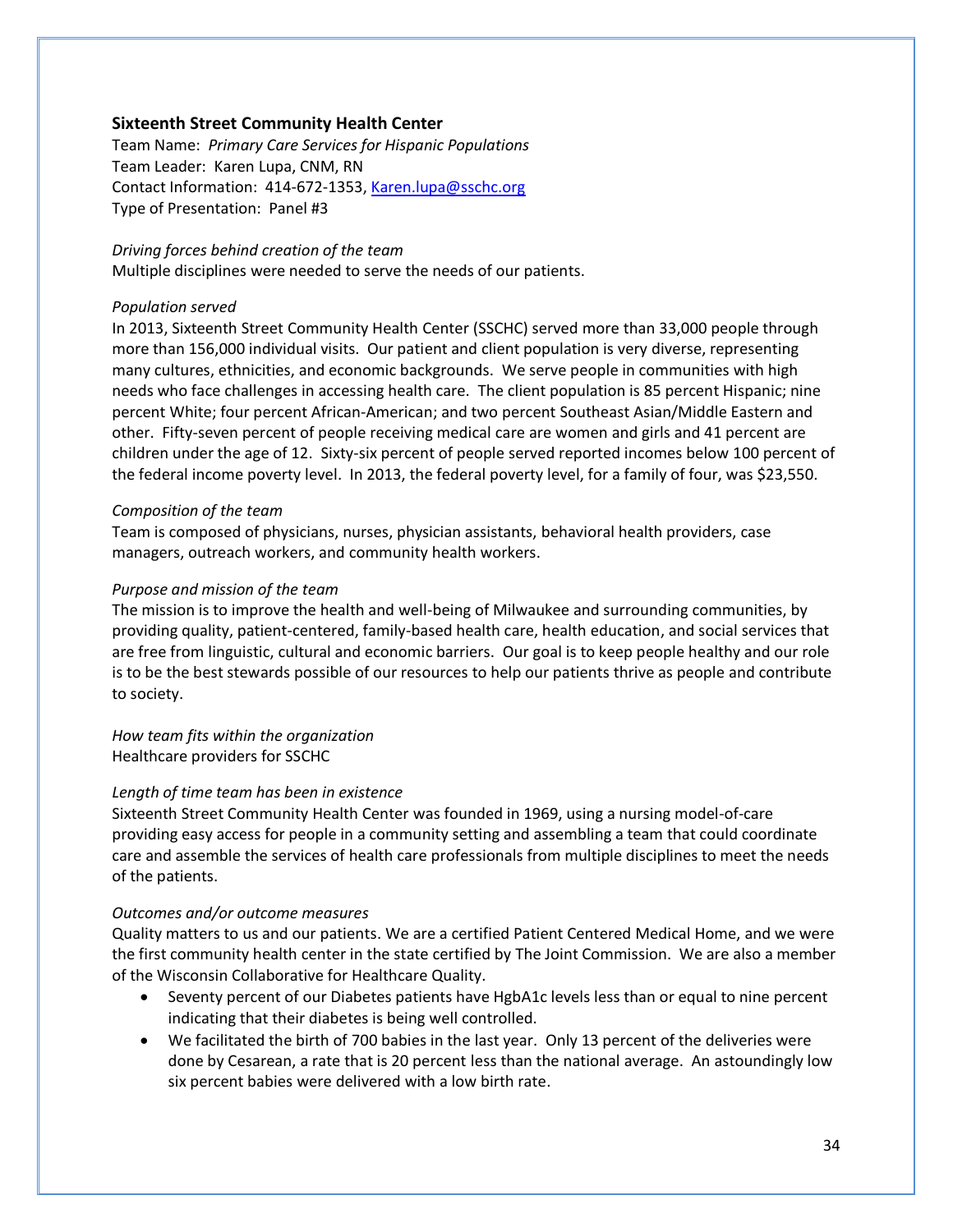The HIV program provided care and treatment for 187 People Living With HIV/AIDS (PLWHA) in the last year. In that same year over 70 percent of our HIV patients had undetectable viral loads.

*Successes* See outcomes above.

*Barriers* At capacity with medical providers.

*Future plans* A new site, on the south side of Milwaukee, is proposed for 2015.

# **ThedaCare Physicians, New London**

Team Name: *New London's Lineup* Team Leader: Tina Bettin, DNP Contact Information: 920-596-3435, [tina.bettin@thedacare.org](mailto:tina.bettin@thedacare.org) Type of Presentation: Panel #3

ThedaCare Physicians New London has participated in team based care since its inception over 15 years ago. ThedaCare Physicians New London is a primary care office in central northeast Wisconsin, which serves a rural population including a portion of the service area in a Federally Designated Health Manpower Shortage Area (HMSAs).

ThedaCare Physicians is based in the Fox Cities and this clinic was a satellite office that was started with two providers. Initially, the driving force for ThedaCare Physicians to open the clinic was to get market share and the local independent hospital was going to align with one of the two health care systems which serviced the community. The clinic has grown to a business group of three clinics (one main office and two rural offices), a critical access hospital, and 16 providers (eight physicians, five nurse practitioners and three physicians' assistants).

When the clinic was initially opened, the two providers were a physician and a nurse practitioner. The clinic was supported by senior leadership of the health care system. The community hospital, which was independent, but then aligned with ThedaCare Physicians, was supportive as they saw it as additional health care providers. The physician was near the end of his career and the nurse practitioner was early in his career. The workload, including call, was split evenly between the two.

The goal was to provide quality care and access for patients. This set the tone for all future providers who would join the practice. The biggest road blocks for a non-physician have been federal and state regulations. These roadblocks include: co-signatures on hospital admissions, orders for home health and hospice, ordering DNR bracelets, to mention a few.

Over the years, recruitment has been problematic at times. The physician side of recruitment, it has been difficult at times to find a provider to fit the needs (obstetrics, call, and full-time). On the nurse practitioner/physician assistant side of recruitment, it has been difficult, at times, to recruit for providers willing to do primary care and acute care with hospital call. Another difficult obstacle was finding reimbursement models for the nurse practitioner/physician assistant providers.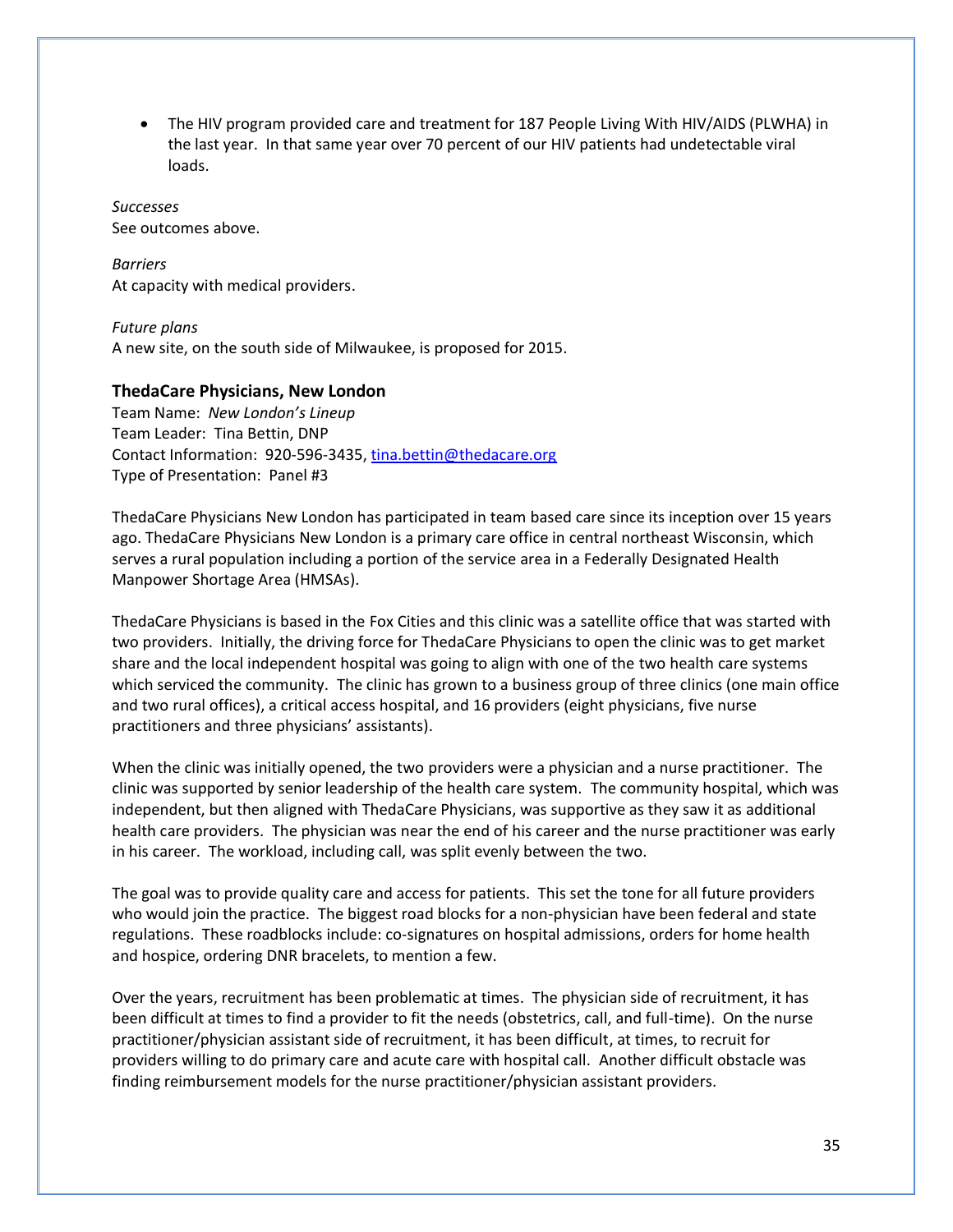The ThedaCare Physicians team of providers' goal is to care and provide high quality and affordable health care to the patients we serve. Each health care provider can be the primary care provider of record. Essentially all of the providers take call.

ThedaCare Corporate determines the quality measures which are the same as WQHC and ACO pioneer measures, as the ThedaCare Bellin Partnership is one of the ACO Pioneer organizations. Quality data, patient satisfaction, and financial data are transparent and shared with each provider monthly.

Success per organizational standards is based on the three previous data measures. ThedaCare Physicians New London is repeatedly one of the best clinics for quality in the ThedaCare system over the past 10 years and ThedaCare System has some of the highest quality data for the State of Wisconsin. Patient satisfaction scores are high and the practice continues to grow despite stagnate local population. Financially, the clinic operates at break even, but the local hospital makes money.

Our team is successful because our focus is the patient and the best care for the patient. The team is also successful as all providers work to the full extent of their licensure which is allowed today by law. Each team member uses each of the other team members' strengths to strengthen our team to provide the best care locally to the patients we service.

## **University of Wisconsin-Madison, School of Pharmacy**

Team Name: *Community Pharmacists and Physicians* Team Leader: Michelle Chui Contact Information: 608-262-0452[, mchui@pharmacy.wisc.edu](mailto:mchui@pharmacy.wisc.edu) Type of Presentation: Abstract Only

In an effort to improve coordination of health care and cost effectiveness of care for all Americans, the Affordable Care Act (ACA) was enacted in 2010.<sup>1</sup> This was primarily motivated by the widespread agreement of the need for fundamental reform of both health care delivery and payment systems.<sup>1</sup> As part of the ACA, health care providers were encouraged to focus on building accountable care organizations (ACOs). The primary function of ACOs is to coordinate care among providers and ensure that patients receive high-quality and efficient services.

Embedded in the idea of ACOs is the need for increased collaboration between health care providers from different health care settings,<sup>2</sup> such as hospitals, primary care clinics, and community pharmacies. Most patients receive medical care from multiple health care providers and pharmacies that may not be part of the same health care organization<sup>3</sup> and often can complicate the ability of health professionals to access patient information, as it can be located in many places. Therefore, a challenge facing policy makers is ensuring implementation of ACOs across settings and communities.<sup>4</sup> Physicians and pharmacists practicing in different settings need to be able to communicate and collaborate effectively and efficiently to ensure that patients receive high-quality, patient-centered care. Because physicians and community pharmacists do not interact face-to-face regularly, both professions may have incorrect perceptions or may generalize expectations from prior encounters.

A team composed of a UW researcher (Michelle Chui), the Pharmacy Society of Wisconsin (Kari Trapskin), and the Medical Society of Wisconsin (Susan Weigmann) was formed and conceptualized a project that would elicit and describe mutually agreed upon problems and associated solutions resulting from a facilitated face-to-face meeting between community pharmacists and physicians. This is the first study to describe an effective process by which physicians and pharmacists—working in separate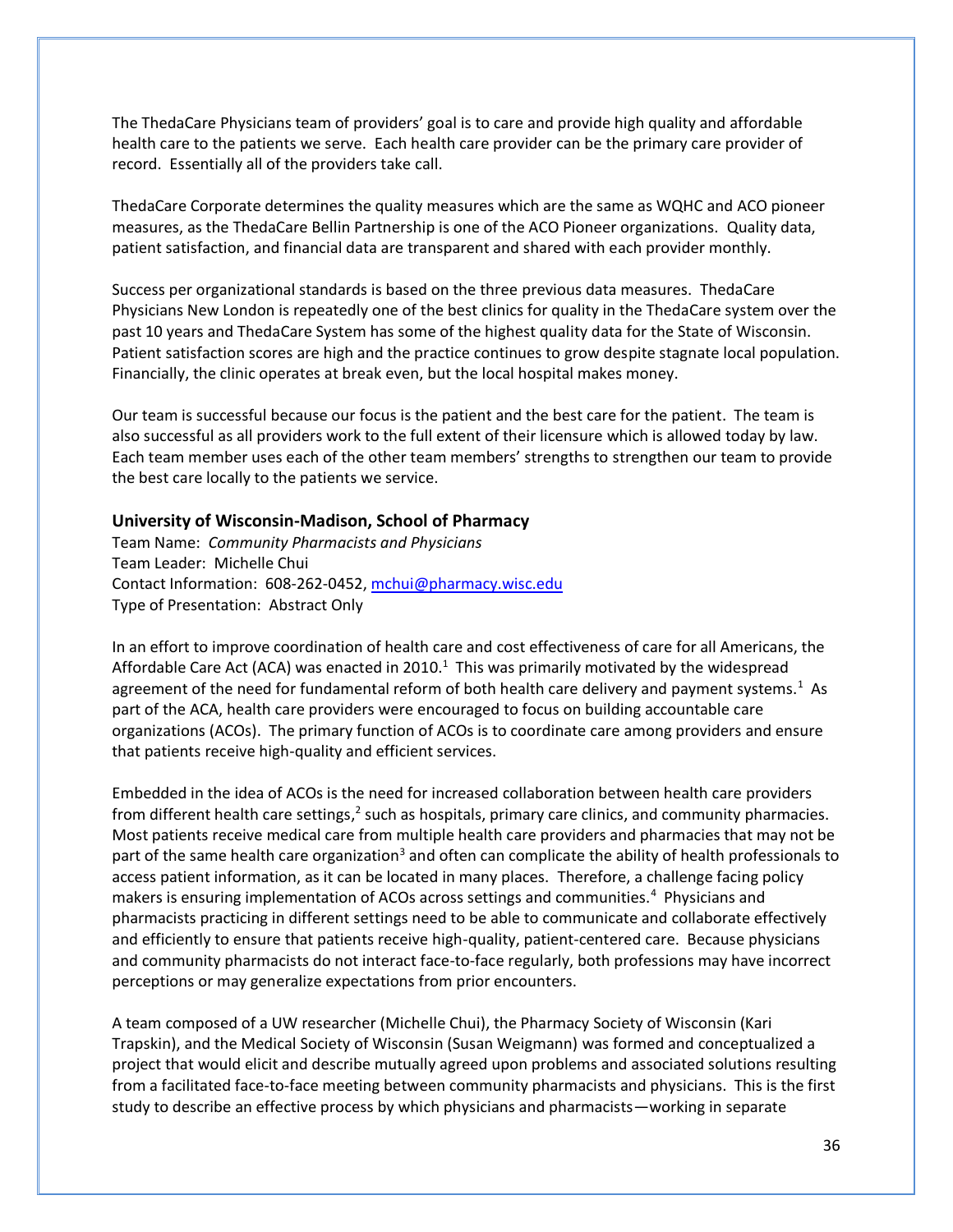settings and not sharing the same computer system—can develop and sustain collaborative relationships. Face-to-face semi-structured interviews with pharmacists and physicians from the same community were used to build trust, dispel assumptions, and stimulate conversations about efficient, quality collaborative patient care. Ideas generated in which collaboration could improve patient care, including controlled substance monitoring, medication adherence, collaborative practice agreements for point-of-service issues, and a mechanism for urgent communication.

In conclusion, bringing physicians and pharmacists together for a face-to-face interaction successfully stimulated conversation on ways in which each profession could help the other provide optimal patient care. This interaction appeared to dispel assumptions and build trust. The results of this project may provide physicians and pharmacists with the confidence to reach out to their colleagues for collaborative initiatives.

# **University of Wisconsin Hospital and Clinics**

Team Name: *Pharmacy* Team Leader: Rohan Pradhan Contact Information: 608-263-1290[, rpradhan@uwhealth.org](mailto:rpradhan@uwhealth.org) Type of Presentation: Poster

The University of Wisconsin Hospital and Clinics is a 592-bed facility which treats a myriad of patient populations from neonates to geriatrics and is nationally recognized in several specialties. In fiscal year 2013, the hospital had 28,120 inpatient admissions. Ensuring the fidelity of the medication list, the appropriateness of drug therapy, and facilitating the transition of care at discharge for these patients is a key priority for the UW Hospital and Clinics, and is supported by a team-based approach in the pharmacy department.

For planned admissions, specially trained pharmacy technicians contact the patient prior to their admission to complete their medication history, which is then verified by an inpatient pharmacist. For all admitted patients, medication reconciliation is completed within 24 hours of arrival barring any extenuating circumstances. This effort is completed by leveraging pharmacy interns, students, and residents to support the activities of our inpatient pharmacists. Once admitted, medication access specialists verify prescription drug coverage for patients in order to proactively identify any insurance issues which may impact care. They also facilitate prior authorizations and medication assistance program enrollment as those needs are identified during the patients stay. Inpatient pharmacists participate on interdisciplinary rounds and monitor every patient daily to ensure that ongoing medication therapy is appropriate and cost-effective. At discharge, pharmacists complete medication reconciliation to finalize the discharge medication plan. If enrolled on a participating unit, the patients discharge medications are delivered to the bedside by a medication access specialist. The pharmacists, pharmacy student, intern or resident provides medication counseling for patients and/or their caregivers.

We are currently piloting a process where, upon completion of counseling, the pharmacist documents a hospital care summary, any medication-related assessments, and various discharge prescription coordination activities into a note for communication to community pharmacies. A pharmacist discharge hand-off summary report including the hand-off note, updated medication list, recent vitals and labs, contact number for questions, scheduled outpatient follow-up, and other pertinent health information is then faxed to the patient's primary pharmacy to improve transparency of medication changes during the transitions of care process.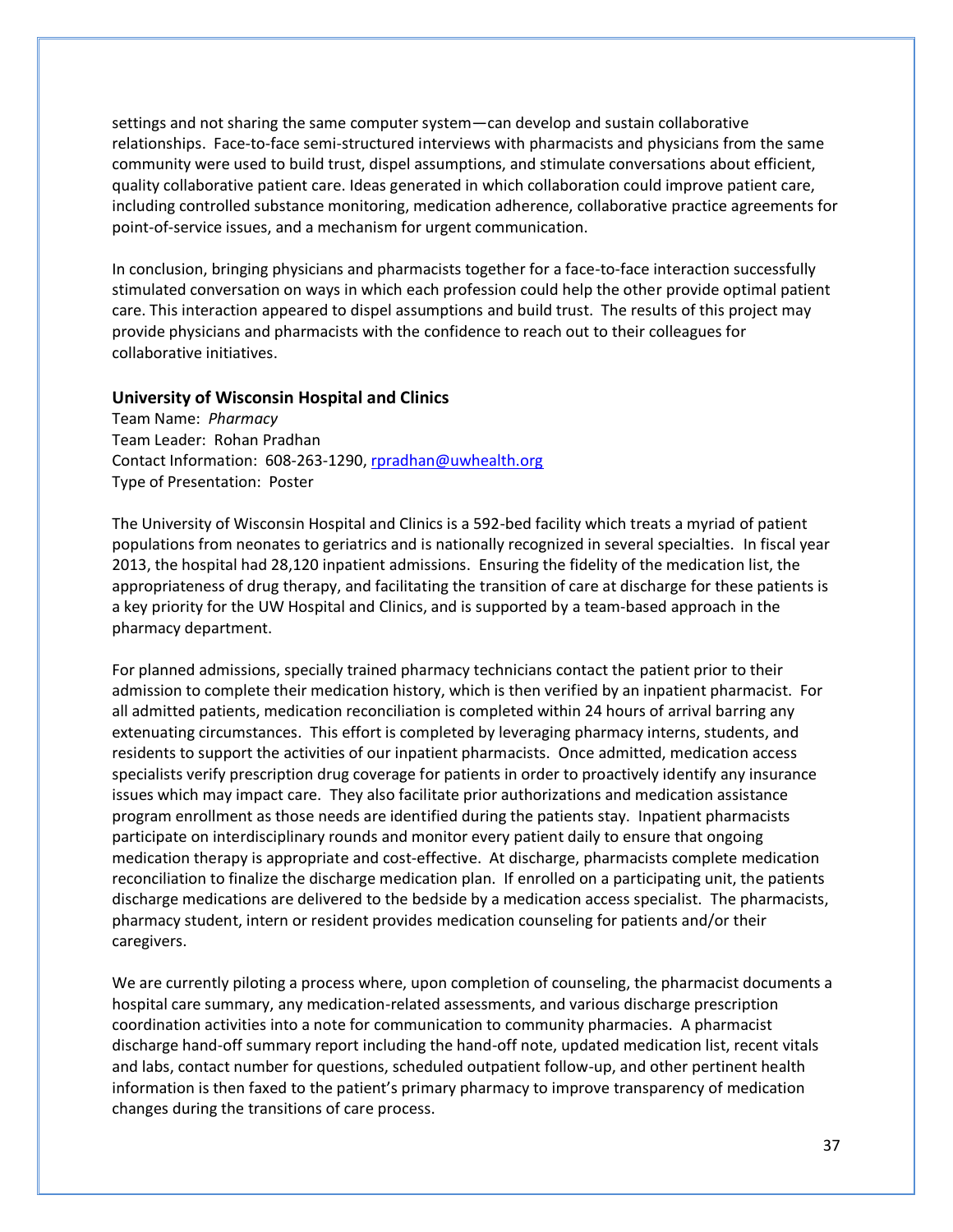This approach to managing medication therapy across the acute care stay has evolved over many years beginning in 1964 with decentralized pharmacists staffing in patient care areas. Various measures are tracked across this care spectrum including inpatient drug cost, medication reconciliation audits, medication error reporting rates, HCAHPS scores, various processes of care quality metrics, and readmissions among others. These are used to identify opportunities to improve quality of care through process improvement.

Ongoing challenges to the team include rising drug costs and decreased reimbursement necessitating the provision of better quality care with less resources.

Future plans include further evaluation of how to best connect with community pharmacy providers and improve integration with ambulatory care pharmacists to better manage our patient population.

### **University of Wisconsin Hospital and Clinics**

Team Name: *Acute Care for Elders – ACE Team* Team Leader: Colleen M. Foley, MS, CMSRN, ACNS-BC, APNP Contact Information: 608-890-6093[, cfoley@uwhealth.org](mailto:cfoley@uwhealth.org) Type of Presentation: Panel #2, Poster

## *Driving forces behind creation of the team*

Recognition of an aging population of patients along with meeting the special health care needs of the geriatric patients. An interdisciplinary team led by an Advanced Practice Nurse was established to (a) provide consultative services house wide for geriatric patients, and (b) educate interdisciplinary staff on evidence-based practices and guidelines as it relates to the geriatric patient.

*Population Served* Hospitalized patients age 65 and older

#### *Composition of the team*

The team includes five different disciplines including medicine, nursing, physical therapy, pharmacy, and social work. Each member is specially trained in the care of geriatrics and has a vested interest in the team. The Advanced Practice Nurse (APN) leads the team and has both an administrative and clinical role. The APN is responsible for organizing, training, marketing, managing and leading the team. The APN also serves as an educator for nursing and medical staff to teach appropriate management of geriatric syndromes. The geriatrician assesses the current level of function and cognition to help provide a trajectory of change and provide diagnosis that may be contributing to the geriatric syndromes. The physical therapist role includes early mobilization, appropriate gait device, and teaching nursing staff how to safely mobilize frail and confused patients. The social worker assesses previous living situation and whether or not needs are being met to help formulate a safe discharge plan. The social worker also helps the patient safely transition between hospital and discharge locations by effectively closing the loop with family and involving the patient with other community resources. The pharmacist reviews previous medications, current medications and help formulate recommendations to decrease the burden of polypharmacy. Our team is also currently developing a role for a health psychologist. The health psychologist evaluates for depression and completes interventions such as improving coping mechanisms and cognitive behavioral therapy.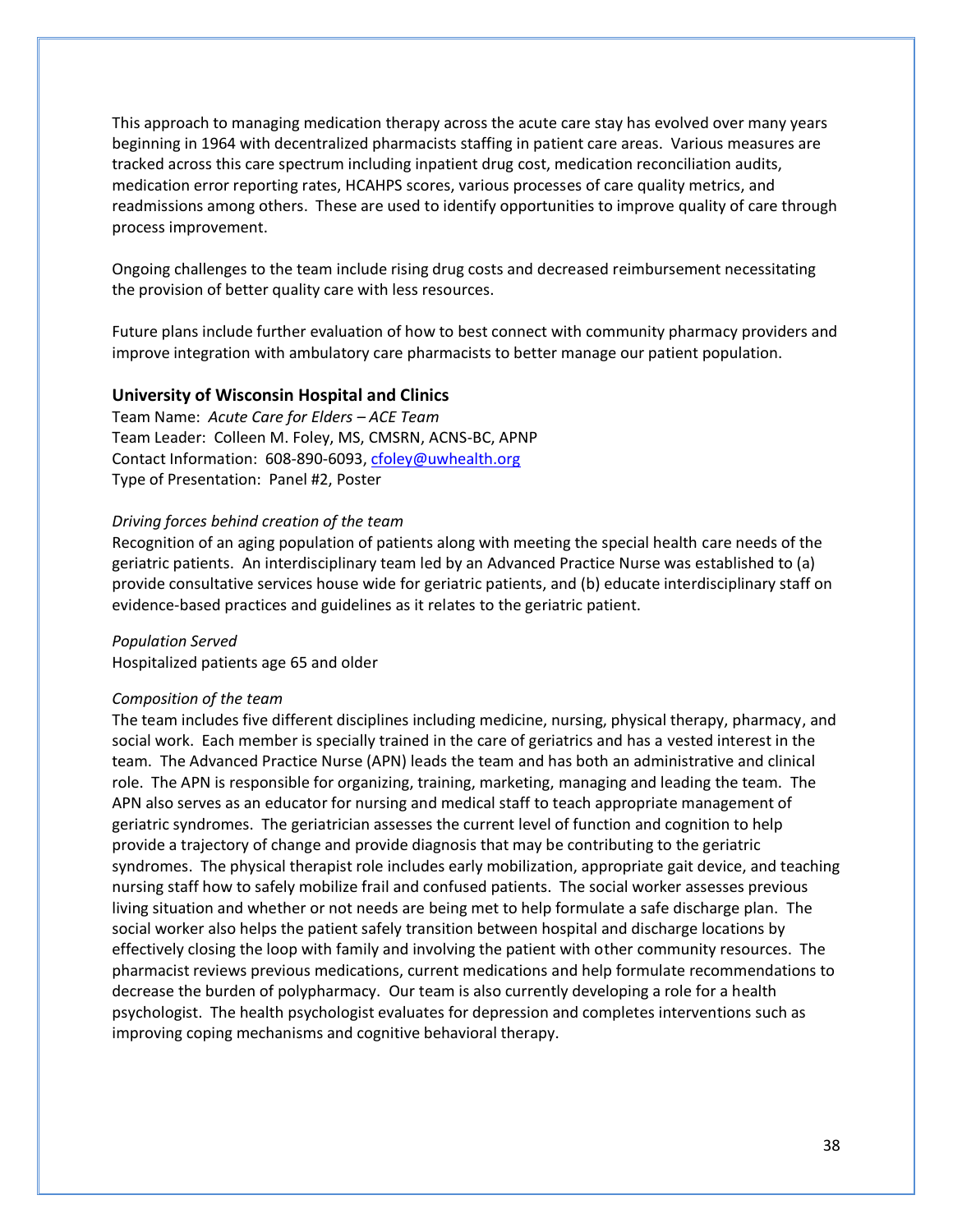# *Purpose and mission of the team*

To offer hospitalized patients 65 years of age and older a proactive and comprehensive interdisciplinary team geriatric evaluation directed toward preserving function and independence as well as preventing the hazards of hospitalization.

# *How team fits within the organization*

Acute Care for Elders (ACE) is an interdisciplinary consult service. A consult may be initiated by any interdisciplinary staff but the order must be generated by a physician or APN.The primary team provides a "reason for consult."Common reasons for consult include common geriatric syndromes, delirium being the most popular.We provide recommendations for the primary team and staff to help optimize care for the geriatric patient.Our team is unique in that we do provide an interdisciplinary approach and our recommendations are helpful for the physicians, nursing staff, pharmacy, therapy and supportive for the patient.

# *Length of time team has been in existence* 2006 to present

# *Outcomes and/or outcome measures*

- Cost savings: \$3,039 total hospital cost reduction of geriatric patients seen by ACE compared to matched controls.
- Improved provider satisfaction: University of Wisconsin Hospital staff perception of ACE teams helpfulness in patient care.
- Patient/family satisfaction: ACE contributes to improved patient satisfaction with ACE team involvement.
- **•** Improved collaboration with community resources.
- Increased interdisciplinary staff awareness of the impact on medications on falls, cognition, sleep and appetite for the geriatric patient.

# *Successes*

Our successes include a system-wide awareness of the special physical, psychological, and psychosocial needs of the geriatric patients. The team has been instrumental in the dissemination of evidence-based practices regarding the care of the geriatric population.

# *Barriers*

- Lack of awareness of geriatric nursing and medicine as a specific area of specialty practice.
- Ageism
- Staffing

# *Future plans*

- Assess the impact of health literacy among hospitalized older adults and their health care outcomes.
- We will continue to expand the ACE service. In the future, we hope to work closely with cardiac surgery to implement a pre-operative geriatric assessment to determine risk factors and interventions to prevent potential post-operative complications such as functional decline and delirium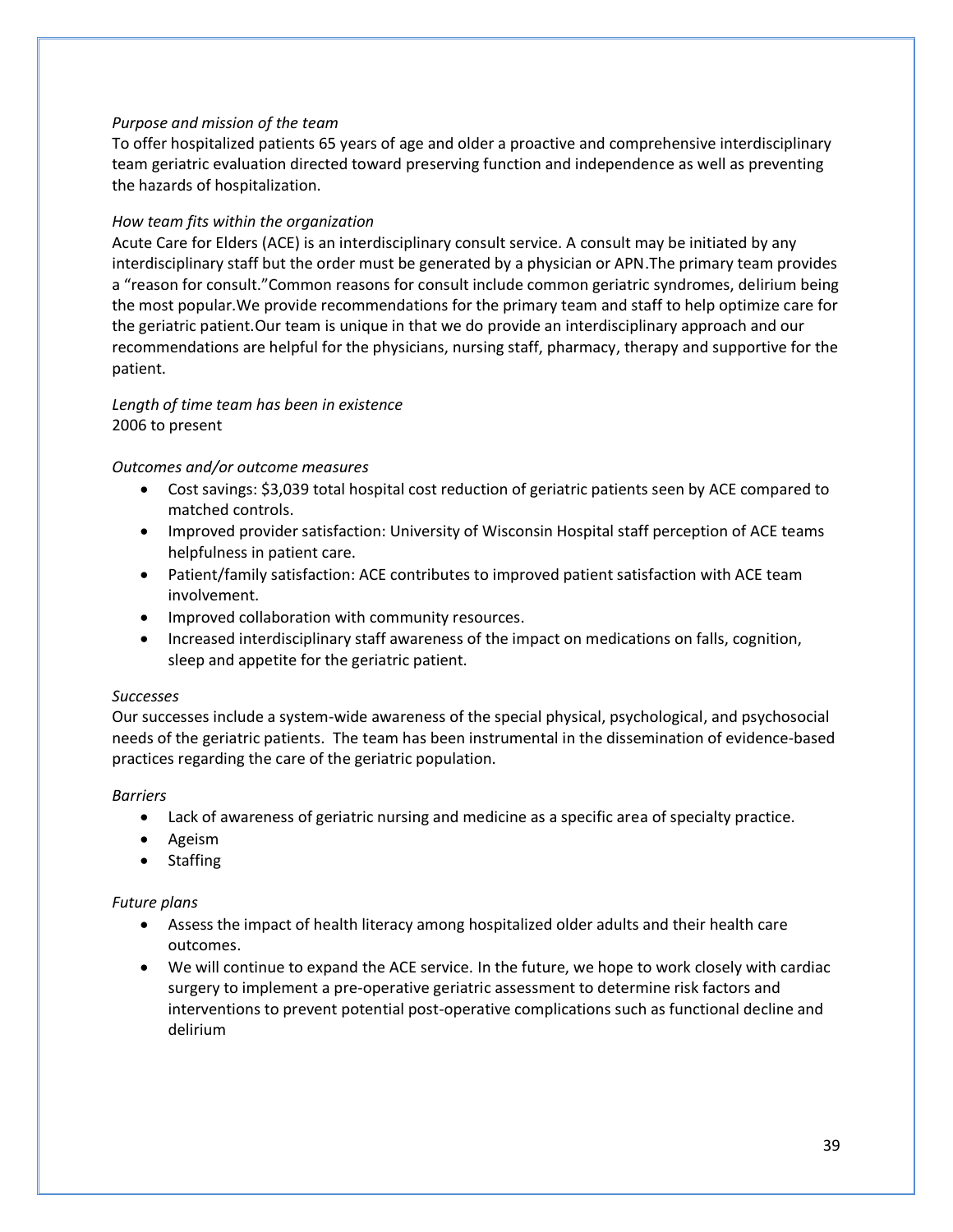# **University of Wisconsin Hospital and Clinics**

Team Name: *Trauma Life Support Sedation Task Force* Team Leader: Jeffrey Wells, MD / Jeff Fish, RPh Contact Information: 608-263-1290[, jfish@uwhealth.org](mailto:jfish@uwhealth.org) Type of Presentation: Abstract Only

Many patients in the intensive care unit (ICU) experience pain, anxiety and/or delirium. Both under and over-treatment of pain and agitation can cause harmful patient consequences. Some examples may include increased length of stay and accidental tube dislodgement. There is significant research regarding the assessment and management of pain, anxiety, and delirium for mechanically ventilated patients in the ICU, including the Society of Critical Care Medicine's evidence based practice guideline, which was published in 2013. Many barriers exist when translating evidence into practice to sustain measurable change.

A multidisciplinary Pain, Agitation, and Delirium Task Force was created in December 2011 to implement evidence-based guideline recommendations within our 24-bed medical/surgical/trauma ICU. The task force met monthly and consisted of medical and surgical intensivists, ICU nurses, an ICU nurse specialist, a clinical pharmacist, a respiratory therapy supervisor, a clinical systems analyst, and a quality improvement analyst.

The overarching goal was to improve patient and health care outcomes by decreasing ventilator time and ICU and hospital length of stay.

The main practice changes were: goal-directed analgesic and sedation administration; daily sedation awakening trial; and coordination of sedation awakening with ventilator liberation. Electronic order sets and nurse-driven protocols were developed to support practice changes. The updated protocol and guideline were implemented in September 2012. After one year, outcomes were compared to the year prior to implementation (table).

| <b>Descriptor</b>                   | <b>Pre</b> | <b>Post</b> | P value |
|-------------------------------------|------------|-------------|---------|
| <b>Number of patients</b>           | 1147       | 1270        |         |
| <b>Ventilator days</b>              | 3.98       | 3.42        | 0.0021  |
| ICU length of stay (days)           | 4.79       | 4.34        | 0.048   |
| Hospital length of stay (days)      | 13.96      | 12.97       | 0.045   |
| <b>Mortality</b>                    | 19%        | 19%         | 0.96    |
| Self-extubations per ventilator     | 1.7%       | 1.7%        |         |
| days                                |            |             |         |
| <b>Pain and Sedative Drug Costs</b> |            |             |         |
| Average cost / month                | \$13,600   | \$14,600    |         |
| Total cost/year                     | \$163,270  | \$175,000   |         |
| Total cost/patient                  | \$142      | \$138       |         |

Ventilator days, ICU length of stay, and hospital length of stay were all decreased without an increase in mortality or self-extubations. An estimated \$800,000 of hospital costs were saved during the first year of implementation by decreasing hospital length of stay. This also allowed our ICU to take care of 123 more intubated patients during the first year of implementation.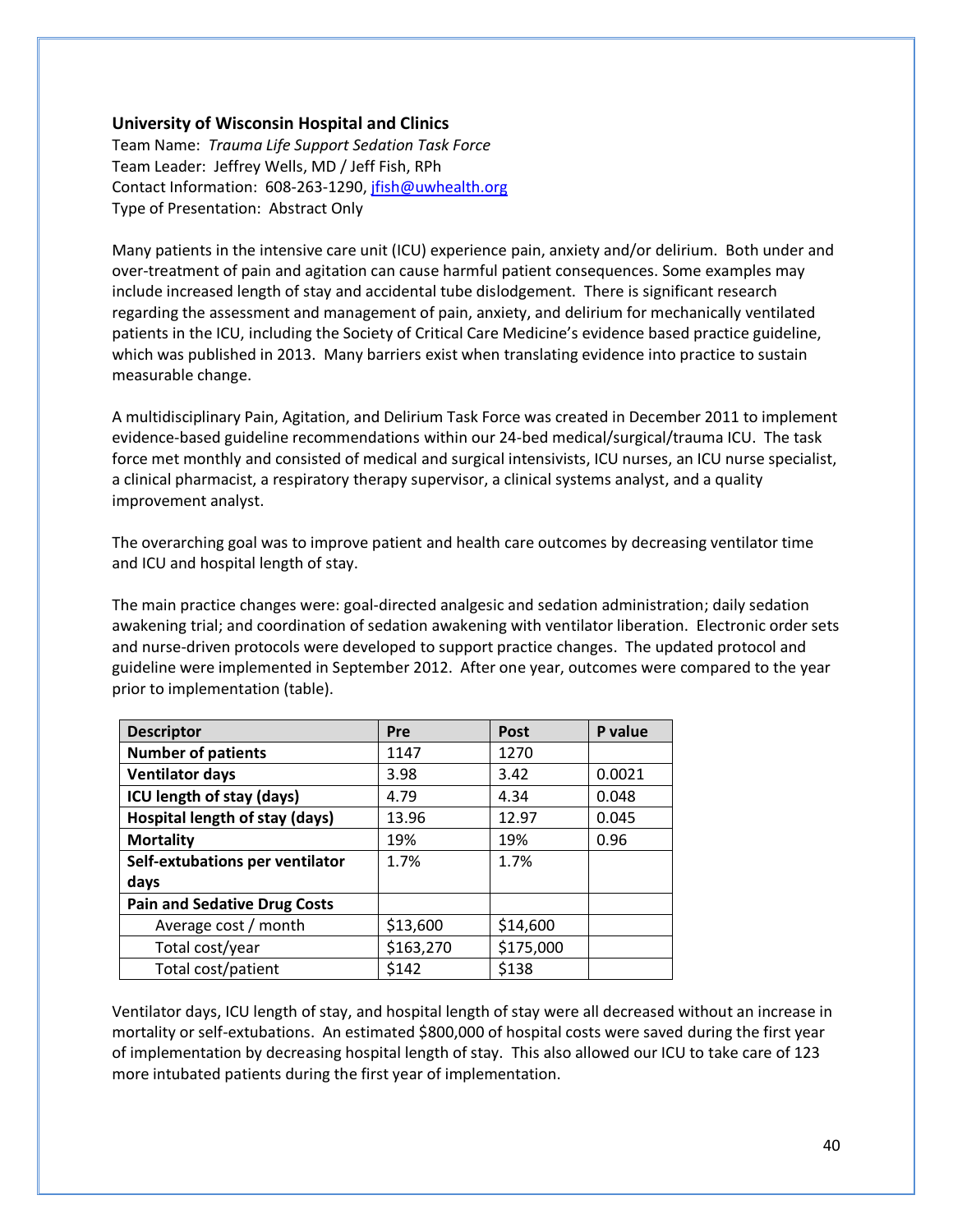The main barrier to implementation was obtaining buy-in from all the health care professionals. Keeping patients more awake was a different attitude and it was felt it would involve more work and more selfextubations. To help alleviate these issues, multidisciplinary discussions were held describing current evidence and practice changes and allowing an opportunity to ask questions. Task force members were also on the unit during early implementation to help with patient care issues and answer questions. This allowed for an efficient transition to the new practice and an improvement in patient care.

Process and outcome data was shared with staff at routine intervals to reinforce practice changes. Based on the success in our ICU, we are implementing the guideline and protocol in the other adult ICUs within the hospital. Multidisciplinary involvement with significant investment in planning and execution was essential in developing sustained practice change.

Team Members: Dr. Jeffrey Wells, MD; Dr. William Ehlenbach, MD; Dr. Jonathan Ketzler, MD; Anna Krupp, CNS, RN; Lara Leroy, RN; Dr. Mark Lingenfelter, MD; Dr. Ann O'Rourke, MD; Nicole Pernot, Clinical Systems Analyst; Jennifer Hendricks, Quality Improvement Analyst; Jeffrey Fish, RPh; Paula Breihan, RT.

# **University of Wisconsin Hospital and Clinics**

Team Name: *Oral Chemotherapy Task Force* Team Leader: Mary Mably, RPh, BCOP Contact Information: 608-263-1263[, mmably@uwhealth.org](mailto:mmably@uwhealth.org) Type of Presentation: Abstract Only

Oral chemotherapy has transformed the treatment of cancer patients in the last decade. Oral chemotherapy provides convenience for the patient and his/her family, but also presents unique challenges in prescribing, dispensing, cost to the patient, clinical monitoring, adherence, and patient and family education. The American Society of Clinical Oncology (ASCO) along with the Oncology Nursing Society (ONS) published an update in 2013 of their standards and recommendations for the safe administration of chemotherapy with the addition of specific recommendations regarding oral chemotherapy.

The pharmacists, physicians, and nurses of University of Wisconsin Hospital and Clinics recognized that there was potential to improve the prescribing, dispensing, and administration of oral chemotherapy in our institution. For example, although oral chemotherapy was intended to be prescribed through the use of electronic prescribing using well-developed treatment plans with included safety measures, there was a compliance rate of less than 70 percent. We implemented an Oral Chemotherapy Task Force in the late spring of 2013 with representation from pharmacy, physicians, nursing, and healthcare informatics to improve the safety of oral chemotherapy and the care of our oncology patients. The team had representation from inpatient and outpatient caregivers.

The team first performed a cross walk gap analysis using the newly published ASCO/ONS guidelines to determine where our performance with oral chemotherapy could be improved. We divided the identified gaps into three categories which then became subcommittees of the task force: education, information technology/electronic prescribing, and workflow. The current PGY2 Oncology Pharmacy Resident's yearlong research project "Development and justification of a pharmacist-led oral chemotherapy management program" was also part of the overall work on oral chemotherapy.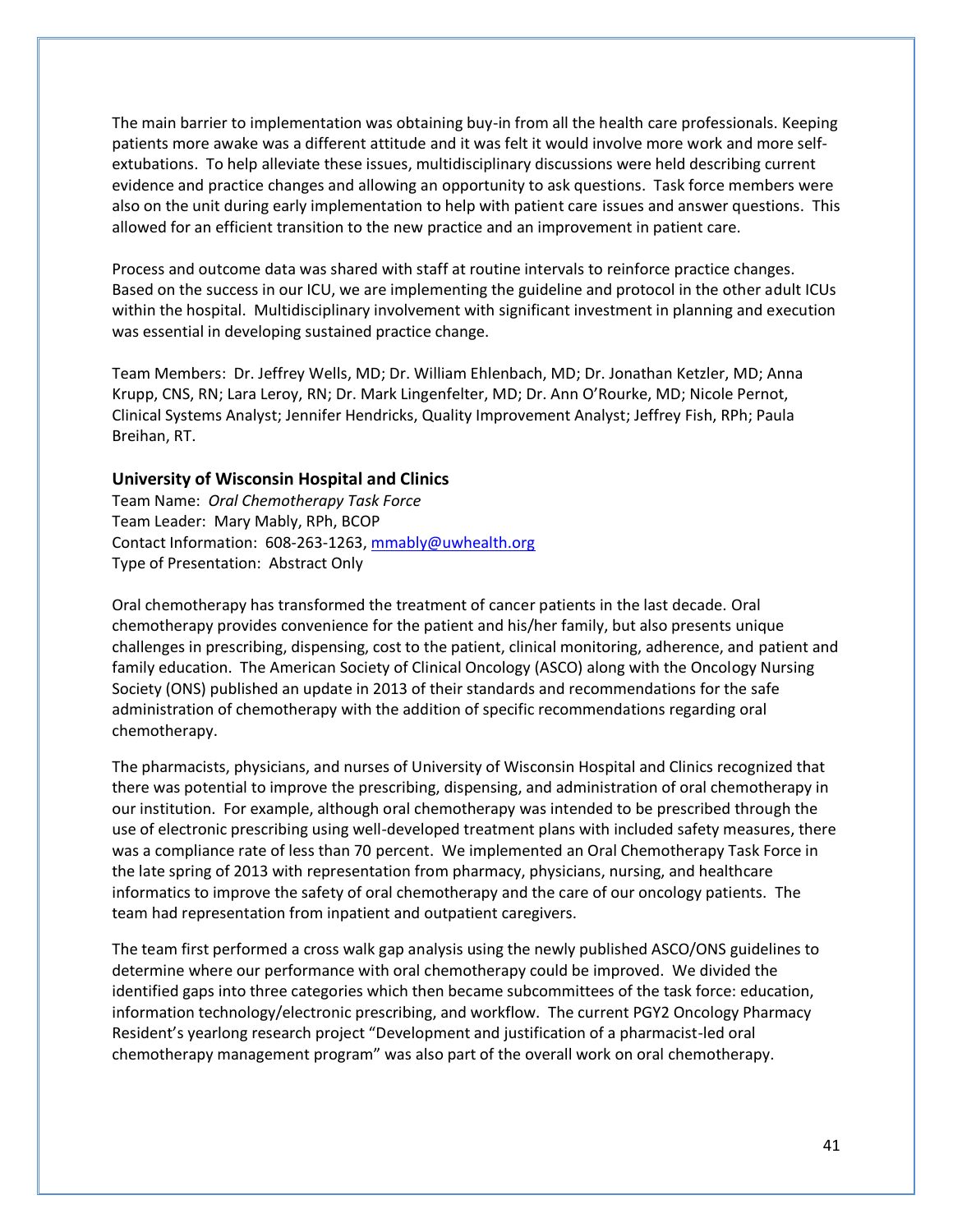We are in the process of finalizing recommendations and will then begin implementation of the recommendations. Our recommendations will include modifying electronic treatment plans for some forms of oral chemotherapy so that the safety parameters, labs, dosing, etc. are present, but allowing for more efficient ordering through the medication activity section of our electronic health record to increase compliance, efficiency, and safety. Another important recommendation is to have clinical oncology pharmacist prospective review of all oral chemotherapy medication prescriptions before they are filled at either our outpatient pharmacy or an outside pharmacy. Dose modification documentation, standardization of education to patients and family, and a patient call back clinical monitoring system are also included in our recommendations.

We were pleased and surprised by the breadth and depth of interest in this workgroup. Many more people wanted to be a member of the group than we had available space, and became a challenge of including as many people as possible while retaining efficiency. The limits of our electronic health record have also been somewhat of a barrier as we have considered options to improve our oral chemotherapy processes. Finally, justifying new positions or repurposing existing full-time equivalent that we feel are necessary has been a challenge.

Future work in implementation and refining of new or revised processes will continue for at least the next year. We plan to reach out via publishing and presentations to share our experience, successes, and challenges with others that care for cancer patients in the hope that their care may also be optimized.

# **University of Wisconsin School of Medicine and Public Health**

Team Name: *Wisconsin Area Health Education Centers (AHEC) – Interprofessional Healthcare Case Competition* Team Leader: Keri Robbins Contact Information: [krobbins@wisc.edu,](mailto:krobbins@wisc.edu) also [www.ahec.wisc.edu](http://www.ahec.wisc.edu/) Type of Presentation: Poster

In support of the mission of Wisconsin Area Health Care Centers (AHEC) to deliver interprofessional and community-based education opportunities for health professions students and providers, the Interprofessional Healthcare Case Competition provides a unique experience. College students form teams and review a patient case, then develop recommendations and present their analysis to a panel of judges. Faculty and other health professionals serve as team advisors and competition judges.

AHEC leverages the strengths of our statewide networks and distinctive programming niche, yet faces the ongoing challenge of recruiting participants to make time for interprofessional experiences delivered in an extracurricular/non-degree-credit model. During the competition event day, a concurrent "Interprofessional Village" enables student participants to explore issues through dialogue with an array of health care providers by traveling among stations within the village.

This poster presents outcomes from the 2014 case competition (eight teams of students competed; nine health professions represented in the Interprofessional Village) and plans in progress for the 2015 competition (21 teams enrolled). Wisconsin AHEC is again coordinating the statewide competition, and welcomes participation from health professionals and organizations.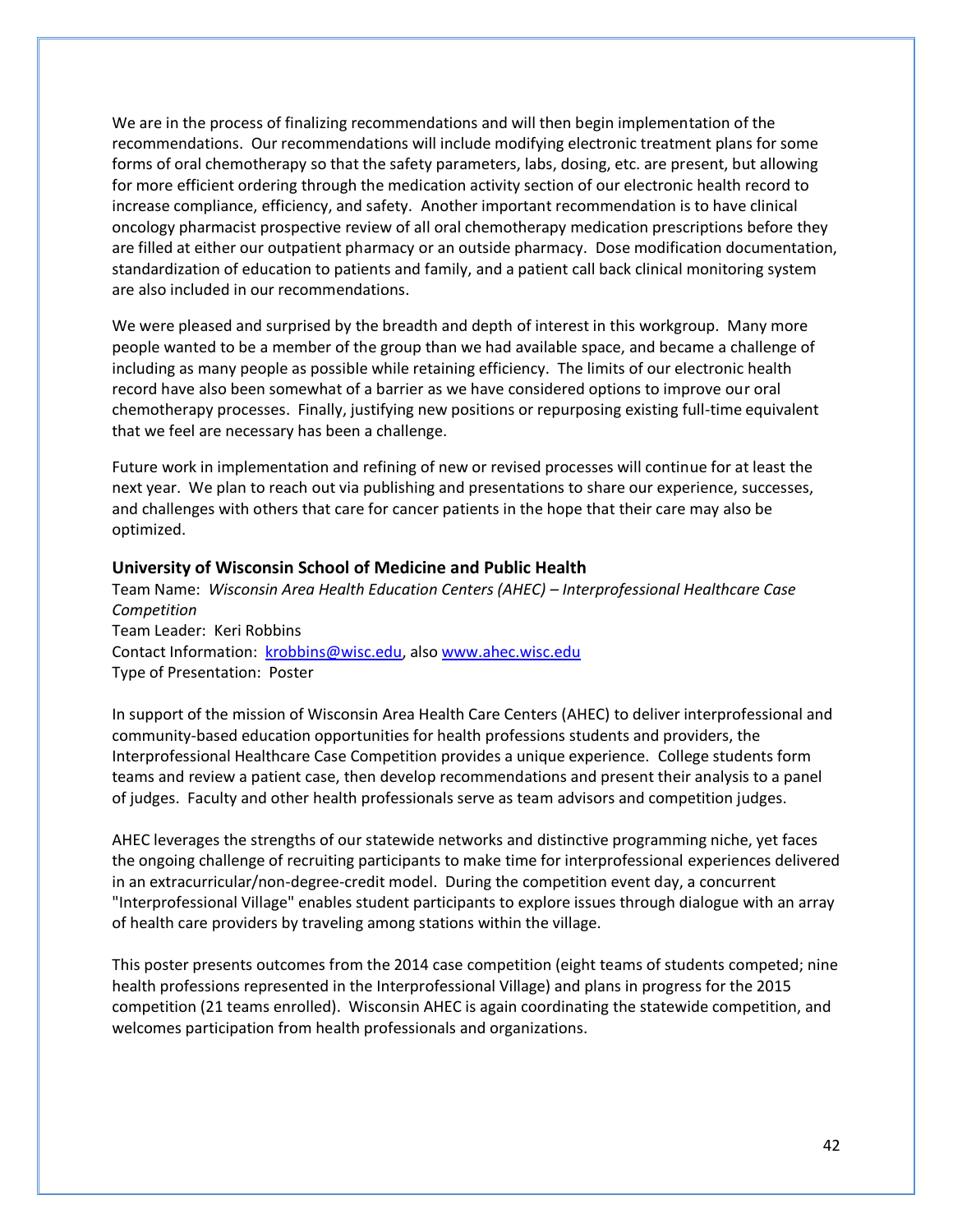## **UW Health**

Team Name: *UW Health, Controlled Substance Review Committee (UWH CRC)* Team Leader: Carrie Boeckelman Contact Information: 608-263-4895[, cboeckelman@uwhealth.org](mailto:cboeckelman@uwhealth.org) Type of Presentation: Abstract Only

The multidisciplinary UW Health Controlled-Substance Review Committee (UWH CRC) was created in response to the increasing prevalence of prescription drug abuse and the need for a more comprehensive and systematic approach to controlled-substance management across the UW Health system serving South Central Wisconsin.

This UWH CRC team is comprised of content experts and end users that include physicians, nurse practitioners, physician assistants, nurses, pharmacy department managers, pharmacists, medical residents, and pharmacy residents.

These team members share a vision of improving patient care through responsible controlled-substance use. Consequently, the purpose of this team is to: (1) improve dialogue between multidisciplinary stakeholders within the medication use process, (2) standardize the evaluation of high-risk controlledsubstance prescribing and to provide peer feedback, and (3) provide multidisciplinary guidance to mitigate high-risk controlled-substance prescribing and dispensing. These objectives are consistent with the organization's strategic goals of following a consistent patient-centered model of care and promoting healthy communities through population health.

The UWH CRC remains in its formative stages; however, it is founded upon collaborative relationships established over the past year between the physician and pharmacy leaders working to identify appropriate guidance following the recent introduction of the Wisconsin Prescription Drug Monitoring Program. These relationships have already led to the successful creation of multidisciplinary consensus recommendations for pharmacist-initiated controlled-substance use evaluations in the UW Health Ambulatory Pharmacies. The UWH CRC intends to use similar consensus-building to create standardized processes for the multidisciplinary review of high-risk controlled-substance prescribing and dispensing, with the UWH CRC serving as an ad hoc committee for future review and guidance.

Barriers to optimizing the effectiveness of UWH CRC have included the logistical coordination of team meetings; identifying member roles and responsibilities reflecting expertise; defining the scope of UWH CRC guidance; identifying actionable outcome measures; and creating strategic planning timelines. Despite these barriers, the team continues to orient and adapt to these challenges through continued dialogue, with plans to use initial consensus-building exercises to further develop the collaborative, multidisciplinary relationships necessary for subsequent UWH CRC ad hoc responsibilities.

Ultimately, the UWH-CRC is aimed at empowering each discipline to take a more active role in managing controlled-substance use across the continuum of patient care – from prescribing to dispensing.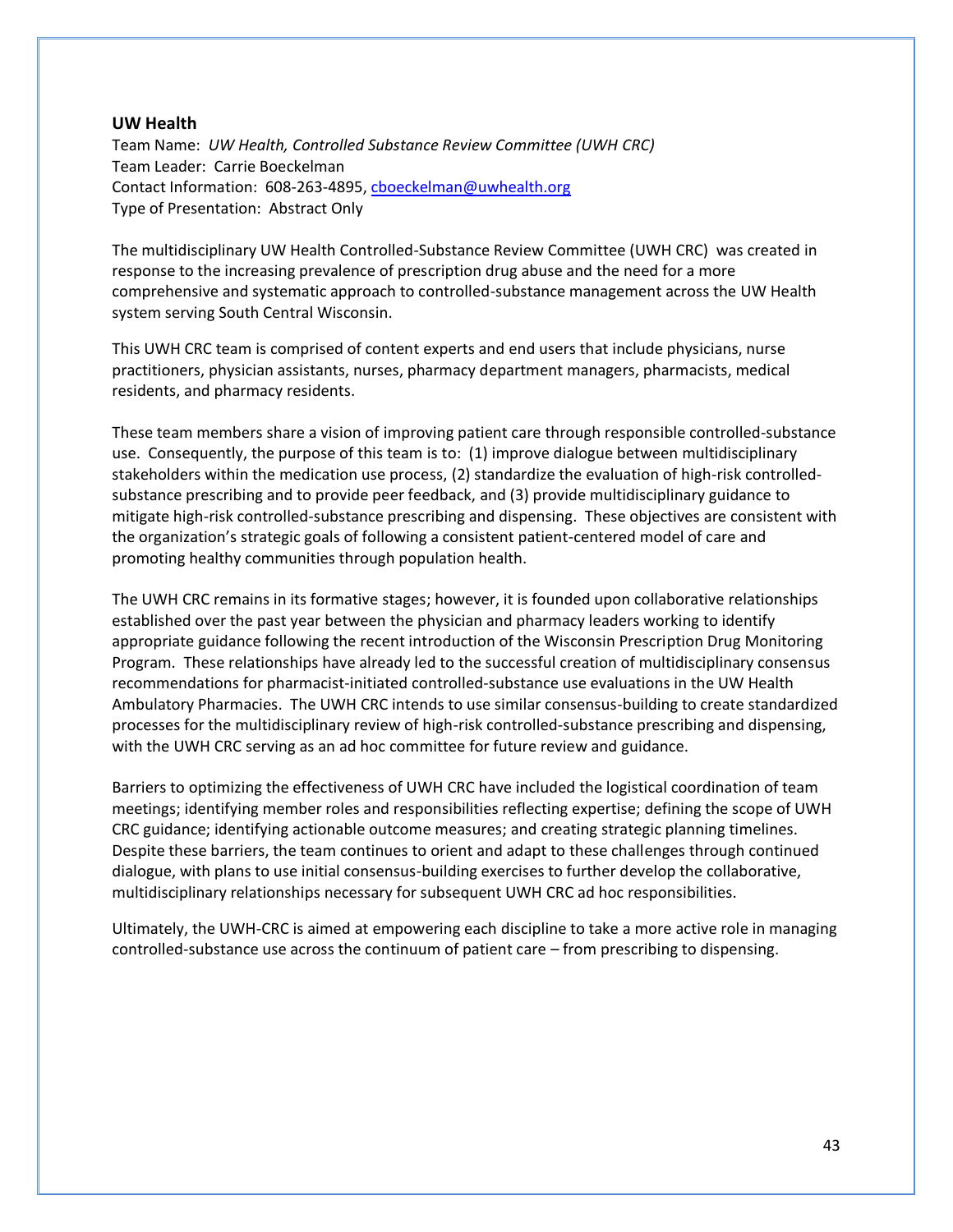# **UW Health**

Team Name: *Advance Care Planning Team* Team Leader: Mia Morrisette Contact Information: 608-890-9956[, mmorrisette@uwhealth.org](mailto:mmorrisette@uwhealth.org) Type of Presentation: Poster

Providing patients the opportunity to complete an advance medical directive (AMD) has been a longstanding strategic priority for UW Health, aimed at improving patient satisfaction and the delivery of patient/family-centered care. UW Health, as well as other health care systems in the state, first partnered with the Wisconsin Medical Society the fall of 2012 to enrich the and expand this opportunity.

This initiative was driven by an engaged steering committee of interdisciplinary champions across the UWHC system. The steering committee included representatives from the volunteer to the vice president from the following disciplines:

- Spiritual services
- Nursing
- Social work
- Medicine
- Patient relations
- Quality
- Patient and family advisory committee volunteer
- Health information services and electronic medical records

We have piloted and are now rolling out an initiative titled *Honoring Choices*. This initiative includes training facilitators to have a conversation with patients, allowing them to discuss in more depth their beliefs, values, and preferences in regard to their health care and quality of life. We believe this will lead to better informed patients and health care choices at the end of life that are more in line with their own beliefs regarding quality vs. quantity of life.

# *Goal*

The goal is to ultimately provide this service to all UW Health patients. This initiative is supported at the CEO level.

# *Components of pilot and expansion*

- Training facilitators
- Design and implementation of workflow in an ambulatory setting
- Pulling together a multidisciplinary team of staff/providers who championed the concept
- Identifying and recruiting patients
- Completing facilitated conversations
- Adapting electronic medical record so AMD information is retrievable to all
- Collecting data, including qualitative data pertaining to patient satisfaction

# *Teams*

- Clinic manager
- Physicians and nurse practitioner
- Social workers
- Scheduler
- Medical assistants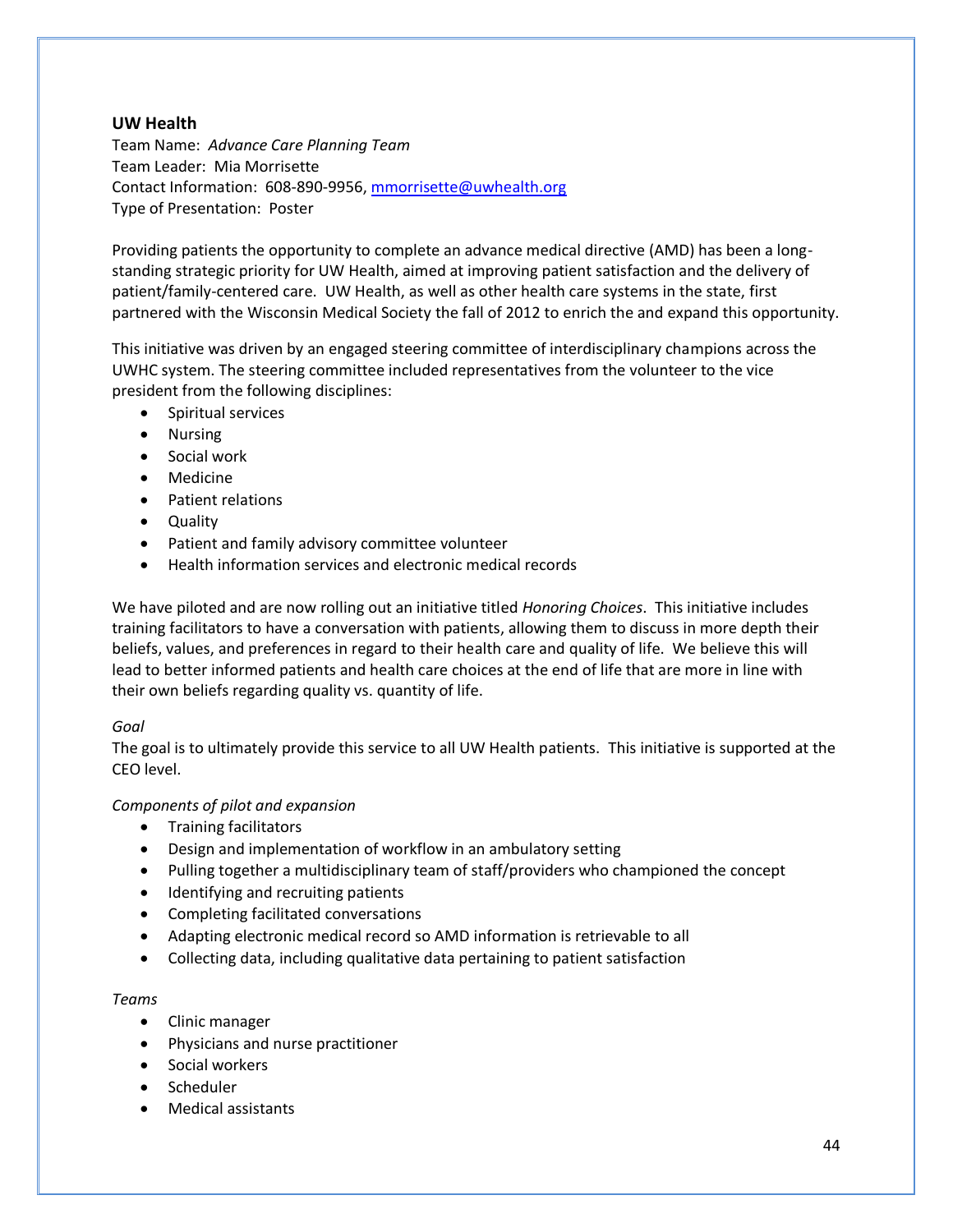- Nursing
- Steering committee
- ACP coordinator

# *Successes*

We have learned during the pilot and subsequent expansion to several more ambulatory clinic settings that engagement of the interdisciplinary team is critical, including provider champions. Facilitators, patients and health care agents find the process to be mutually gratifying/satisfying. We have developed some standardization of workflow, yet are able to allow for team uniqueness. We have made significant progress in our electronic medical record (EMR) adaptation. We were able to obtain one full-time position for project coordinator to roll-out to the organization.

# *Barriers*

- EMR functionality
- Time intensive with no additional full-time equivalent
- Need for improved data collection

# *Future Plans*

Development of a long range strategic plan that encompasses:

- Standardization of the process
- Include inpatient settings
- Community outreach efforts in consort with our local partners
- Promote *Honoring Choices Wisconsin* to UWHC's 7,400 employees
- Development of computer-based training for employees
- Create more sophisticated data collection and analysis methods
- Customize efforts to reach out to diverse populations

# **Wheaton Franciscan Healthcare**

Team Name: *Anemia Management Clinics* Team Leader: Mary T. Sinnen Contact Information: 414-874-4534 Type of Presentation**:** Abstract Only

Anemia management clinics were born out of work within a rapid-cycle process improvement team which convened in 2005 to analyze the treatment of patients needing erythropoietin stimulating agents for anemia secondary to chronic kidney disease (CKD). It became evident that both patient care and reimbursement could be improved. Utilizing evidenced based knowledge, a team approach to providing care, and standardization of tools the anemia clinics were formed at three hospital outpatient departments. Initially designed to treat anemia in the CKD patient population, these clinics have expanded to treat patients with anemia due to a variety of conditions including: antepartum, postpartum, menorrhagia, gastrointestinal disorders, and pre-operative elective major surgeries.

In addition to the referring provider, the team consists of a nurse practitioner, pharmacy residents, skilled nurses, unit secretaries, coders, and registration staff.

The mission of these clinics is to improve the quality of life for patients diagnosed with anemia and prevent the use of inappropriate blood transfusions. Blood is a precious resource. Transfusions are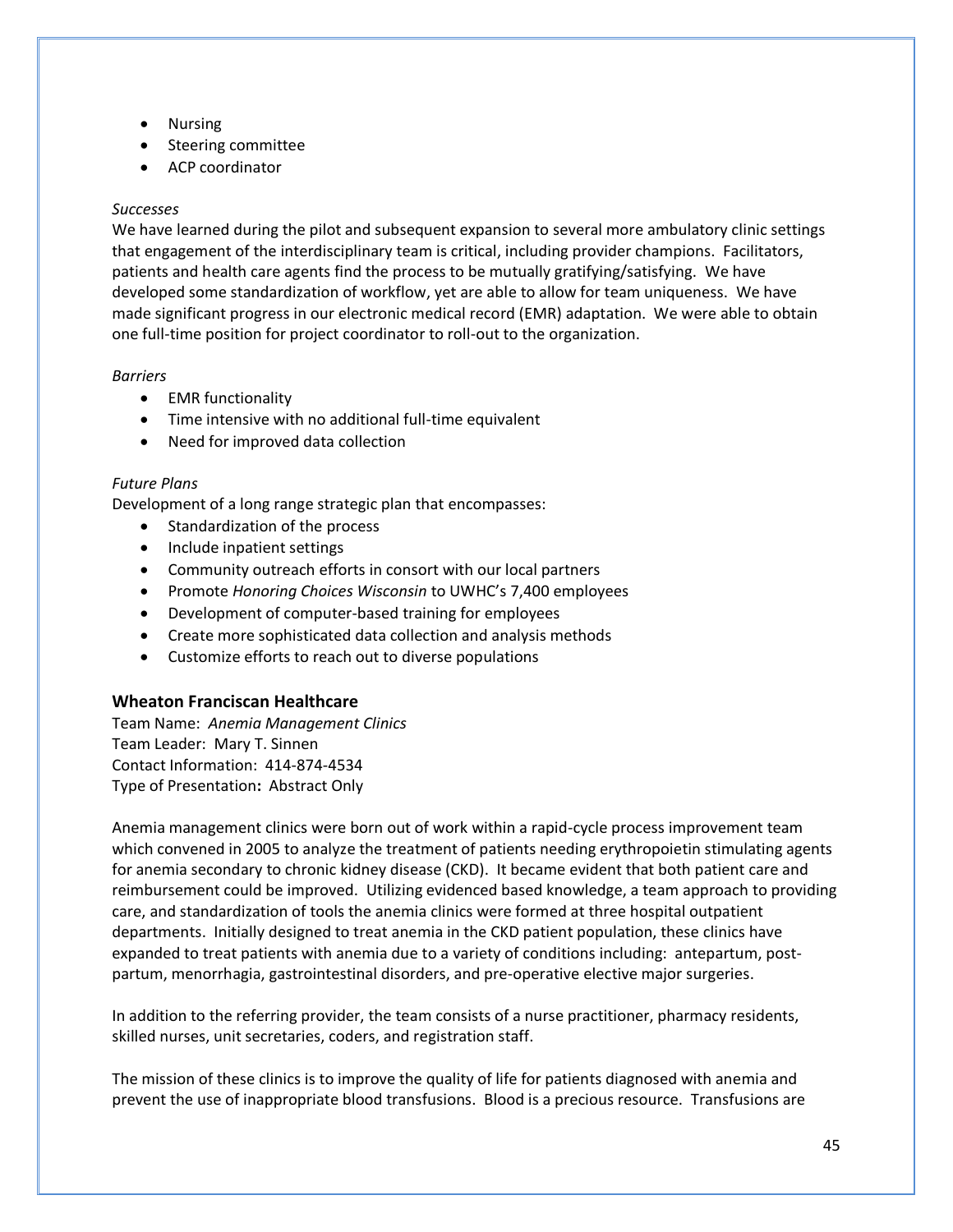linked to a variety of patient safety concerns. The anemia management team is an integral part of the system, receiving consultations and treating patients on a regular basis. Data is collected on the number of patients, beginning and ending blood test results, point of care testing for hemoglobin monitoring and satisfaction questionnaires. Further, research is underway to include a fatigue scale filled out by the patients in an effort to qualify clinical symptoms associated with anemia and interventions to correct this condition.

We have many, many stories of success with patient care from the anemia management clinics. These stories include care to patients with hemoglobin's below 7 g/dL who never needed a transfusion. The growth of referral with a variety of providers is also a measure of the success.

Barriers have included lack of time to educate and market the clinics to a larger extent within the system.

Future plans include presentations and publications on the lessons learned within the anemia management clinics. Another plan is to establish system-wide methods for identification of preoperative anemia in all patients being scheduled for elective major surgical procedures with a referral to the anemia clinics.

## **Wheaton Franciscan Healthcare – St. Joseph**

Team Name: *Glycemic Process Improvement Team* Team Leader: Joanne Archer, MSN, APRN, BC-ADM, CNS Contact Information: 414-447-3672[, joanne.archer@wfhc.org](mailto:joanne.archer@wfhc.org) Type of Presentation: Poster

The Wheaton Franciscan Glycemic Process Improvement Team was established in May 2011. The purpose of the team is to optimize care of the hospitalized patient with hyperglycemia and diabetes. We work to improve the care of our patients by early identification of those patients that enter our acute care setting hyperglycemic and to appropriately manage their care, provide an appropriate transition to home or another level of post-acute care, thereby avoiding unnecessary readmissions.

Our team is made up of all levels within the organization including the vice president for medical affairs, director of quality, advance practice nursing, hospitalists, director of pharmacy, pharmacy clinical manager, endocrinology, director of nursing, staff nurse, nutrition services and laboratory services. The team leader/facilitator is the clinical nurse specialist for diabetes management.

The team's purpose aligns with the mission of our organization to focus on clinical excellence to exceed the expectations of those we serve. Our value of stewardship calls us to carry out our work in a fiscally responsible manner with a strategic focus to avoid waste and duplication.

The team's first project was to develop and implement a subcutaneous basal-bolus insulin protocol. Research shows, and the American Diabetes Association (ADA) guidelines reflect, that basal-bolus insulin therapy is the gold standard treatment for most non-critical, hospitalized patients. Prior to the formation of our glycemic team, our hospital had order sets available for physicians to use that had options for ordering scheduled long and short-acting insulin as well as correction insulin. However, the problem was that they were not being utilized on a consistent basis. Many physicians would randomly decide what insulin to order with strong tendency to start with only sliding scale insulin. The ADA guidelines clearly state that the sole use of sliding scale insulin should be avoided. Therefore, a major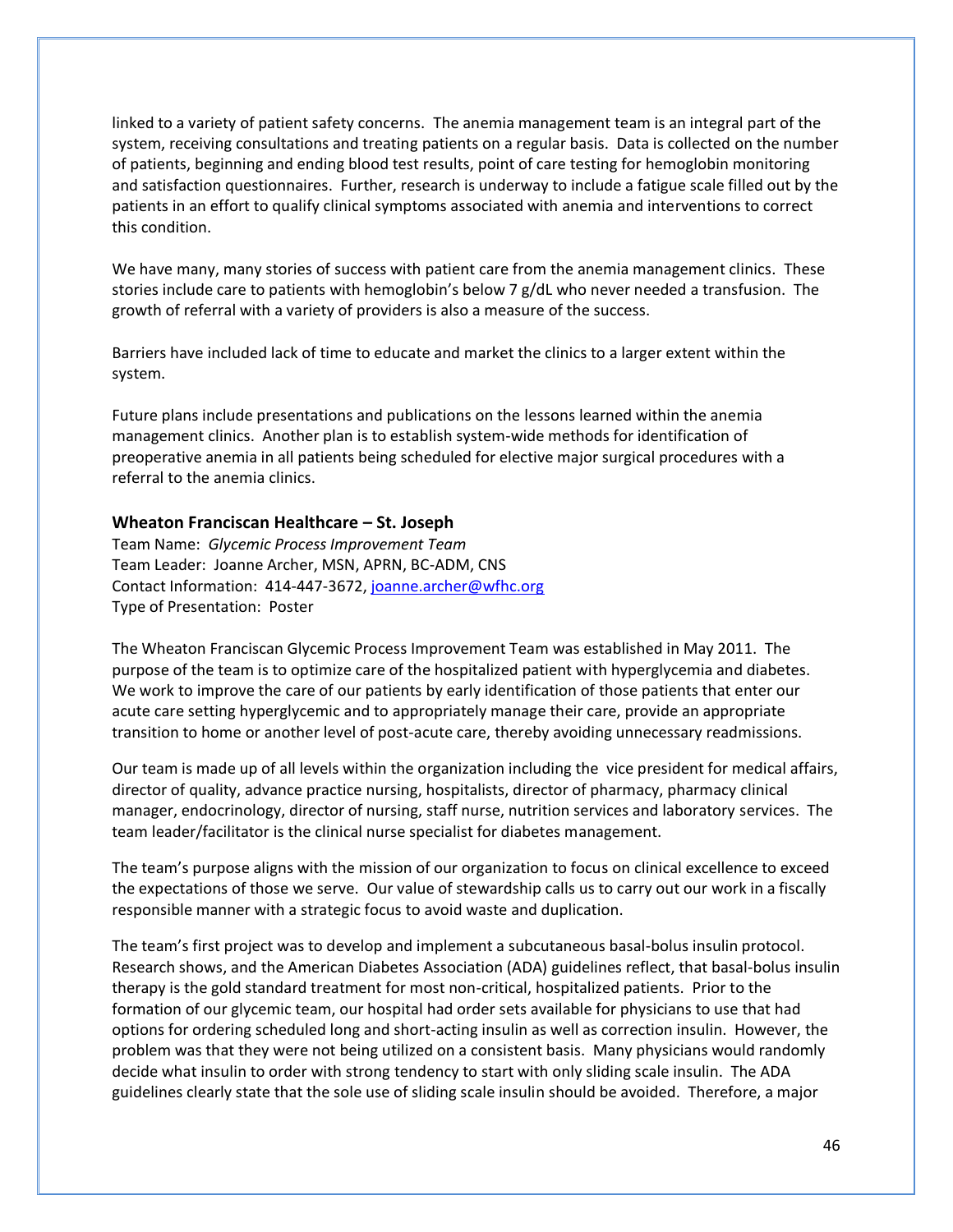goal of the team was to increase the use of basal/bolus therapy and decrease sliding scale use. To accomplish this, the team developed a standardized basal bolus protocol. This protocol is initiated by the nurse on admission and starts with the initial bedside blood glucose reading. The nurse then follows a specific algorithm using research based selection criteria to determine a starting insulin dose. The information gathered includes patient weight, age, eating status, glomerular filtration rate (GFR) and if on insulin, the home dose. The results are then sent electronically to the pharmacist who then calculates the patient's dose using either a weight-based calculation or the patient's own total daily dose at home. The key to this process and its subsequent success is that it is automatically begun on admission for all patients exhibiting hyperglycemia defined as blood glucose greater than 180mg/dl times two readings. The initial doses are very conservative which provides a safe insulin dose starting point with very little hypoglycemia. The physician is then free to titrate future doses based on point of care testing to achieve/maintain glycemic control.

We collect data on all units within the hospital and compare those patients not on the protocol to those who are on the protocol. Currently our hospitalists and family practice physicians are using it but the independent physicians that admit to our facility are not. We look at four blood glucose ranges: under 70; 70-180 and 181-250 and greater than 250. Our results show a clear improvement when the protocol is used. For FY14 Quarter 2: *On Protocol* 3.77% under 70; 58.9% 70-180; 21.9% 180-250 and 15.3 % greater than 250 - compared to *Not on Protocol* 3.25% under 70; 47.4% 70-180; 28.1% 180-250 and 21.1% greater than 250. The average number of patients on the protocol each month is 60. The average length of stay for patients on the protocol in FYQ2 was 3.1 days and 3.3 days for those not on the protocol.

Our success is shown in the glycemic improvement noted in the monthly data but also in the positive attitude of the physicians whose patients are put on the protocol. In the beginning, they voiced a lot of concern over hypoglycemia and they did not like the "automatic start" of the protocol. After many months of seeing the glycemic improvement and no great increase in hypoglycemia they are positive advocates of the process. The initial barriers included the ones noted above from physicians but also we needed to work closely with the nursing staff to have them understand the importance of timing insulin and blood sugars as well as stress the benefits of good glycemic control on patient outcomes.

Our team is looking to move this protocol out to other hospitals within our system as well as getting the independent physicians on board. We are also looking to move on to a second project involving transitions of care across the healthcare continuum.

#### **Wheaton Franciscan Healthcare – All Saints**

Team Name: *Wisconsin Avenue Clinic Patient-Centered Team* Team Leader: Gregg Albright Contact Information: [gregg.albright@wfhc.org](mailto:gregg.albright@wfhc.org) Type of Presentation: Panel #2, Poster

The Wisconsin Avenue Patient-Centered Health Team (WAPCHT), funded in part by a Clara Pfaender Grant, was borne of a need to provide quality health care to the uninsured population served by All Saints Hospital and the Wheaton Franciscan Medical Group (WFMG) in Racine, WI. With one of the highest unemployment rates in the state, Racine has a high proportion of uninsured individuals who typically seek care as they need it and in the most convenient place to get that care - the local hospital emergency department. Yet, providing primary care through the emergency department or urgent care clinic is typically the highest cost for care and the organization was seeking a more economical solution to meeting the needs of this population.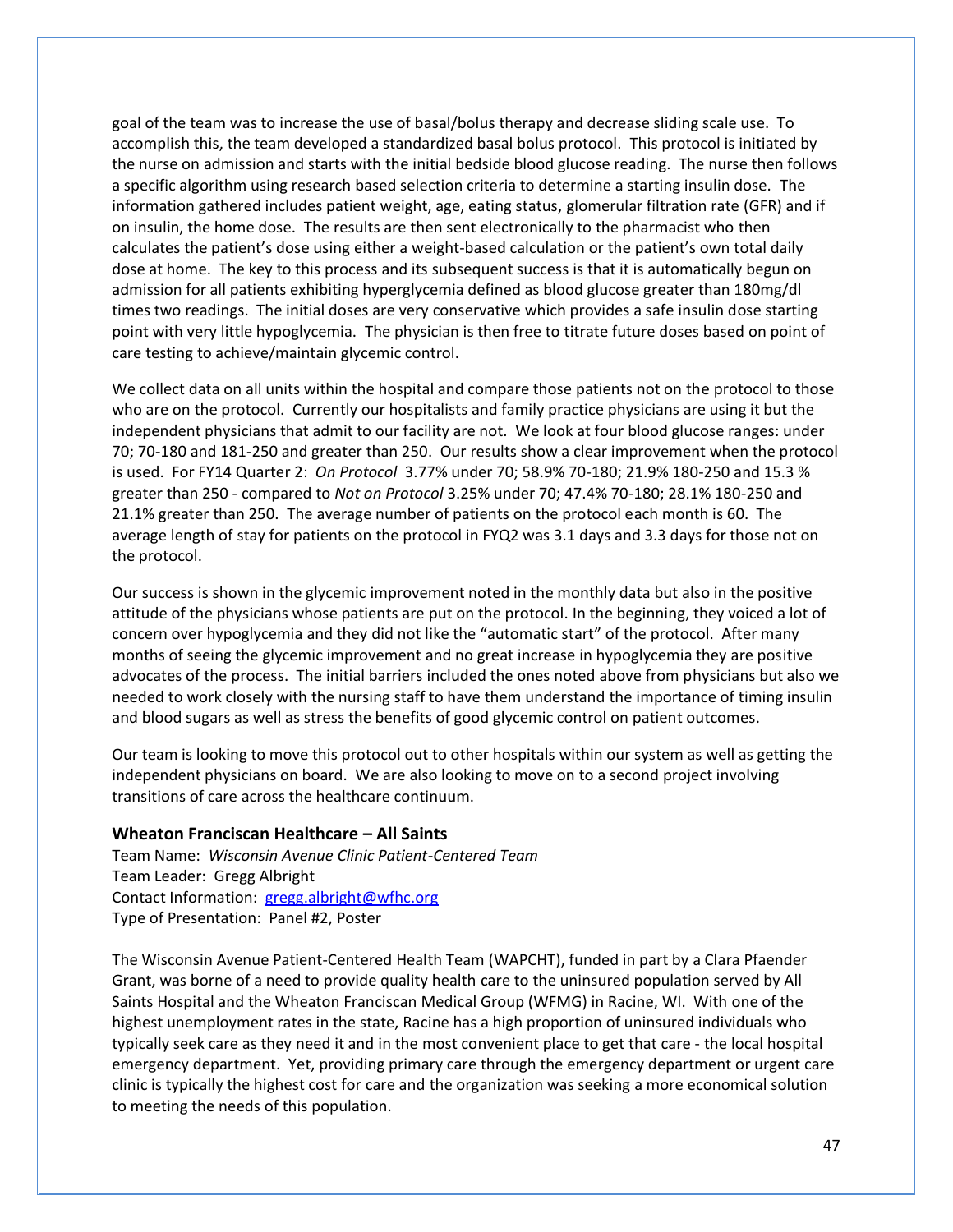Beginning in August 2012, the existing WFMG clinic on Wisconsin Avenue in Racine began to see patients based on a set of criteria including: multiple emergency room visits and/or admissions within a six month period; one or more chronic diseases; multiple or complicated medication regimens; uninsured; and no primary care physician.

The team is composed of two physicians and nurse practitioners, nurses, pharmacists who practice within the clinic, medical office assistants, community health workers, a financial counselor, and customer service associates. The purpose of the team is to provide high-quality, cost-effective health care to high-risk, under-served patients with chronic diseases who don't have access to a primary care physician. "We're striving to help those who very likely need more help," says Dr. Jesse DeGroat. "By providing them with health care now, they have the opportunity to improve their health and decrease the risk of permanent or long-term issues."

Patients are referred to the program, most often through an emergency room visit or during an admission to the hospital. A team member makes sure patients meet the qualifications for the program and an inpatient pharmacist reviews medications prior to discharge to ensure a cost-effective regimen that the patient can afford. Both a physician or nurse-practitioner appointment and a pharmacist appointment are made before the patient is discharged from the hospital and the grant ensures access to medications at discharge as a bridge until their follow-up appointments.

During follow-up care, patients are seen shortly after discharge for a medical appointment with the physician or nurse practitioner to review their current health status, address post-discharge concerns, and a medical plan of care. The clinic pharmacist then reviews the medication list and develops a longterm plan for regular and affordable access to medications.

So far, the results of the program have been favorable. Many patients "graduate" once they obtain employment and/or insurance coverage, yet maintain their relationship with the Wisconsin Avenue Clinic team.

The team measured both emergency room visit rates and admission rates for the period six months prior to enrollment and compared these to the period six months post-enrollment. Emergency room visit rates per patient went from 2.5 per year to 1.5 per year, a reduction of 40 percent. Admission rates per patient went from 0.7 per year to 0.4 per year, a reduction of 43 percent. Since we know what our average emergency room and admission costs are, we can calculate an annual savings with these reduced visits.

Other positive results of the collaboration include the model being featured in a recent edition of the All Saints Foundation newsletter: *Heart and Soul*. This highlighted a patient whose life was positively impacted by the program - someone who is getting regular checkups and enjoys a better quality of life. In addition, since a pharmacist actively assesses medications for both effectiveness and affordability, patients are frequently enrolled in assistance programs that provide low-cost or free medications which decrease their medication risks.

Nevertheless, there are challenges for the team in the form of follow up appointments and participation of patients in their own health care. Because of the socioeconomic barriers facing these patients, simply getting to appointments or keeping a routine phone number can be difficult.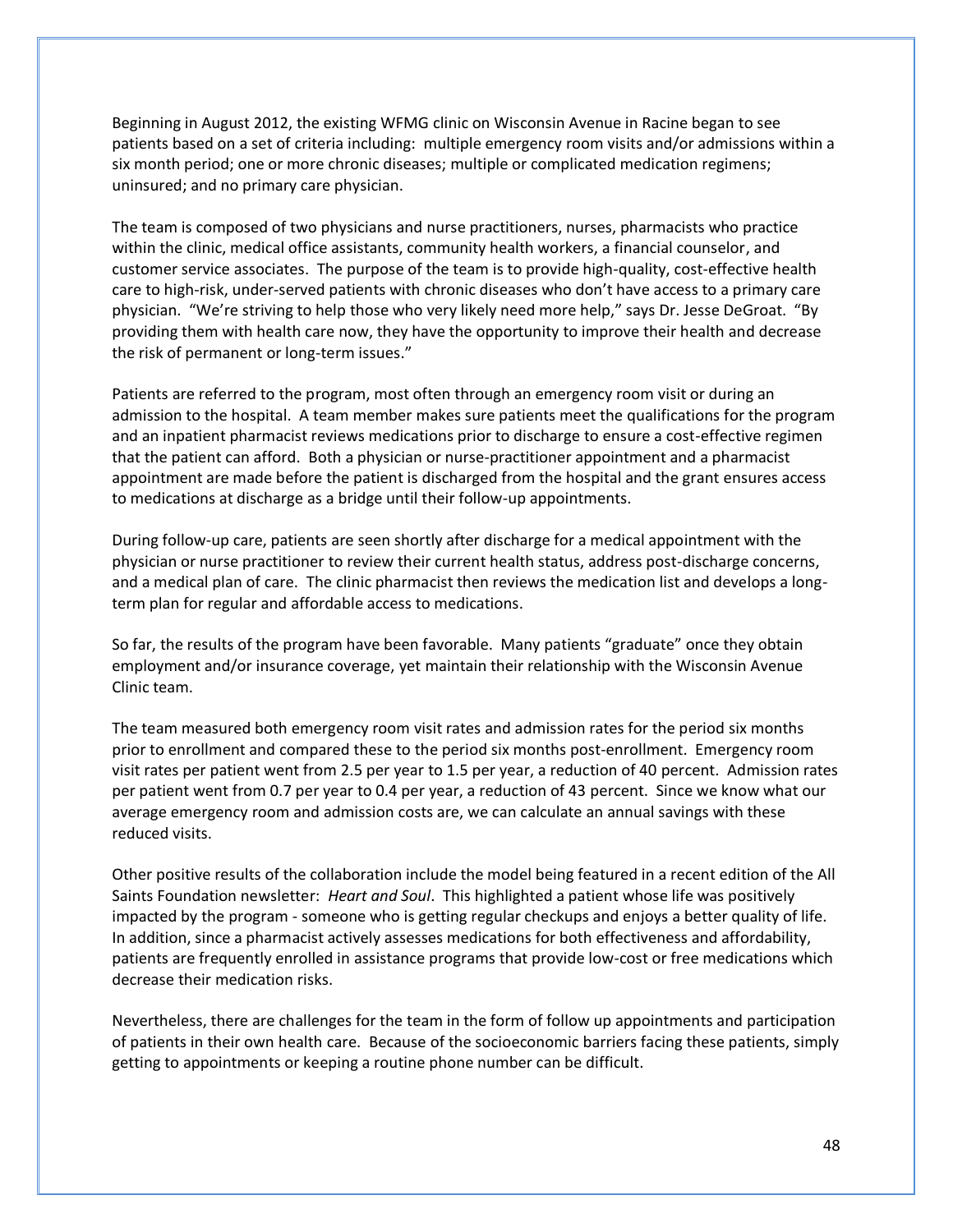# *Future plans include*

- Expanding the number of patients to include those that may have some type of high-deductible insurance plans that still pose a challenge for many.
- Developing ways to improve continued follow up care.
- Continuing to find effective ways to eliminate barriers to good health care access.
- Comparing indicators of quality such as HgA1C, blood pressure goals reached, LDL, asthma exacerbations, etc. to track improvements in these areas from the patient's baseline.

# **William S. Middleton Memorial Veterans Administration Hospital**

Team Name: *Honoring Veteran Wishes* Team Leader: Kayla Kastenmeier Contact Information: 608-256-1902 (x15074), [kayla.kastenmeier@va.gov](mailto:kayla.kastenmeier@va.gov) Type of Presentation: Poster

# *Driving forces behind creation of the team*

Our interdisciplinary team was devised to address the significant need surrounding Advance Care Planning (ACP). In 2010, a Do-Not-Resuscitate (DNR) workgroup was formed at the Madison Veterans Administration (VA) Hospital with the intent of improving communication processes among the patient and/or patient surrogate, physicians, and nursing staff for clinical circumstances involving cardiac arrest and preferences for end- of-life care. Significant findings were gathered in 2012 to illustrate the need:

- Surrogate decision makers often had little understanding of patient wishes and their role in treatment decision-making.
- Veterans in the ICU with little chance for survival received aggressive care at the end-of-life with family members unclear about patient preferences.
- Pre-hospital advanced care planning was important to reducing conflicts during hospitalization, yet physicians felt they had limited time and/or felt uncomfortable approaching these potentially difficult conversations.
- Data from within the general VA population indicate that 38 percent of veterans had conversations about end-of-life planning with their providers.
- 23 percent of Madison VA primary care patients have an advance directive in their medical record.

The primary intervention of this work group was the initiation of the first VA Advance Care Planning clinic in the nation, called Honoring Veteran Wishes (HVW). This clinic would allow veterans to have the opportunity to discuss their goals of care with trusted family, friends, and/or surrogate in an outpatient setting, absent of a health care crisis.

# *Population served*

All veterans who receive primary care at the Madison VA are encouraged to utilize this service.

# *Composition of the team*

Historically, the social work department has held the principal responsibility of ACP in the majority of hospitals. HVW instead focused on an interdisciplinary approach to ACP, currently consisting of 1.0 fulltime equivalent (FTE) nurse and 1.0 FTE social worker. While this combination for ACP is unusual, it has been an exceptional example of all-encompassing ACP service. The nursing role provides the required clinical knowledge of various medical conditions, end-of-life care and Life Sustaining Treatment options (LST), while social work role holds expertise in the advance directive documents and end-of-life care resources.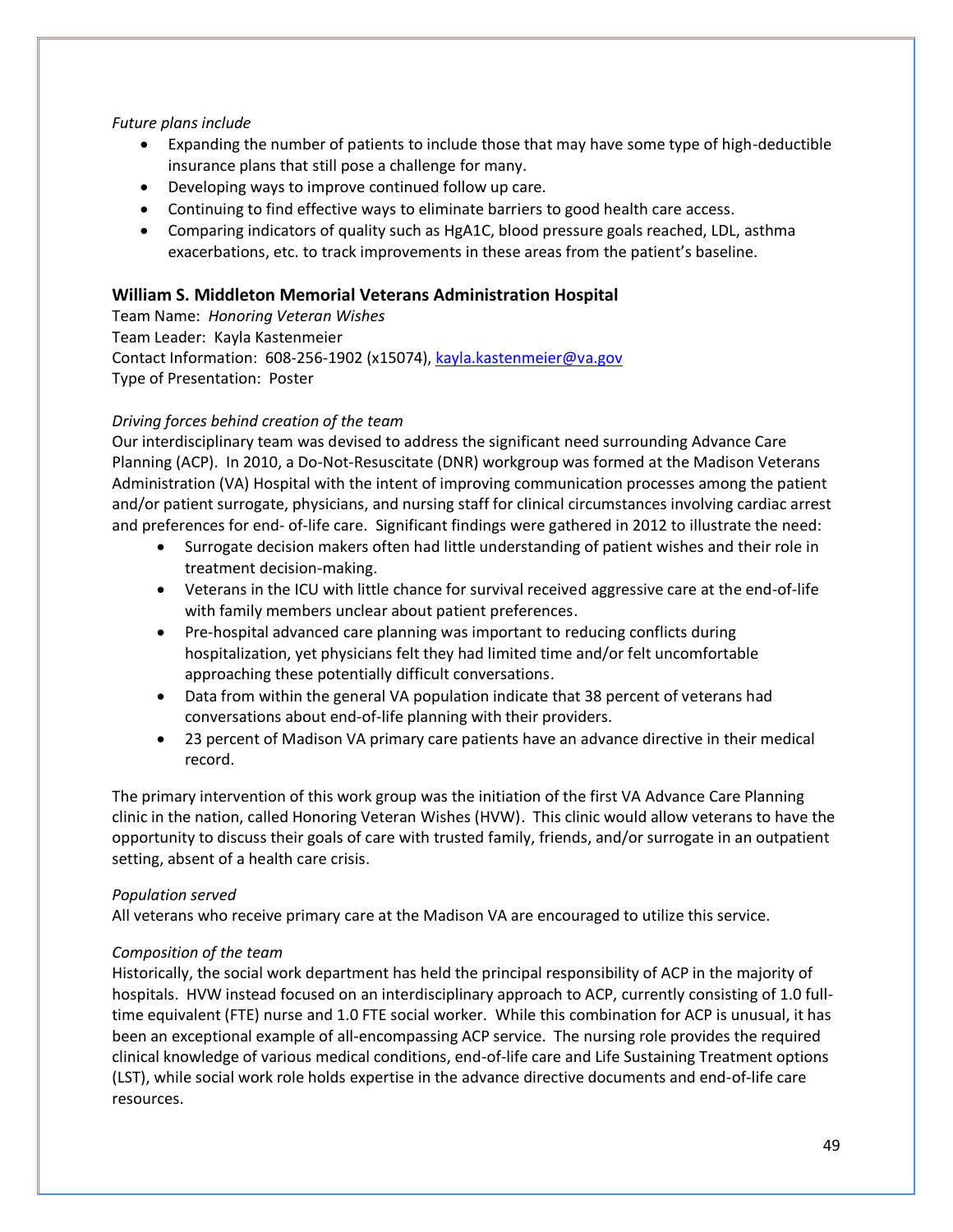Additionally, an interdisciplinary steering committee comprised of primary care physicians, inpatient and outpatient nursing, social work, hospital leadership, and administrative support committee meets monthly to support and guide the ACP team.

# *Purpose and mission of the team*

The mission of the HVW team is to ensure that veteran's end-of-life wishes are honored by making ACP a routine part of veteran's health care experience. To assist in obtaining this goal, the team was trained by Gunderson Health System's Respecting Choices program in fall of 2013 and continues to work in conjunction with Honoring Choices Wisconsin.

# *The primary goals of Honoring Veteran Wishes*

- To offer the opportunity for ACP in an outpatient setting, absent of a healthcare crisis allowing time to reflect on what is important.
- Invite the veteran's family, trusted friends, and surrogate to join the conversation.
- Allow the time and space to have a structured conversation between the veteran and their support system to foster the development of shared understanding of the veteran's wishes.

HVW provides a truly patient-centered approach to ACP. During each ACP appointment the team starts where the veteran is at in terms of their understanding of ACP and assists in eliciting goals, values, and beliefs prior to discussing their preferences for medical care. An advance care plan is then constructed based on the shared understanding of the veteran, their surrogate, family, and their primary care provider. The model used supports the varying level of conversation necessary based on the veteran's comfort level and current health status.

# *How team fits within the organization*

HVW is located in primary care as an outpatient based clinic. The team works closely with primary care providers in discussing goals of care and facilitating follow-up when needed. Primary care is a vital piece of the HVW team as they provide support and guidance in assisting veterans to understand the importance of ACP, recognize when they would benefit from ACP, continue ACP conversations, and complete any orders necessary to honor the veteran's wishes.

# *Length of time team has been in existence*

The interdisciplinary steering committee was formed in 2010, and completed the Madison VA Advance Care Planning proposal September 12, 2012. The committee received approval the same year and clinic staff were hired and trained in the fall of 2013. HVW clinic opened to veterans in January 2014.

# *Outcomes and/or outcome measures*

Below is a summary of HVW's overall first quarter results as of May 20, 2014:

- 55.8 percent appointments were completed with surrogate participation
- 61.1 percent of completed appointments have a completed AD in their chart
- 37.1 percent requested new state-portable orders after CPR discussion
- 10.2 percent requested a palliative care or hospice consult

HVW has additionally captured very interesting data regarding outreach efforts, differences in data between veteran's health status, as well as provider comfort and satisfaction of ACP. Long-term data is also being collected for completion of advance directives, surrogate-patient-provider congruence, use of palliative care and hospice, and the use of emergency department, inpatient admissions, and intensive care unit at end-of-life.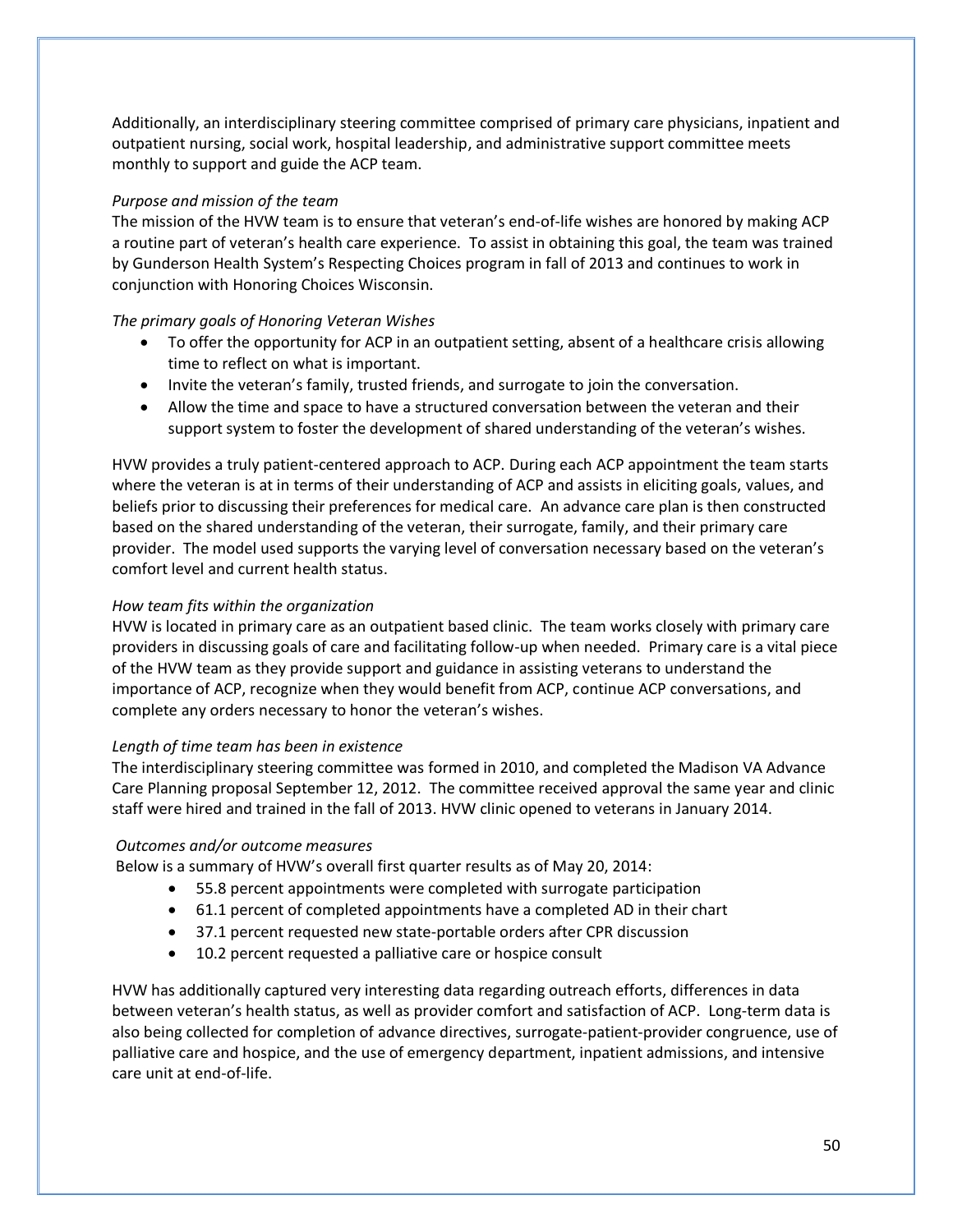## *Successes*

The biggest success of HVW is the veteran's interest and satisfaction with the program. One hundred percent of comments received by HVW have been positive. Some examples are:

- "As a wife of a veteran who has medical problems and some that could create a situation where I would have to make decisions for him. I never asked him what he wanted for himself if something would happen and hearing him say I would make those decisions for him. I feel it is a great program and I'll have to do this for myself really soon. I hope more vets have the chance to go through this program with you."
- "Greg and I both think the gals we met with did a fantastic job. Covered a lot of things I didn't know. She handled the topics with sensitivity. They made us decide to consider different alternatives. Very kind and personal."

# *Barriers*

One of the biggest barriers HVW has faced is time restraints on primary care providers. This has created several obstacles in the amount of referrals received and timeliness of follow up when required from providers. HVW continues to work through this barrier by providing consistent care to veterans when referrals are made and working diligently when follow up is needed.

The second barrier is primary care provider comfort level of discussing ACP with their veterans. Talking about ACP and end-of-life planning has required a shift in culture at the Madison VA. In order to address this, HVW has held 25 educational sessions in the first six months of service. Additionally, HVW has created educational handouts specifically for staff on ACP and how to discuss the topic with their Veterans.

# *Future plans*

As implementation for this initiative continues, HVW will be expanding in the near future. Locally, efforts for ongoing education to clinicians throughout the Madison VA and surrounding clinics will continue and expand. HVW has the intent to train additional ACP facilitators to support and standardize ACP discussions throughout care settings in the VA. This is essential for a cultural shift in how ACP is understood throughout the Madison VA.

HVW is also working with the National Center for Ethics in Health Care on a new initiative that will support personalized, proactive, patient driven care for patients at high risk of a life threatening clinical event. This initiative is being piloted in Madison during the summer of 2014 and expected to roll out nationally in the fall of 2014. Recent events indicate the ACP model that HVW is using may be considered for use on a national level.

# **William S. Middleton Memorial Veterans Administration Hospital**

Team Name: *VA GRECC Connect Geriatrics Clinic* Team Leader: Lauren L. Welch, PharmD, BCPS, CGP Contact Information: 574-360-8630[, lpyszka@gmail.com](mailto:lpyszka@gmail.com) Type of Presentation: Panel #1 and Poster

The VA (Veterans Affairs) GRECC (Geriatrics Research and Education Clinical Center) Connect Clinic encompasses an interdisciplinary team consisting of a geriatrician, geriatric pharmacist, geriatric psychiatrist, neuropsychologist, geriatric nurse care manager, and geriatric social worker. The clinic has received its funding as part of a multisite collaboration with three other GRECCs (Bronx, NY; Pittsburg, PA; Puget Sound WA) and one VA Medical Center with geriatric resources (Canandaigua Rochester VA Medical Center, NY) and continues to be funded through the Office of Rural Health.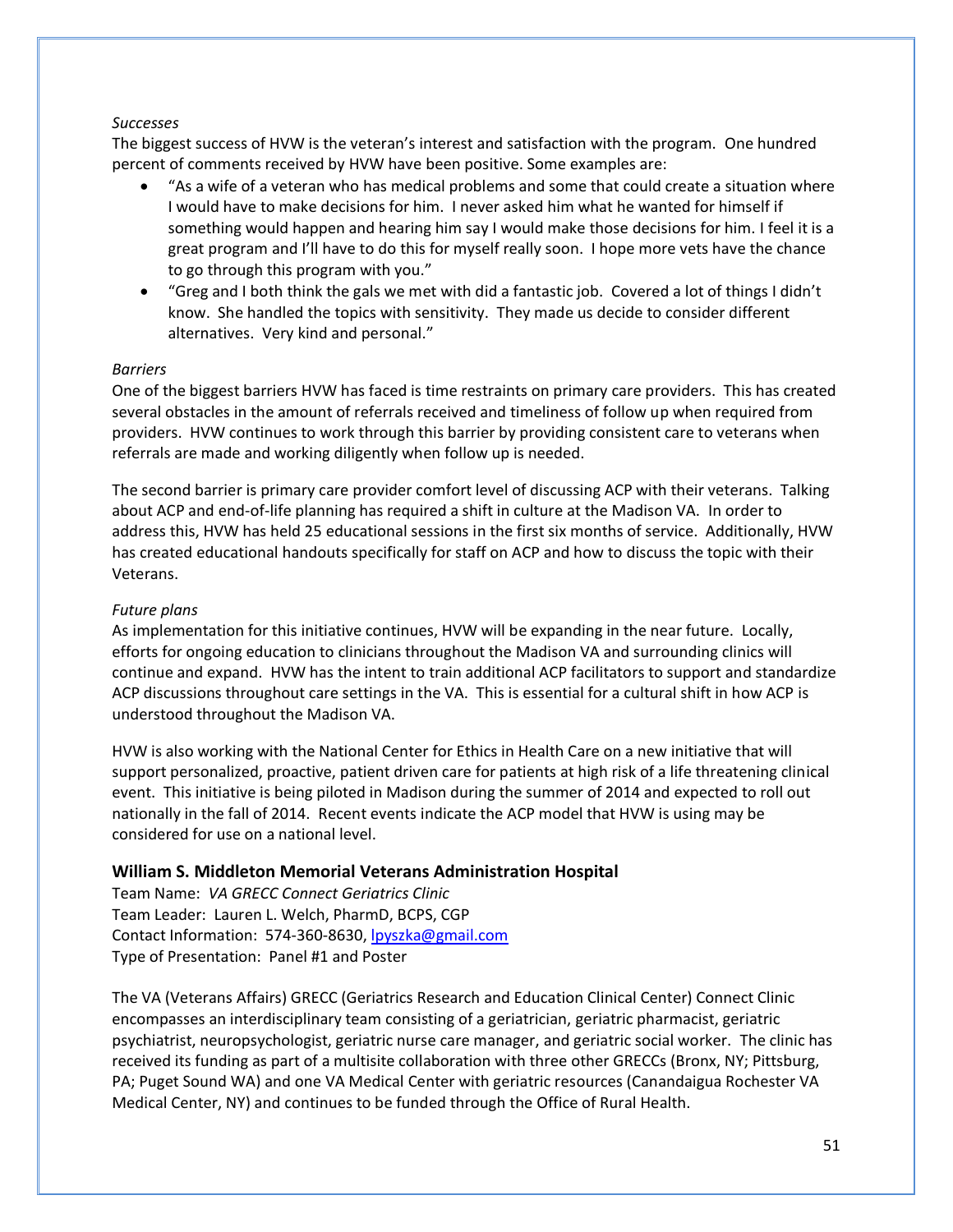The GRECC Connect Clinic main focus is to utilize clinical resources to move beyond the current model of delivering in-person interdisciplinary specialty care using new technology modalities to increase access for Veterans residing in rural areas. The clinic leverages the existing expertise and collaboration amount members of an interdisciplinary team and applies these clinical resources in a service delivery model that seeks to lower costs for both the veterans we serve and the VA as a whole. The clinic also expands the idea of incorporating an interdisciplinary team to include our partners at the rural community based outpatient clinics we serve, who have been instrumental in assisting us in developing and redefining the service to better meet their needs.

The team receives consults from rural primary care providers regarding complex, geriatric related cases. The majority of these patients live a great distance from obtaining geriatric specialty care at the main VA facility and have functional limitations that make traveling great distances a challenge. Providers can access the GRECC Connect Clinic by one of three venues: E-Consult; Tele-huddles; and Tele-health (Clinical Video Teleconferencing) visits. E-Consults are completed as comprehensive chart reviews conducted by the interdisciplinary team of the GRECC Connect Clinic. The referring provider then receives a comprehensive set of recommendations to assist in managing complex cases, including medical, pharmacy, psychiatry, nursing, and social work input. Tele-huddles occur bi-monthly with the various rural community based outpatient clinics (providers, nurse care managers, support staff) in which brief discussions are held between the interdisciplinary team and Patient Aligned Care Team (PACT) regarding specific geriatric related patient issues. Tele-health clinic visits occur by way of video tele-conferencing where an actual clinic visit is done with the patient/caregiver and GRECC Connect Interdisciplinary Team. We recently expanded our tele-health clinic visits to conduct neuropsychiatric testing for our geriatric veteran patients that have difficulty traveling to the main VA facility to complete this type of testing needed for many cognitive impairment diagnosis and treatment plans.

Once consults are received, the interdisciplinary team triages each consult to ensure that the service requested is most beneficial for the provider and patient. Oftentimes, patients are interacted across multiple venues depending on the complexity of the case. For example, the veteran may initially be referred for an E-Consult and once the E-Consult has been completed, the team may recommend additional follow up through a Tele-health Clinic Visit.

The team continues to measure various outcomes for the clinic, including recommendations accepted as a result of these visits, hospitalizations/institutionalizations at three month and one-year follow up patient satisfaction with clinical video teleconferencing visit and provider satisfaction of the overall program. The reduction in veteran travel time and distance, addition of geriatrics expertise when previously not available in rural primary care settings, and potential benefits in improving care for older adults while potentially reducing rates of institutionalization and hospitalization may support the financial case for sustainability of this newly initiated interdisciplinary team clinic.

The clinic continues to be extremely successful and has been implemented to three of our rural community based outpatient clinics. Identification of the need for neuropsychological testing for our rural patients was evident early on in the clinic development and the addition of a neuropsychologist to conduct neuropsychological testing through way of telemedicine has been instrumental for the enhancement of the clinic setting. We are pursuing proactive approaches with our rural primary care providers to provide "panel co-management services" which continues to be a strategy in development that is highly received by the rural primary care providers.